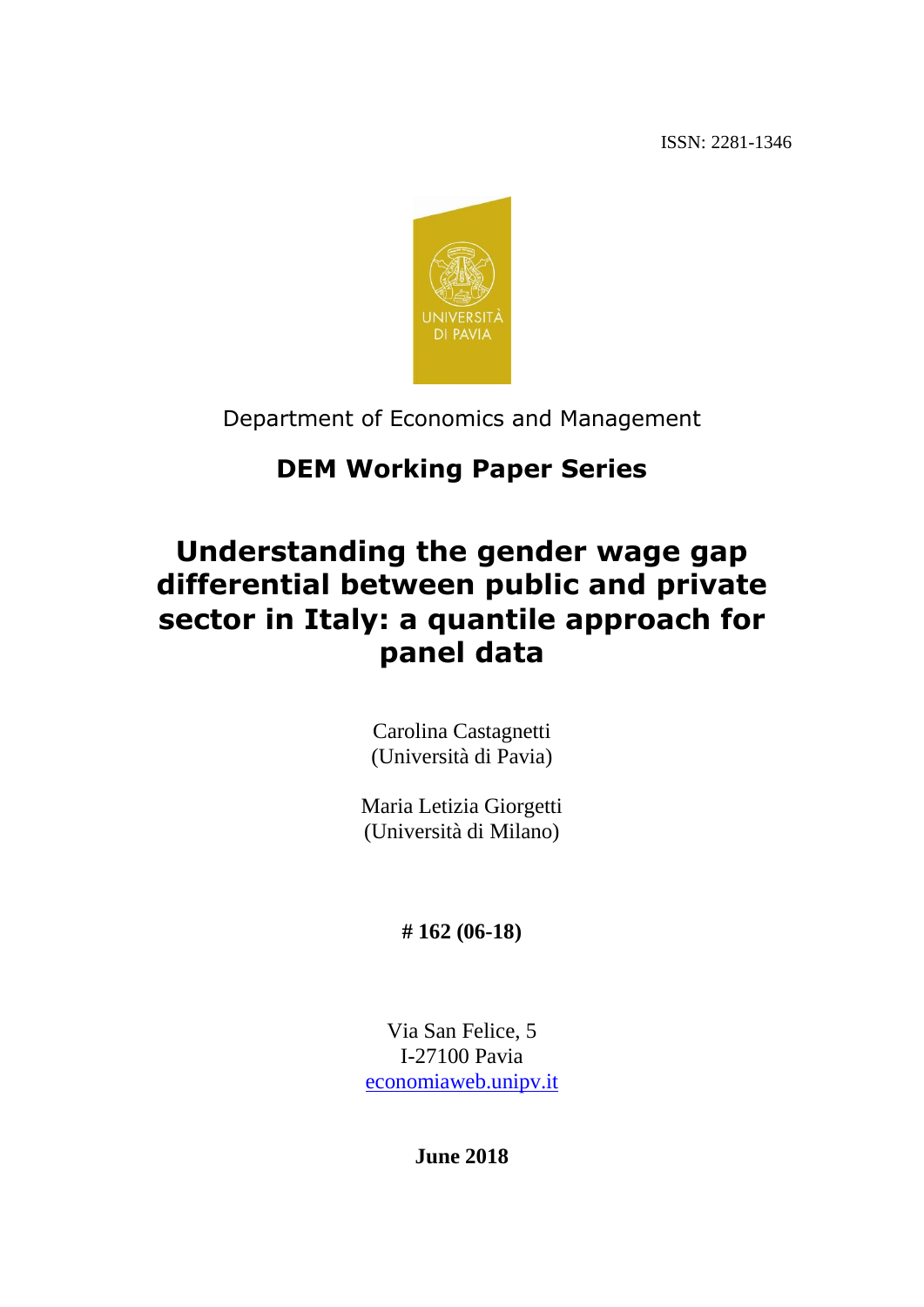# Understanding the gender wage gap differential between public and private sector in Italy: A quantile approach for panel data

Carolina Castagnetti*∗*<sup>1</sup> and Maria Letizia Giorgetti<sup>2</sup>

<sup>1</sup>*Department of Economics and Management, University of Pavia, Italy* <sup>2</sup>*Department of Economics, Management and Quantitative Methods, University of Milano, Italy*

June 25, 2018

#### **Abstract**

This paper analyzes the gender wage gaps across the wage distribution in both the private and public sectors in Italy for the years 2005 *−* 2010. We use quantile regression methods to estimate and decompose the gender wage gap at different points of the wage distribution. We find in both sectors a consistent level of gender wage gap (lower in the public sector) and an increasing path along the wage distribution. Counterfactual decomposition analysis supports the idea of a *sticky floor* mechanism in action in the private sector and of a *glass ceiling* in the public sector. In addition to standard decomposition techniques we propose a two step procedure that relies on a novel approach to estimating fixed effects quantile regressions. Its main advantage is that it allows the estimation of the marginal effect of the employment sector on wages at different points of the distribution, while accounting for both observable and time-invariant unobservable factors. When we control for employees' observed and unobservable individual characteristics, the main finding is that the gender wage gap substantially decreases in both sectors. A second evidence is that the *sticky floor* effect in the private sector vanishes, while the *glass ceiling* effect in the public sector remains.

*<sup>∗</sup>*Correspondence to: University of Pavia, Department of Economics and Management, Via San Felice 5, 27100 Pavia. E-mail: carolina.castagnetti@unipv.it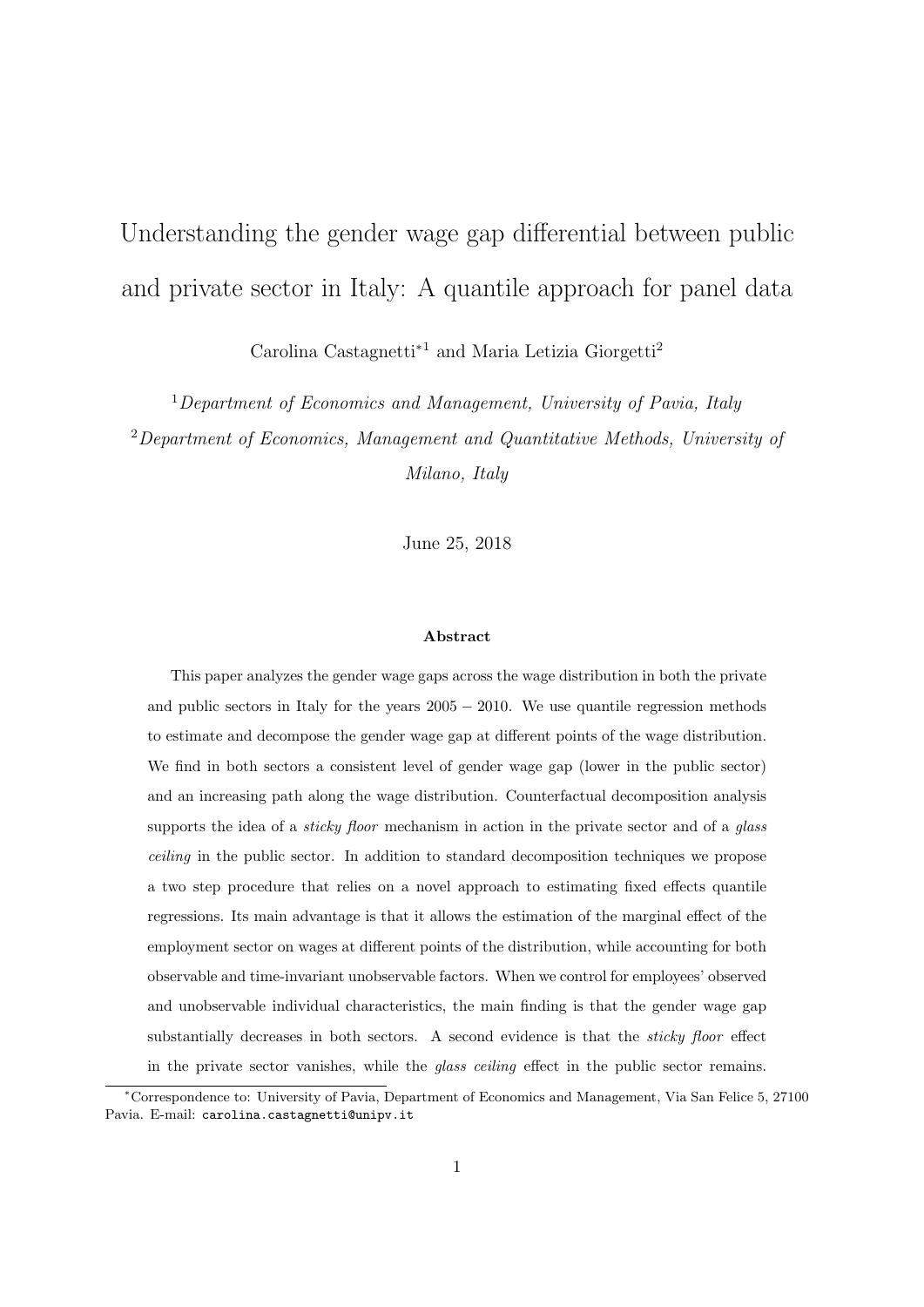The evidence from the longitudinal analysis amplifies the differences of the wage-setting mechanisms in the two sectors.

**Keywords**: Gender wage gap, quantile regression for panel, public-private wage differential

**JEL - Classification**: J3, J45

## **1 Introduction**

Gender differentials in the labor market have obtained much attention from policy makers and researchers, leading to the implementation of equal-pay legislation and the promotion of equal opportunities. Even though the latter policies have been promoted in Western industrialized countries for several decades, differences in pay between men and women persist. Yet, there are tremendous differences across countries, and a robust finding in the literature is that the difference in pay by gender cannot be entirely explained by differences in human capital, job or firm characteristics, and that the unexplained part of the gap is considerably large. Moreover, recent researches have shown that the magnitude of the gender wage gap (GWG) varies substantially across both the public and private sector and the wage distribution.

The theoretical interpretations of differences in pay among sectors are several: for instance Gregory and Borland (1999), among others, argue that these differences in wage structure are not surprising given that wage setting in the public sector occurs in a political environment whereas private-sector decision making occurs in a market environment. It is entirely possible that greater attention to bureaucratic procedures for wage setting and pay comparability in the public sector can lead to better relative wage outcomes for females than in the private sector. Moreover, anti-discrimination legislation may be more aggressively enforced in the public sector, and there is some evidence that occupational integration has been more rapid in public-sector employment. Public sector jobs also tend to be concentrated in larger establishments, in a limited number of industries, and in specific occupations employing relatively educated workers. Finally, public-sector employment may attract more risk-averse workers (Pfeifer, 2008).

The empirical evidence on how the relative wage of men and women varies across different sectors has shown that the mean gender wage gap is typically considerably smaller in public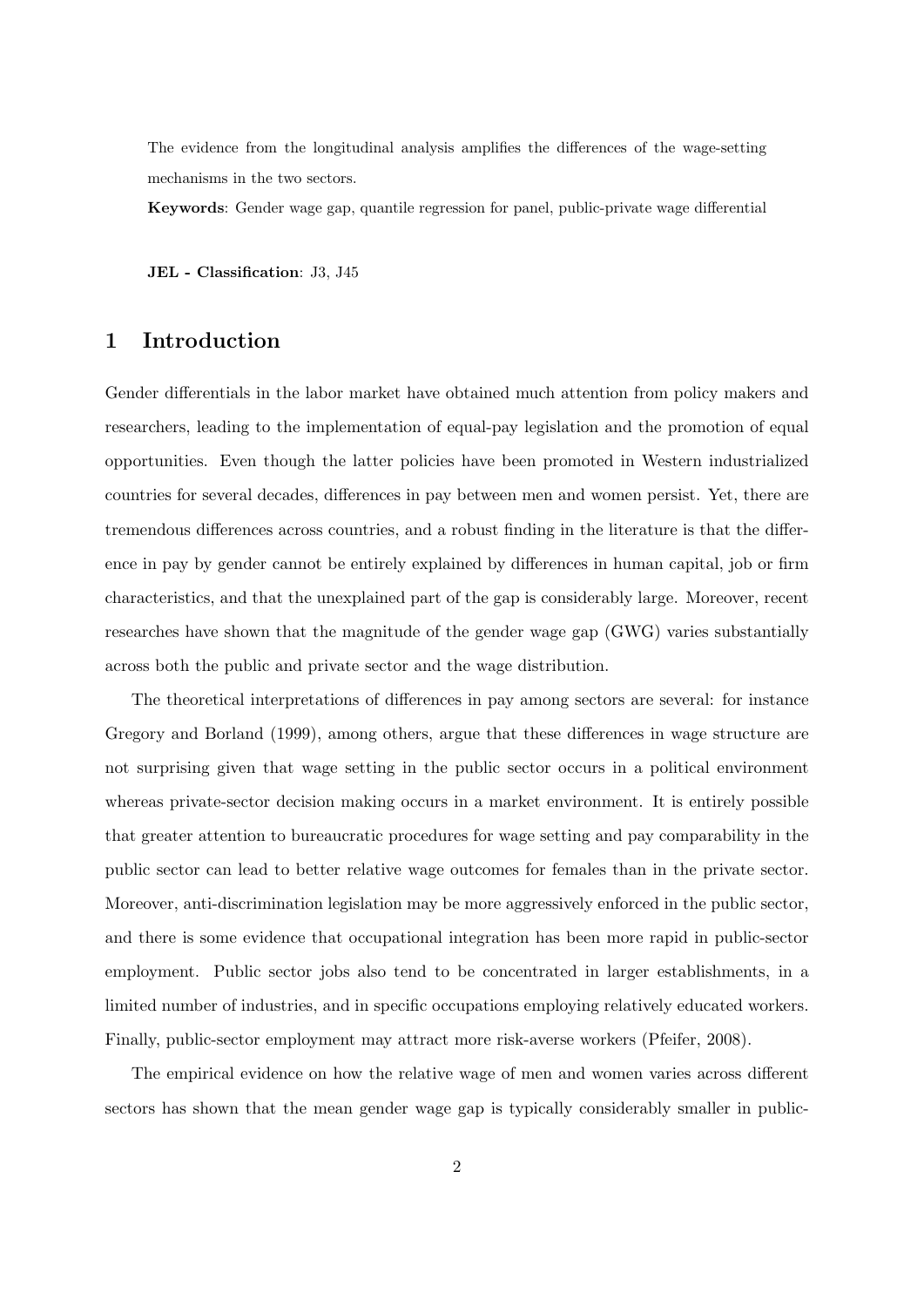sector jobs (see Arulamplam, Booth, and Bryan (2007), Gregory and Borland (1999), Gunderson (1989)) while the distribution of wages varies dramatically across sectors (see Arulamplam, Booth, and Bryan (2007), Kee (2006)). However, the finding of a lower level of GWG in the public sector is limited to developed economies only, as stressed by Lausev (2014) and Ganguli and Terrell (2005).

Barón and Cobb-Clark (2010) investigate the GWG across public and private sector wage distribution for the Australia. They find that the gender wage gap among high-wage workers is largely unexplained in both the private and the public sector while is more than explained by differences in individual characteristics among low-paid workers. This finding suggests that *glass ceilings* rather than *sticky floors* may be prevalent in explaining the gender wage gap in the different sectors. For *glass ceilings* and *sticky floors* we refer to the unexplained component of the GWG widening at the top and at the bottom of the wage distribution, respectively.

The results of Barón and Cobb-Clark (2010) are confirmed by the analysis of Blau and Kahn (2003). They find that on average, discrimination on the basis of gender differences, as well as the differential between male and female wage increase over the work life of an individual. Further, the unexplained gender gap in the public sector increases along the wage distribution and with respect to the private sector.

Arulamplam, Booth, and Bryan (2007) investigate GWG by sector for 11 European countries and conclude that glass ceilings are more prevalent than sticky floors in most countries. They show that the magnitude of the GWG varies substantially across the public and private sector wage distributions. The main finding in Kee (2006) for Australia is that a strong glass ceiling effect is detected only in the private sector. On the opposite, Wahlberg (2010) provides evidence for the Swedish market of a glass ceiling effect in both the private and public sectors (particularly evident in the public sector).

Miller (2009) extends the line of inquiry of Arulamplam, Booth, and Bryan (2007) and Kee (2006) to the US labor market. The analysis shows that the GWG differs by sector of employment and according to the part of the earnings distribution that is considered. The pay differential in the private sector in the US does not display either the glass ceiling or sticky floor effects that have been reported for many other countries. The government sector is, however,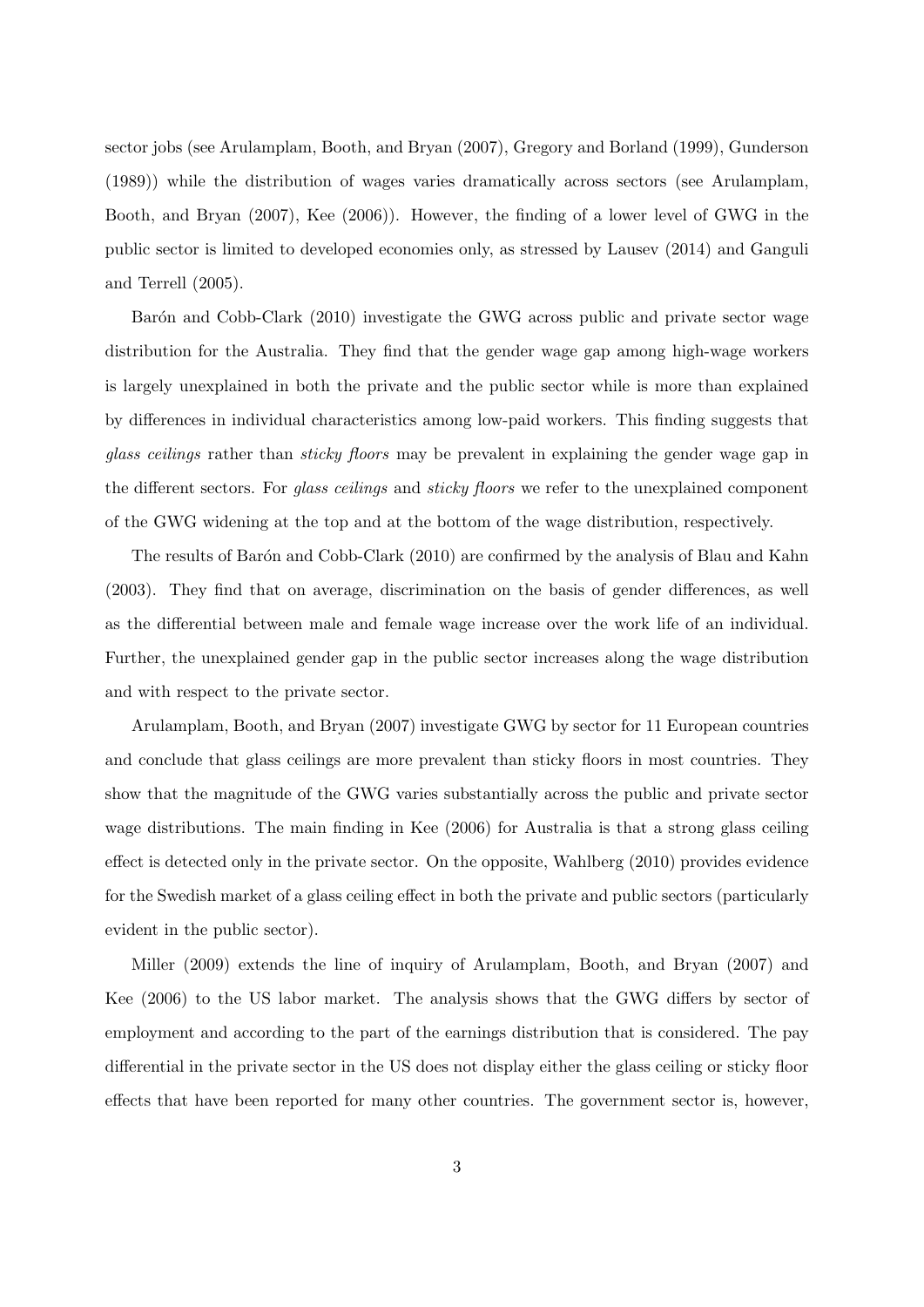characterized by a distinct sticky floor effect in the female-male pay differential.

Zweimüuller and Winter-Ebmer (1994) draw attention to the role of different job levels on the GWG in Austria. They identify discriminatory promotion scheme and show structural differences among the two sectors: women are overrepresented at the bottom of the job hierarchy in the private sector, while they suffer from a career stop from middle management positions upwards in the public sector. Chatterjia, Mumfordb, and Smith (2011) investigate for Britain the role of workplace characteristics in explaining the gender earnings gap in the public and private sectors. Even the inclusion of detailed workplace characteristics explains little of the GWG in both sectors.

Rahona-López, Murillo-Huertas, and del Mar Salinas-Jiménez (2016) show a consistent level of GWG in Spain and that the wage differentials are significantly greater in the private sector across the entire wage distribution. Moreover while women posses better personal endowments than men in the public sector, men have better personal endowments in the private sector. The empirical evidence shows also that the GWG is more pronounced in the top of the earnings distribution and the GWG cannot be explained by differences in productive characteristics, with differences in returns accounting for 80% or more of the observed gap among the best paid workers in the public and private sectors.

However, the results change when the analysis is pointed to transitioning countries of Eastern Europe, for instance, as shown by Ganguli and Terrell (2005), Pignatti (2012) and Lausev (2014). Ganguli and Terrell (2005) examine gender gaps across the distribution of wages in Ukraine for the period Ukraine started to be considered a market economy. They find evidence in both sectors of a persistent *glass ceiling* but lower in the public than in the private sector. By decomposing the GWG in their components, they find differences in men's and women's (observed) productive characteristics that favor men in the public and women in the private sector. However, they report substantial evidence in each year and in each sector that the most important force driving the gender gaps throughout the distribution are differential rewards, or discrimination. They confirm the analysis of Pignatti (2012) of the effect of the genderequalizing policies on the reduction in the GWG, particularly at the bottom of the distribution. Surprisingly, Ganguli and Terrell (2005) show that the GWG in the private sector is smaller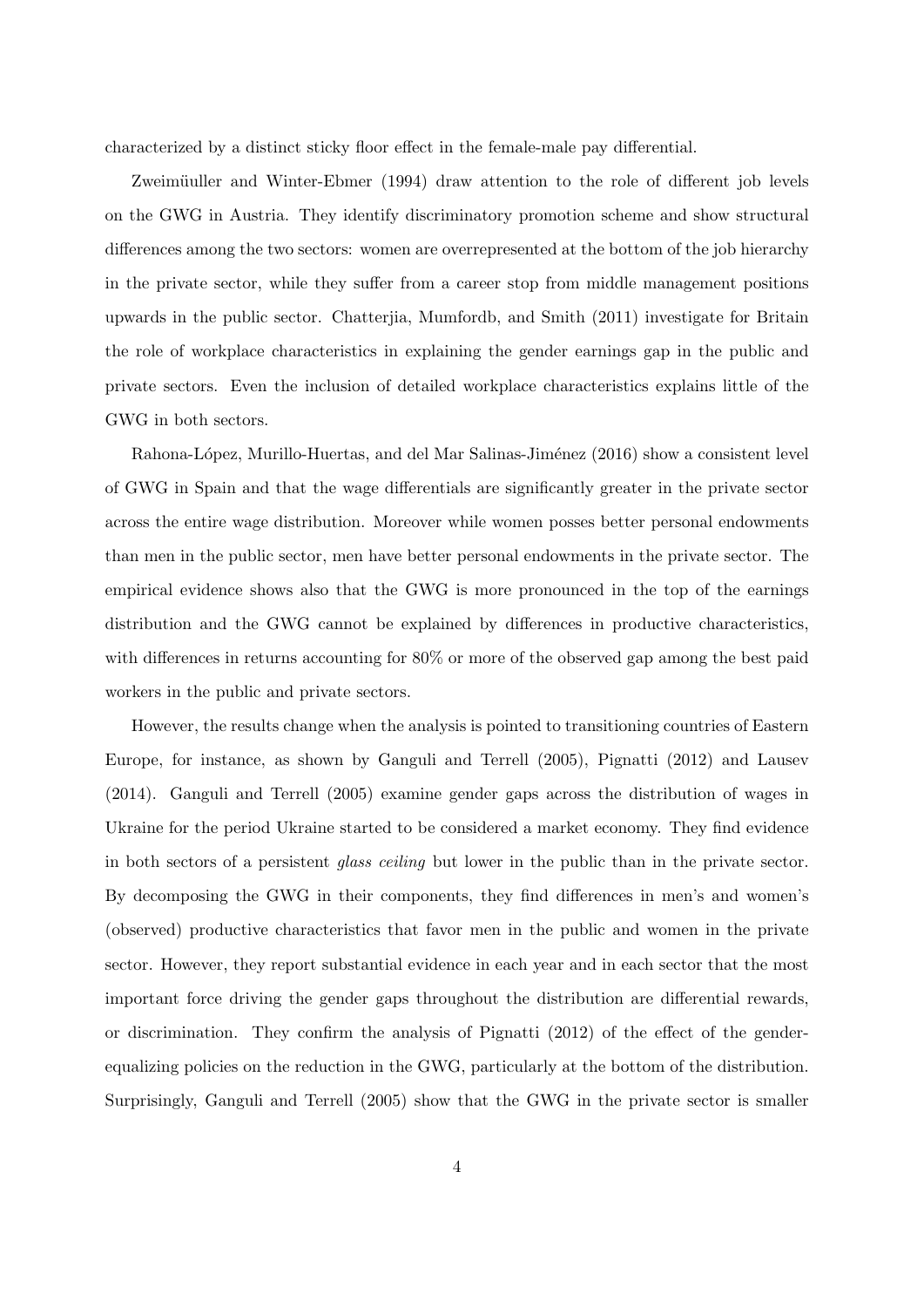than in the public sector in the top half of the distribution. This result has been confirmed by Lausev (2014) who shows that the lower GWG in the public sector is limited only to developed economies. Indeed, in the transitioning countries of Eastern Europe, for example, the GWG in the public sector is wider than in the private sector.

The literature on the GWG in general identify the unexplained component of the GWG as discrimination component. However, as stressed by Blau and Kahn (2006) among others, the unexplained portion of the GWG may include effects of unobserved productivity or compensating differentials.

The focus of this paper is the analysis of the GWG in Italy in both public and private sector and the decomposition in its determinants. To this task we rely on the Machado and Mata (2005) methodology to obtain counterfactual distributions of the wage gap. The Machado and Mata (2005)'s procedure has been extensively applied in the context of the estimation of GWG, as, for example, in Albrecht, Bjorklund, and Vroman (2003), Arulamplam, Booth, and Bryan (2007) and Albrecht, van Vuurenc, and Vroman (2009). However, together with the Machado and Mata (2005) approach we consider the unobserved individual-specific heterogeneity by means of the quantile regression for panel data proposed by Canay (2011). In order to assess how the GWG varies across the wage distribution we propose the following two step procedure for computing the Oaxaca-Blinder decomposition; First, we estimate the GWG by means of Canay (2011) approach and then we run the Machado and Mata (2005) decomposition for quantile regression. The main advantage of our method is that it allows the estimation of the marginal effect of the employment sector on wages at different points of the distribution, while accounting for both observable and time-invariant unobservable factors.

The results of the analysis conducted with standard techniques are in line with those highlighted by Barón and Cobb-Clark (2010) and Blau and Kahn (2003). We find a lower level of the GWG in the public sector with respect to the private one, but still significant. More interesting, the GWG increases along the wage distribution in both sectors. The Oaxaca-Blinder decomposition shows that the unexplained component mostly exceeds the explained part, and the distance grows as the wage increases. This pattern is much more evident in the public sector where we find evidence of a *glass ceiling* mechanism in action. In the private sector the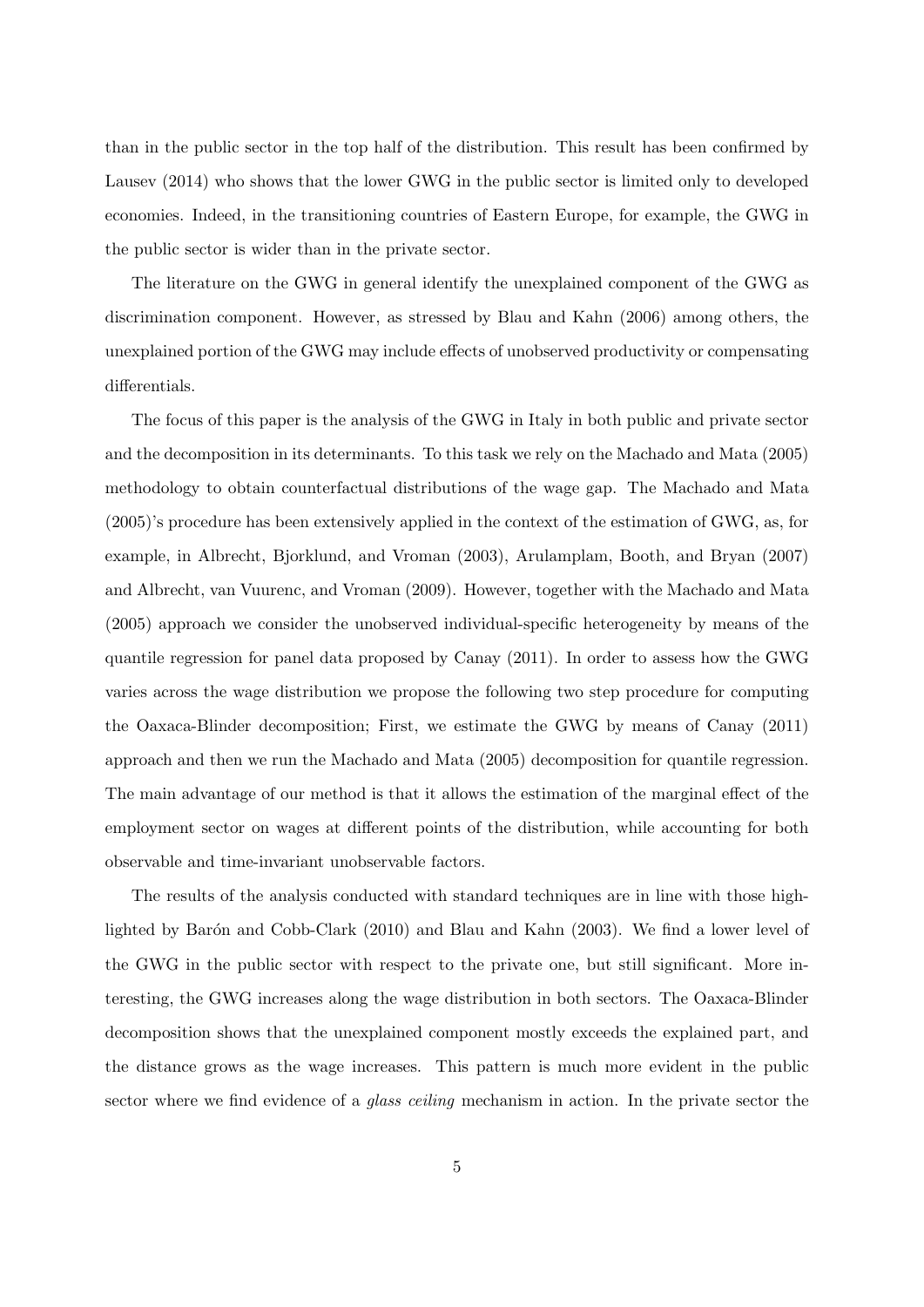proportion of the GWG that cannot be explained by observable characteristics is higher at the bottom of the distribution, i.e. *sticky floor*.

However, when we take into account the unobserved individual heterogeneity the results of the analysis change. The evidence of a sticky floor in the private sector vanishes while the evidence of glass ceiling in the public sector is rather amplified. However, in both sectors there is a significant unexplained component of the GWG throughout the distribution.

The paper is organized as follows. Section 2 presents the econometric approach. Section 3 describes the data. Section 4 reports and discusses the results about the GWG within sectors on the basis of the cross-section analysis. Section 5 extends the analysis to take into account the individual heterogeneity in the longitudinal sample. Section 6 concludes.

#### **2 Econometric modelling and methodology**

We estimate the wage equations by means of quantile regression, as developed by Koenker and Bassett (1978). Following Buchinsky (1998) and assuming a linear specification, the model is defined as

$$
Q_{\theta}(y_i|x_i) = x_i' \beta_{\theta} \tag{1}
$$

$$
y_i = x_i'\beta_\theta + u_{\theta i} \tag{2}
$$

where  $Q_{\theta}(y_i|x_i)$  defines the *conditional quantiles* of the dependent variable *y* (log wages), given the covariates *x* (individual characteristics). The distribution of the error term  $u_{\theta i}$  is left unspecified and it is assumed that  $Q_{\theta}(u_{\theta i}|x_i) = 0$ .

To investigate the gender wage gap in the public sector, we estimate this model for men and women separately at different quantiles, namely  $\theta = \{0.10, 0.25, 0.50, 0.75, 0.90\}$ . Results based on quantile regressions provide a complete view of how the wage gaps between and within sectors varies along the distribution. Moreover, as the quantile regression  $(QR)$  allows the regressors, i.e. individual observable characteristics, to have a different impact at different quantiles, we can control more deeply for differences between men and women's wages that depend on their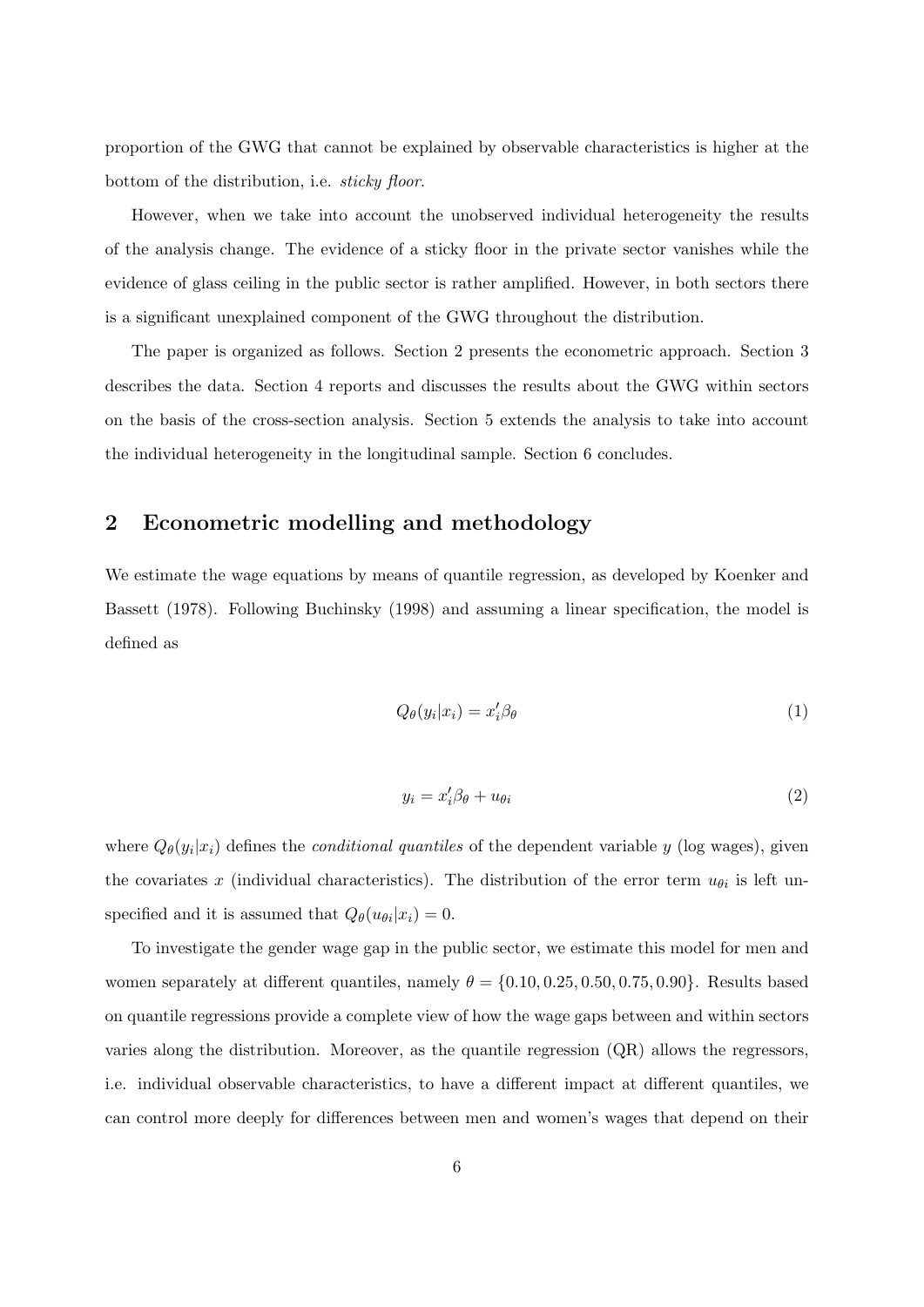characteristics.

.

#### **2.1 Quantile decomposition**

To decompose the wage gap in explained and unexplained components, we make use of the procedure proposed by Machado and Mata (2005), that generalizes the Oaxaca-Blinder decomposition to a quantile regression framework. The advantage of the quantile decomposition is that we can estimate the unexplained component of the wage gap across the distribution of wage, that is, at any quantile of the wage distribution.

While in the Oaxaca-Blinder setting, the wage gap is divided by means of a *counterfactual wage structure*, the Machado and Mata (2005) decomposition is based on the construction of a counterfactual distribution of  $y<sup>f</sup>$ , i.e. a distribution of what would be female wage, had the wage structure been the same as the male one.

Let  $k \in \{m, f\}$  represent male and female observations, so that we have samples  $\{(y_i^k, x_i^k) : i = 1, \ldots, n_k\}$ for all populations *k*, and we can estimate  $Q_{\theta}(y^k)$  separately for the two groups.

Formally, the Machado-Mata approach to estimate the counterfactual distribution of  $y<sup>f</sup>$  can be summarized as follows:<sup>1</sup>

- 1. Draw a random sample  $\theta_i^*$ ,  $i = 1, 2, \ldots, 5000$  from a uniform distribution  $U[0, 1]$ .
- 2. For each  $\theta_i$ , estimate  $\beta^m(\theta)$  and  $\beta^f(\theta)$  as

$$
\hat{\beta}^k(\theta_i^*) = \arg\min_{\beta\in\mathbb{R}^p} \sum_{j=1}^{n_k} \rho_{\theta_i^*}(y_j^k-x_j'^k\beta) \quad k=m,f.
$$

using the male and female dataset, respectively.<sup>2</sup>

3. randomly draw 5,000 women with replacement and use their characteristics  $(x^*f)$  to pre-

$$
\hat{\beta}(\theta) = \arg \min_{\beta \in \mathbb{R}^p} \left[ \sum_{j:y_j \ge x_j' \beta} \theta |y_j - x_j' \beta| + \sum_{j:y_j < x_j' \beta} (1 - \theta) |y_j - x_j' \beta|\right]
$$

<sup>&</sup>lt;sup>1</sup>The decomposition proposed by Machado and Mata (2005) grounds on the probability integral transformation theorem from elementary statistics: if *U* is uniformly distributed on [0,1], then  $F^{-1}(U)$  has distribution F. Thus, for a given  $x_i$  and a random  $\theta \sim U[0,1], x'_i \beta(\theta)$  has the same distribution as  $y_i | x_i$ . If, instead of keeping  $x_i$  fixed, we draw a random x from the population,  $x' \beta(\theta)$  as the same distribution of y.

<sup>&</sup>lt;sup>2</sup>As shown by Koenker and Bassett (1978), the quantile estimator of  $\beta_{\theta}$  solves the following minimization problem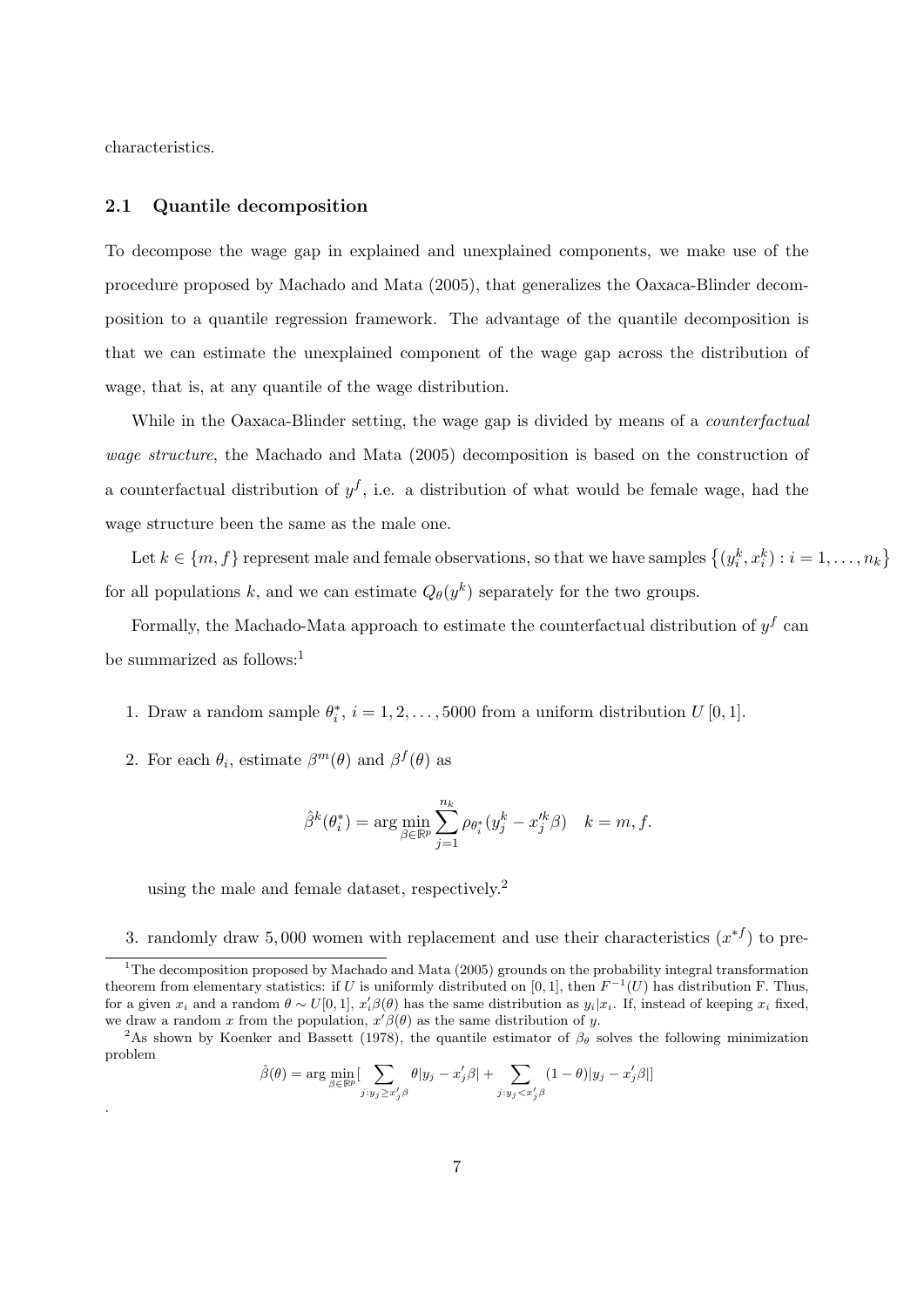dict the wages using the estimated coefficients  $\beta^{m}(\theta)$  generating a set of predicted wages,  $\tilde{y}^f(\theta) = x'^{*f} \hat{\beta}^m(\theta)$ . The empirical c.d.f. of these values is the estimated counterfactual distribution, namely what women would have earned if they were paid like men.

4. Then compare the counterfactual distribution with the empirical male and female distributions whose  $\theta$ quantiles are defined by  $\hat{y}^m(\theta) = x'^m \beta^m(\theta)$  and  $\hat{y}^f(\theta) = x'^f \beta^f(\theta)$ , respectively.

As in the Oaxaca-Blinder decomposition for the mean differential, the wage gap between males and females can be divided in two parts; one representing the effect of different characteristics between the two groups; the other representing differences unexplained by the quantile regression model. The advantage of the quantile decomposition is that we can estimate the two components across the distribution of wage, that is, at any *θ*th quantile of the wage distribution.

More precisely, we can write

$$
y^{m}(\theta) - y^{f}(\theta) = [\hat{y}^{m}(\theta) - \tilde{y}^{f}(\theta)] + [\tilde{y}^{f}(\theta) - \hat{y}^{f}(\theta)] + residual
$$
\n(3)

where  $y^k(\theta)$  denotes the observed log wages for  $k = (male, female), \hat{y}^k(\theta)$  denotes the estimator of the  $k = (male, female)$  log wages based on the observed sample, and  $\tilde{y}^f(\theta)$  denotes the estimated counterfactual log wages. By *counterfactual*, we mean the wage that females would get, if their abilities had been rewarded according to the male pays' schedule. The residual term captures the changes unaccounted for by the estimation method.

The first part of the wage differential is the so-called *characteristics* effect, since it is the consequence of the different distribution of covariates for the two groups. The second addend in (3) represents the so-called *coefficient* effect (i.e. *effect of the wage structure*), since it is obtained by evaluating female characteristics using two different conditional distributions. As the same endowments should have the same effect on earnings for male and female, the wage structure should not differ by gender, which is why this term represents the unexplained part of the GPG.

In the following analysis we make use of the estimation procedure for standard errors proposed by Chernozhukov, Fernez-Val, and Melly (2013). In fact, Machado and Mata (2005)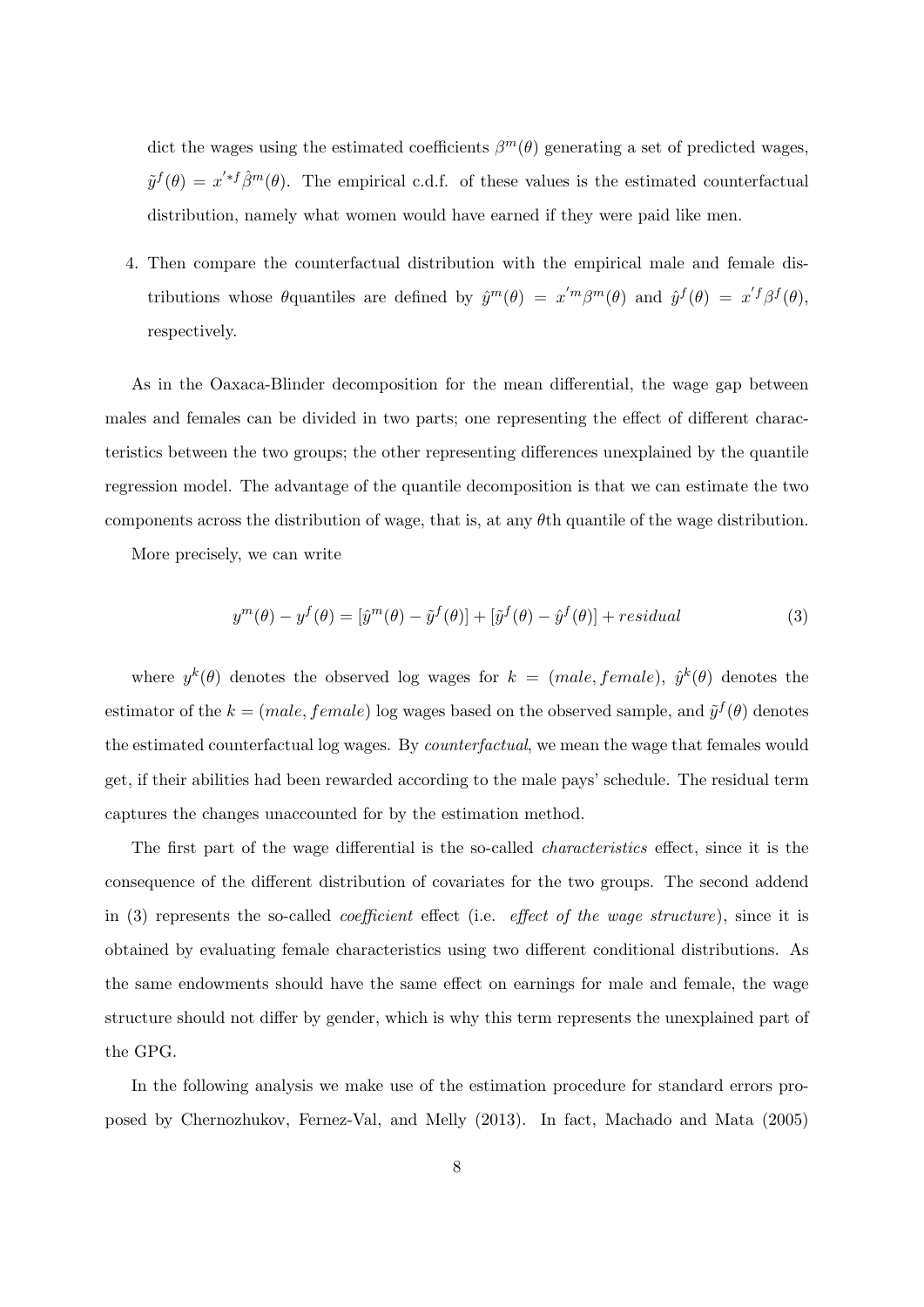proposed quantile regression-based estimators to evaluate distributional effects, but provided no econometric theory for these estimators. The asymptotic behavior of the estimators' error is studied by Chernozhukov, Fernez-Val, and Melly (2013) who also show the validity of *exchangeable bootstrap* methods to obtain the asymptotic covariance matrix.

#### **2.2 Quantile regression for panel**

In order to take into account the unobserved individual heterogeneity in explaining the wage gap across the distribution, we extend our empirical analysis by exploiting the longitudinal structure of the data.<sup>3</sup> To this task, we consider the following quantile regression fixed effect model (hereafter FE-QR):

$$
Q_{\theta}(y_{it}|x_{it}) = \alpha_i + x_{it}'\beta_{\theta} \tag{4}
$$

$$
y_{it} = x'_{it} \beta_{\theta} + u_{\theta it} \tag{5}
$$

While estimation methods for cross-sectional conditional quantile regression models are well developed, corresponding methods for panel data (especially FE models) have received attention only recently. The FE-QR is designed to control for individual specific heterogeneity while exploring heterogeneous covariate effects, and therefore provides a more flexible method for the analysis of panel data than that afforded by the mean regression models.

One problem associated with FE-QR is that, as it is the case with nonlinear panel data models, the method of differencing out the fixed effects used for the conditional linear mean model does not carry over to the conditional quantiles. Koenker (2004) proposes to treat each individual effect as a parameter to estimate<sup>4</sup> by means of a penalized estimation method. However, controlling fixed effects by directly estimating them is not without difficulty - known as incidental parameter problem (Neyman and Scott, 1948), which manifest itself in inconsistency of the common parameters when the number of individuals goes to infinity while the number of time period is fixed.<sup>5</sup>

<sup>&</sup>lt;sup>3</sup>See Section 3 for the characteristics of the data when we rely on panel observations.

<sup>&</sup>lt;sup>4</sup>The individual fixed effects are treated as pure location shift parameters common to all conditional quantiles.  $5$ The analysis of an incidental parameter problem in FE-QR is described in Graham, Hahn, and Powell (2009) and Kato and Galvao (2016).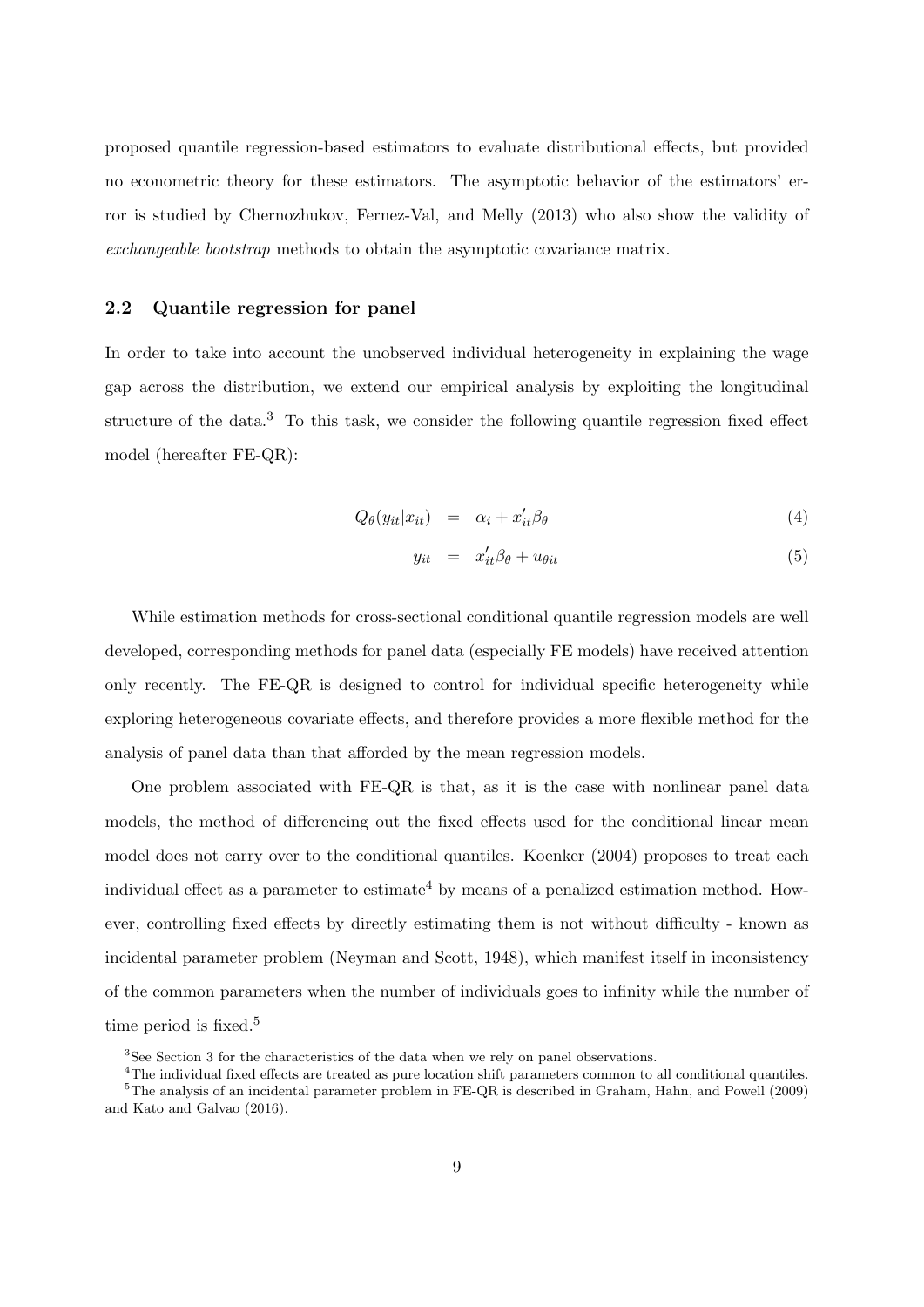A second problem arises because the objective function is not differentiable. The implication is that standard asymptotic analysis of panel data model is not directly applicable to QR. Kato and Galvao (2016) propose the smoothing of the objective function and study the properties of the estimator. They show that the estimator is asymptotically normally distributed and propose a bias correction for the estimator's mean. Flores, Flores-Lagunes, and Kapetanakis (2014) estimate a two-way fixed effects model where both effects vary over quantiles. Flores, Flores-Lagunes, and Kapetanakis (2014) account for the problem of *quantile crossing* adopting the method proposed by Chernozhukov, Fernandez-Val, and Galichon (2010) to transform the original estimated quantiles into monotonic ones. However, the objective function they consider is not smooth and they rely on Monte Carlo experiment to show the small bias in their estimates.

Alternative approaches that not consider the case of unobserved heterogeneity represented by the classical individual effects  $\alpha_i$  are introduced by Harding and Lamarche (2014) who propose a quantile regression estimator for a model with a multifactor error structure and interactive effects potentially correlated with covariates.

In our application we follow the approach proposed by Canay (2011). In the line of research introduced by Koenker (2004), Canay (2011) assumes a pure location shift effect for the individual parameters; i.e. the fixed effects affect all quantiles in the same way. Canay (2011) proposes an easy-to-use two-step estimator. In the first step, the individual effects  $\alpha_i$  are estimated by traditional mean estimations (for instance estimation in first differences or by means of the within estimator), then corrected wages  $\hat{y}_{it} = y_{it} - \hat{\alpha}_i$  are estimated on the other covariates by means of traditional quantile regression. Given  $\hat{y}_{it}$  we estimate the wages by quantile regression and we rely on Machado and Mata (2005) method to decompose the wage gap in observed and unobserved components.

We adopt the FE-QR estimator proposed by Canay (2011) for two reasons. First, it does not add computational complexity to the estimation of the model. In fact, estimation and inference using alternatives FE-QR may be difficult to conduct when the number of FE is large. Second, we rely on the good finite sample properties of the estimator provided by Canay (2011) even for low values of T.

In Section 5, to running the decomposition of the GWG across sectors we proceed as follows.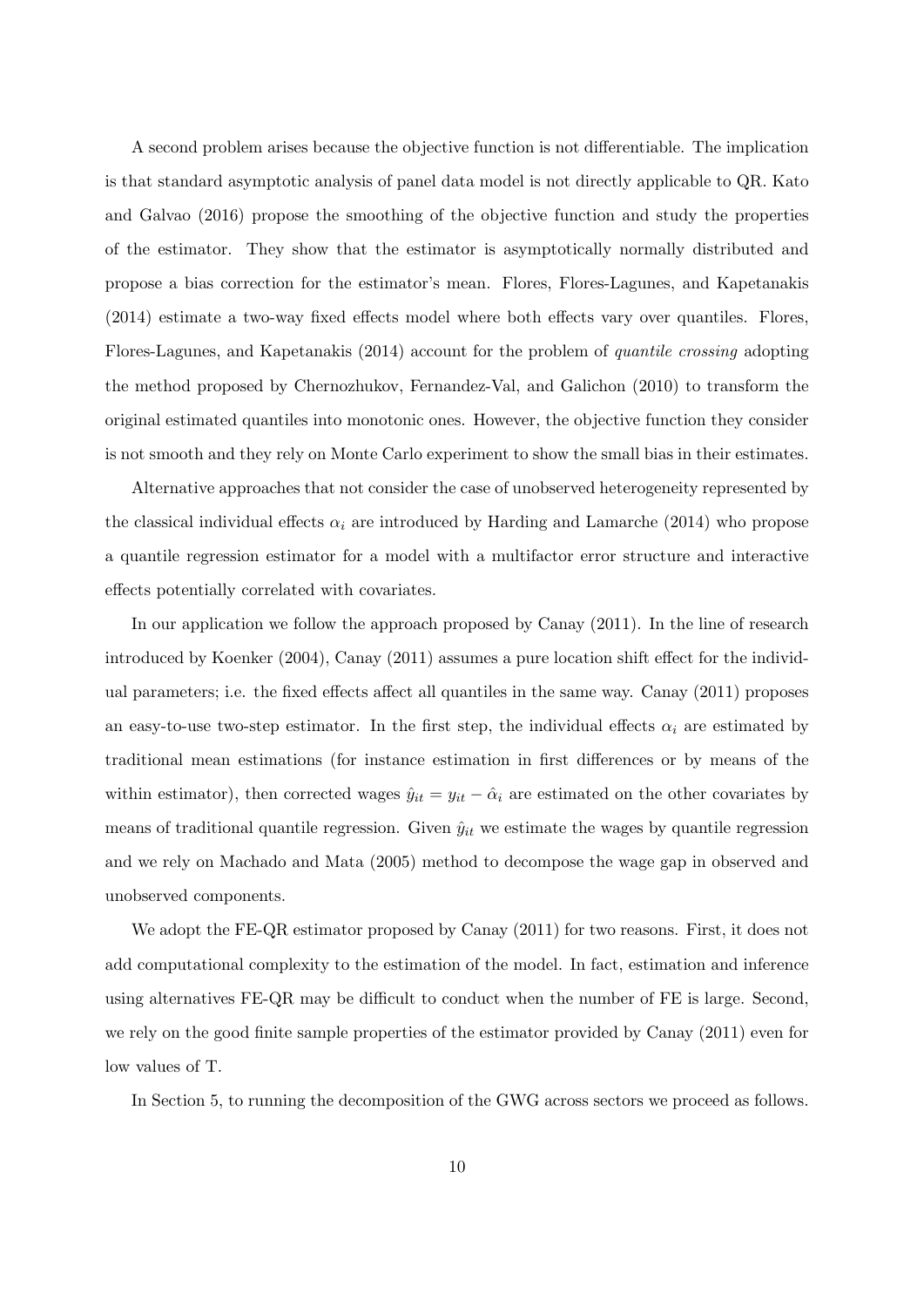First, we estimate, for each sector, the following two fixed effects models for female and male sample, respectively :

$$
y_{it}^f = \alpha_i^f + x_{it}^{f'} \beta^f + \epsilon_{it,f} \tag{6}
$$

$$
y_{it}^{m} = \alpha_i^{m} + x_{it}^{m} / \beta^{m} + \epsilon_{it,m}
$$
\n<sup>(7)</sup>

where  $f(m)$  stands for female (male) employee.

Second, we estimate

$$
Q_{\theta}(\hat{y}_{it}^f | x_{it}) = x_{it}^{f}{}' \beta_{\theta}^f \tag{8}
$$

$$
Q_{\theta}(\hat{y}_{it}^{m}|x_{it}) = x_{it}^{m} \beta_{\theta}^{m} \tag{9}
$$

where  $\hat{y}^k_{it} = y^k_{it} - \hat{\alpha}^k_i$  for  $(k = f, m)$  is the log wage net out by the estimated individual heterogeneity. Last, we apply the Machado-Mata decomposition to compute the counterfactual distribution of  $\hat{y}$  and to obtain the decomposition in equation (3).

### **3 Data and preliminary analysis**

To carry out our analysis we rely on individual data drawn from the 2005, 2006, 2008 and 2010 waves of the ISFOL-PLUS survey. ISFOL is the Italian Institute for the Development of Vocational Training for Workers. The data was collected in the context of a joint project with the Italian Ministry of Labor and Social Policy that was started in 2005.<sup>6</sup> The project aims particularly at creating a data set for the study of wage inequality by gender. Hence, it delivers broad information on the personal working profiles and individual motivation to work as well as on the cultural and territorial background of the participants

Since the first PLUS survey, in 2005, each consecutive year includes a proportion of panel interviews, taken from the previous sample. In the analysis we consider the panel dimension, taking into account all the available years. The target population is composed of individuals

<sup>6</sup>The data was collected by means of Computer Assisted Telephone Interviewing (CATI).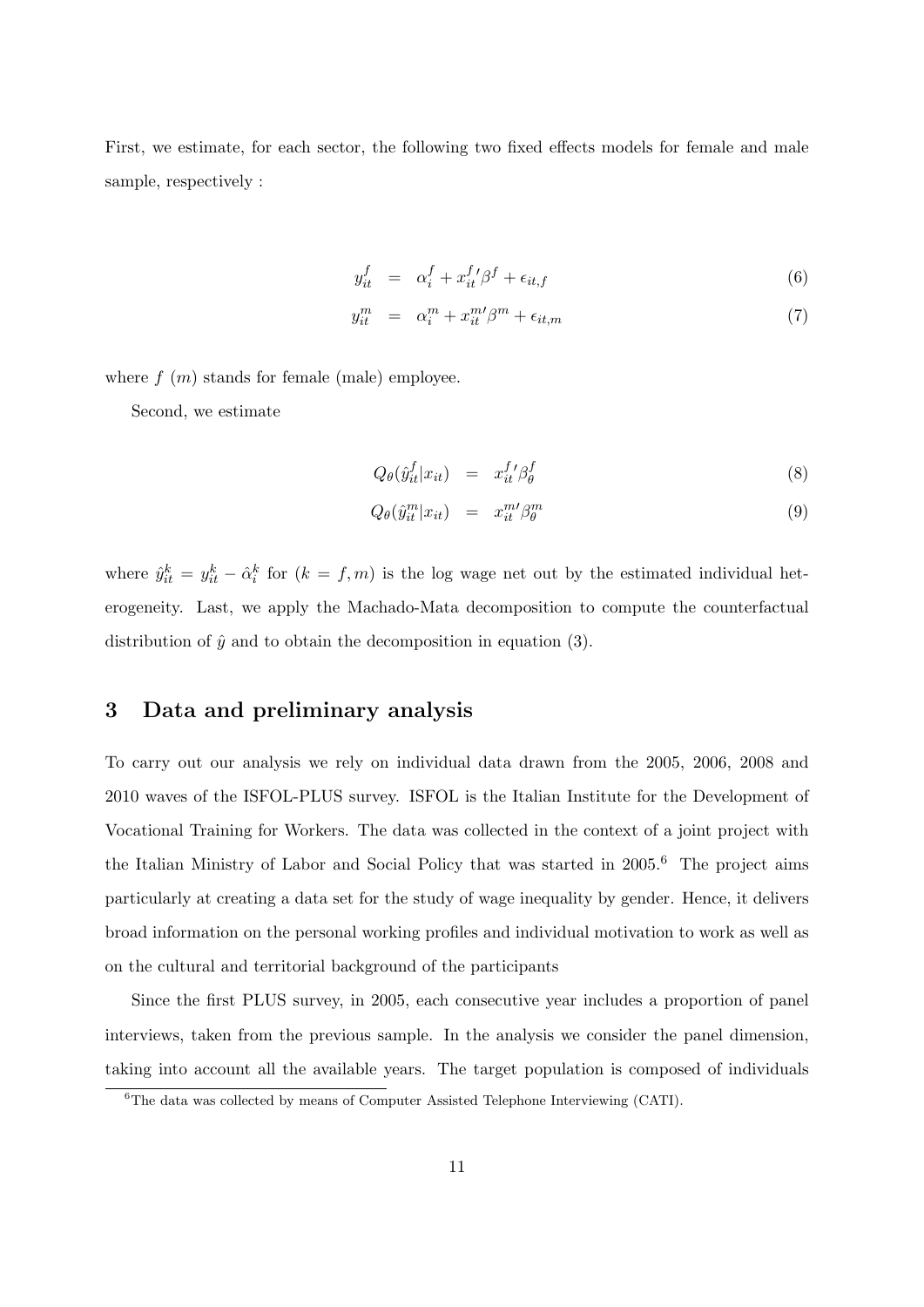between 15 and 64 years old. The selection process chosen by ISFOL was stratified sampling, with optimal allocation over five types of domains: region, size of the municipality, gender, age and occupational status. A multi-domain inclusion strategy was implemented to guarantee sampling error lower than a given threshold, and significant sampling size for each domain. One of the main characteristics of the national survey is that only answers with direct responses were considered, that is no proxies were used.

The ISFOL-PLUS questionnaire is composed of specific sections for five sub-groups of the population: young individuals between 15 and 29 years old; women between 20 and 49 years old; elderly population between 50 and 64 years old; unemployed individuals; employed population. A rich set of information for each of these categories is included, ranging from family characteristics to individual skills and personal history.

Despite the fact that also self-employed and those with project-linked positions are present in the PLUS samples, we consider only salaried employees, which form by far the largest category. In our analysis we focus on full-time employees aged between 18 and 64 years. Facing the usual trade-off between representativeness of the sample at the population level and the comparability across sector, we opt in favour of the latter and make further selections for the sake of comparability. We restrict the sample to those holding a full time contract and exclude trainees and temporary contracts. Part-time workers are excluded as they have a larger dispersion in pay than their full-time colleagues that may raise the probability of earning less than the average hourly wage. Moreover, the incidence of part-time work differs significantly between men and women in favour of women (e.g. Chzhen and Mumford (2011)).

We have used log-hourly net wage (adjusted to the 2010 level) as the dependent variable. We determine each individual's hourly wage by dividing the reported monthly salary by the number of weeks worked in the month multiplied by the number of hours usually worked during the week.<sup>7</sup>

We use this measure rather than monthly or annual pay to get rid of the effect of the different number of hours worked by men and women. Last, we exclude blue-collars workers because they are strongly over-represented in the private sector (about 35%) compared to the public sector

<sup>7</sup>We use net hourly wage instead of gross hourly wage because of data limitations. In fact, The ISFOL-PLUS survey collects data on the net monthly wage for employees and on the gross monthly wage for self employed.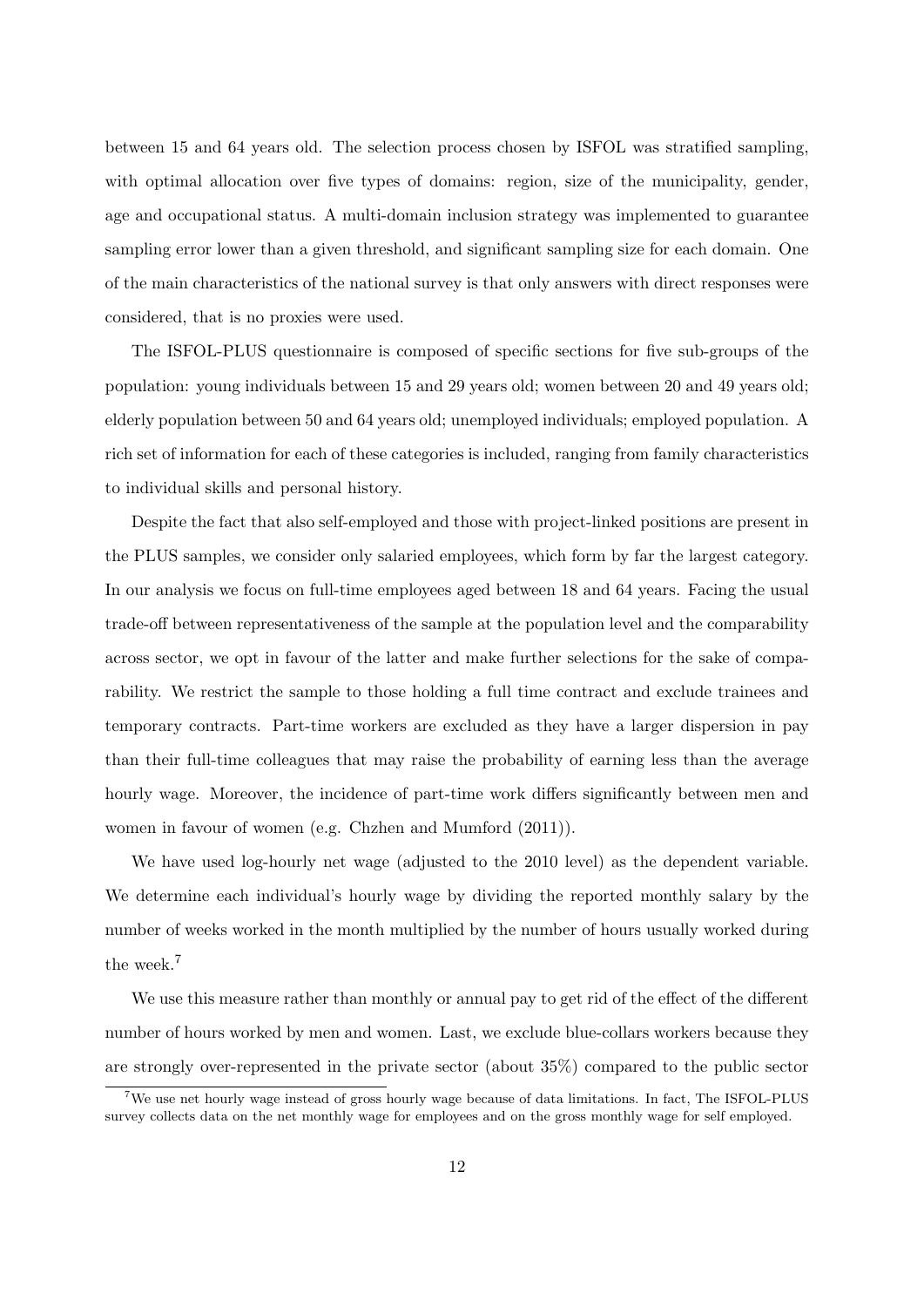(about 10%), and would make the two distributions much less comparable both in terms of occupation types and earnings.

We have selected a group of about thirty independent variables, which include: years of schooling; actual market experience; family characteristics (civil status, presence of pre-schooling age children); occupation and industry dummies; geographic variables (denoting people living in northern and central regions, and people living in urban areas); personal skills that may reveal individual ability as knowledge of English, and knowledge of how to use a computer for particular basic tasks. In addition to these personal skills, we consider the *University Performance*, that is, the university degree score penalized for years lost.<sup>8</sup>

Table A.1 in Appendix describes the variables we use for our descriptive analyses and in the decompositions. Table A2 presents descriptive statistics for male and female public and private sector employees. Means of relevant variables show that, on average, men earn higher salaries in both sectors and have a longer working history. They also show that public sector employees are, on average, better educated than private sector employees. On the other hand, women have more years of schooling and show higher university performance. The number of years of schooling has been constructed from the available information on educational attainments, and thus has a relatively low variability. Table A2 shows that workers in the public sectors have more experience on average; they have more frequently achieved a university degree while employees in the private sector have more often reached an high school education only.

A first visual summary of the wage distribution across sectors, gender and within sectors is provided in Figure 1. The density functions are estimated using Epanechnikov kernel estimator.<sup>9</sup> Figure 1 shows that in both sectors, private and public, the female wage distribution is shifted to the left with respect to the men's one, which gives us a preliminary evidence of a GWG. However, at this preliminary stage, we are considering only the unconditional wage distribution, without taking into account possible factors affecting it.

<sup>8</sup>The variable *University Performance* is a proxy of the unobserved ability for graduate individuals. The use of this variable has been proposed by Castagnetti and Rosti (2009). It is given by the final degree score eventually penalized by the number of years in excess used to get the degree. For a complete definition of the variable see Table A1 in Appendix A.

<sup>&</sup>lt;sup>9</sup>The bandwidth is chosen in order to minimize the mean integrated squared error where the data are Gaussian and a Gaussian kernel is used. We choose to adopt this criteria, that is the default option in STATA to minimize the degree of discretionary in presenting the results.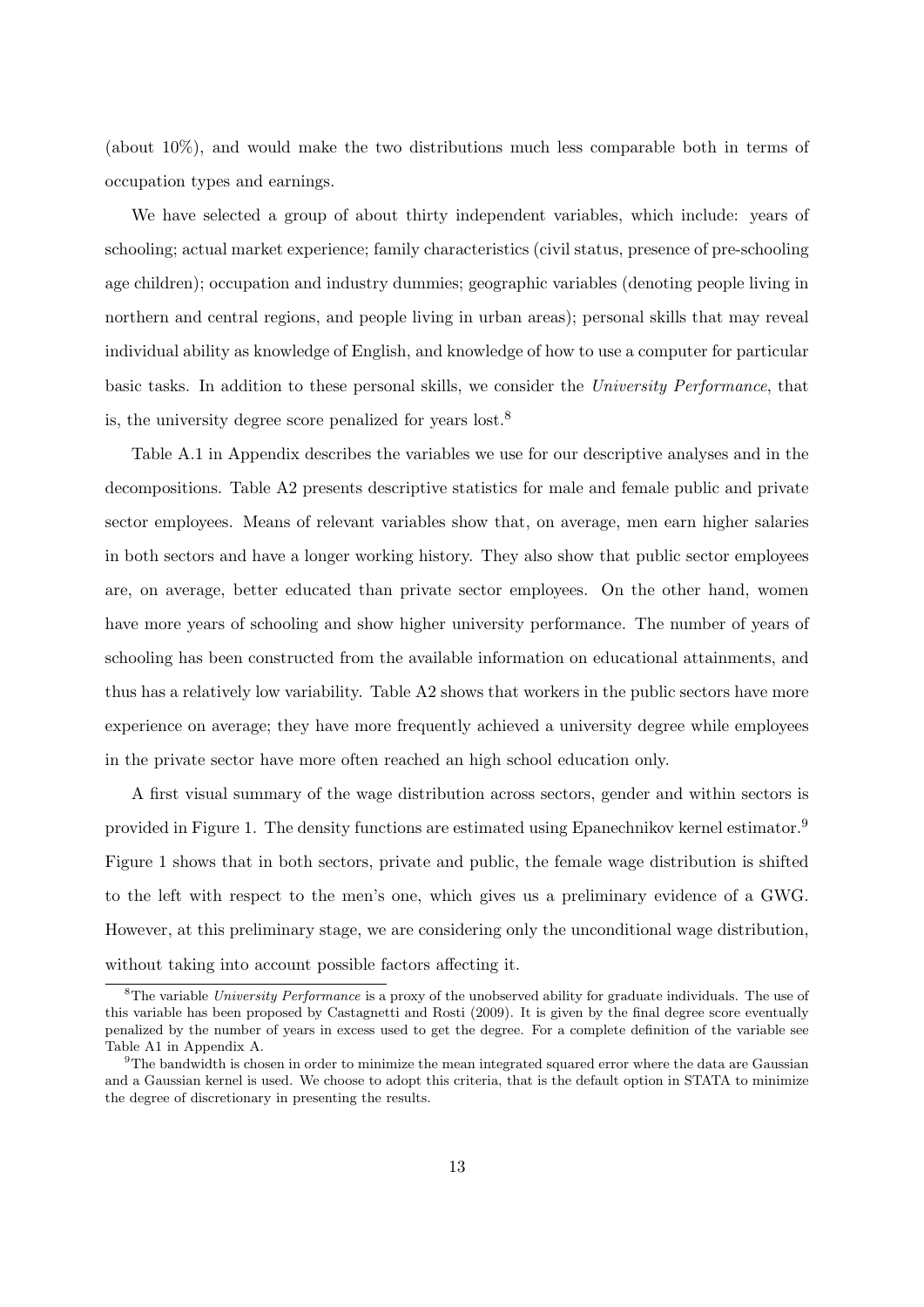

Figure 1: Kernel-density estimates of hourly net log-wages by gender and sector

The regression-based decompositions of Sections 4-5 are based on quantile estimation whose main strength lies in the fact that it allows to estimate productivity and coefficients gender differentials across the wage distribution. As preliminary step in the investigation of the effects of differences in characteristics on the GWG by sector, we carry out a series of quantile regressions on the pooled data. Pooled quantile regressions shown in Tables A3-A4 estimate the wage by sector including in addition to standard individual and work-related characteristics, a gender dummy to identify the GWG.

In reading the Tables, recall that each coefficient represents the effect on wage, at a given quantile, of a shift in the corresponding covariate, keeping all else constant. The standard errors were computed, using the bootstrap method with 800 replications, a procedure that involves weaker assumptions with regard to the distributional form taken by the variables of interest, since it provides a consistent estimate even in the presence of heteroskedasticity.<sup>10</sup>

The overall specification of the model seems to fit well, and most of the reported coefficients have the predicted signs. It is worth noticing that the GWG, catched by the parameter of the

 $10$ Two good and short reviews on inference methods for quantile regression are given by Buchinsky (1995) and by Buchinsky (1998). For a more comprehensive treatment of the topic, see Koenker (2005).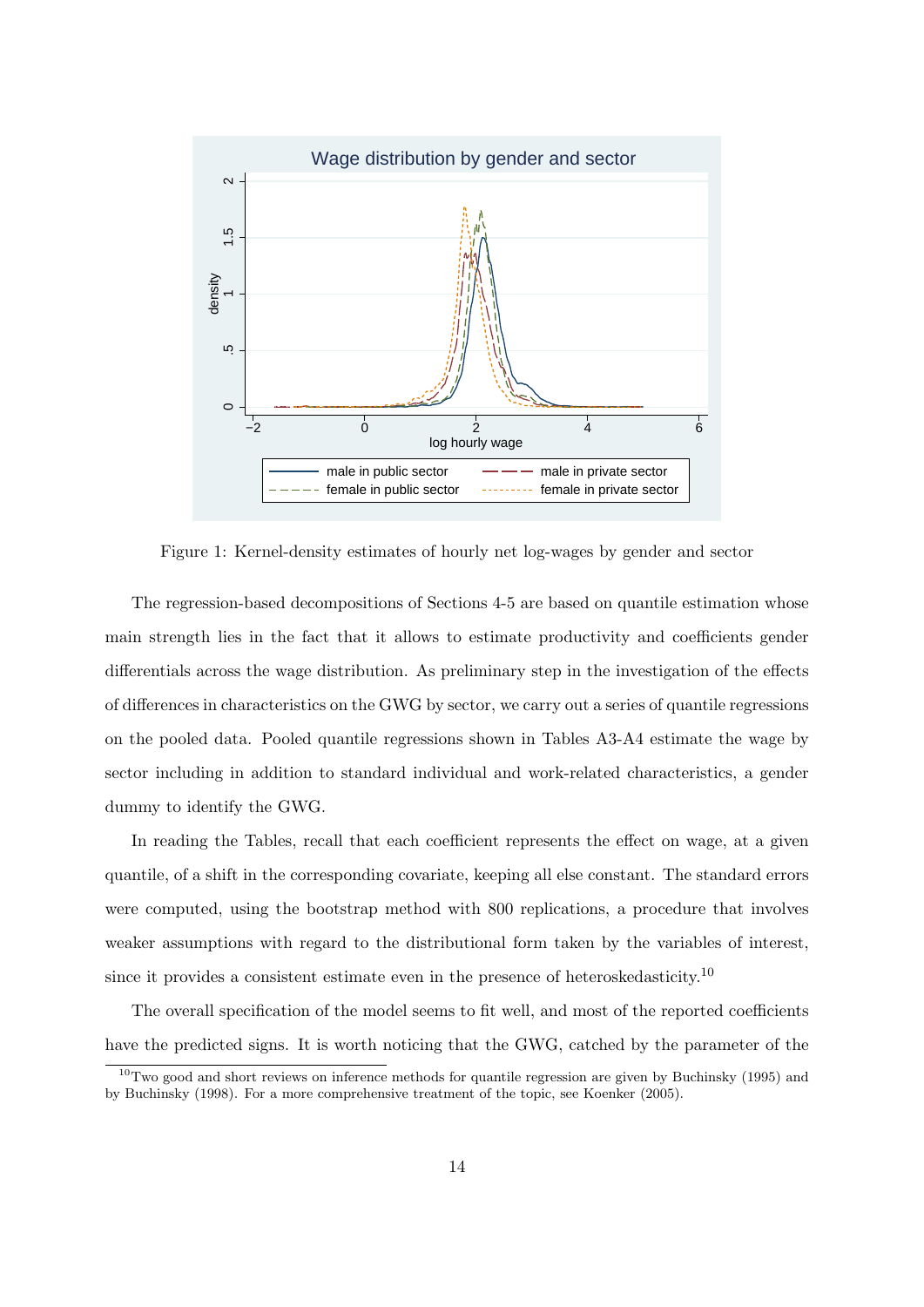dummy variable *Female*, when the homogeneity of parameters by gender is imposed, appears larger in the public sector.

A second evidence coming out from this model is that the return on the *University Performance* is higher in the public sector. On the contrary, the other variables for individual ability have a stronger influence on the wage in the private sector.

Finally, while the dummies denoting the presence of children are significant only for a small number of quantiles and mostly in the public sector, the variables denoting civil status are statistically significant in both sectors and across the whole distribution.

#### **4 Cross-section decomposition**

In order to decompose the differences in the wage distribution according to Oaxaca-Blinder decomposition we apply the Machado and Mata (2005) procedure described in Section 2.1. While the preliminary dummy-based approach presented in Section 3, owns the important shortcoming of assuming that the return to individual and job characteristics are the same across gender, the Machado and Mata (2005) decomposition relies on the estimation of quantile wage regressions for both gender and sector.

We estimate four different specifications, denoted in Table A5 by columns A-D. Specification A represents a basic extended version of the Mincer equation, that we augment sequentially by indicators of individual productivity/ability (specification B), by occupational dummy variables ( specification C) up to the inclusion of dummies for industry classification (specification D). Tables A6-A9 present the estimation results at five quantiles of the wage distribution for specification D of Table  $A5<sup>11</sup>$  These results allow us to evaluate the overall accuracy of our wage specifications, to test the significance of each of our proxies for productivity, and to appreciate any difference, among the sector and the gender dimensions, in the shape taken by the wage structure.

A first evidence coming out from this model is that the return on schooling is stronger for women at lower quantiles while the reverse happens for higher quantiles of the wage distribution.

 $11$ For the sake of saving space we report only the detailed estimation results of specification D. The results of the remaining specifications are available upon request.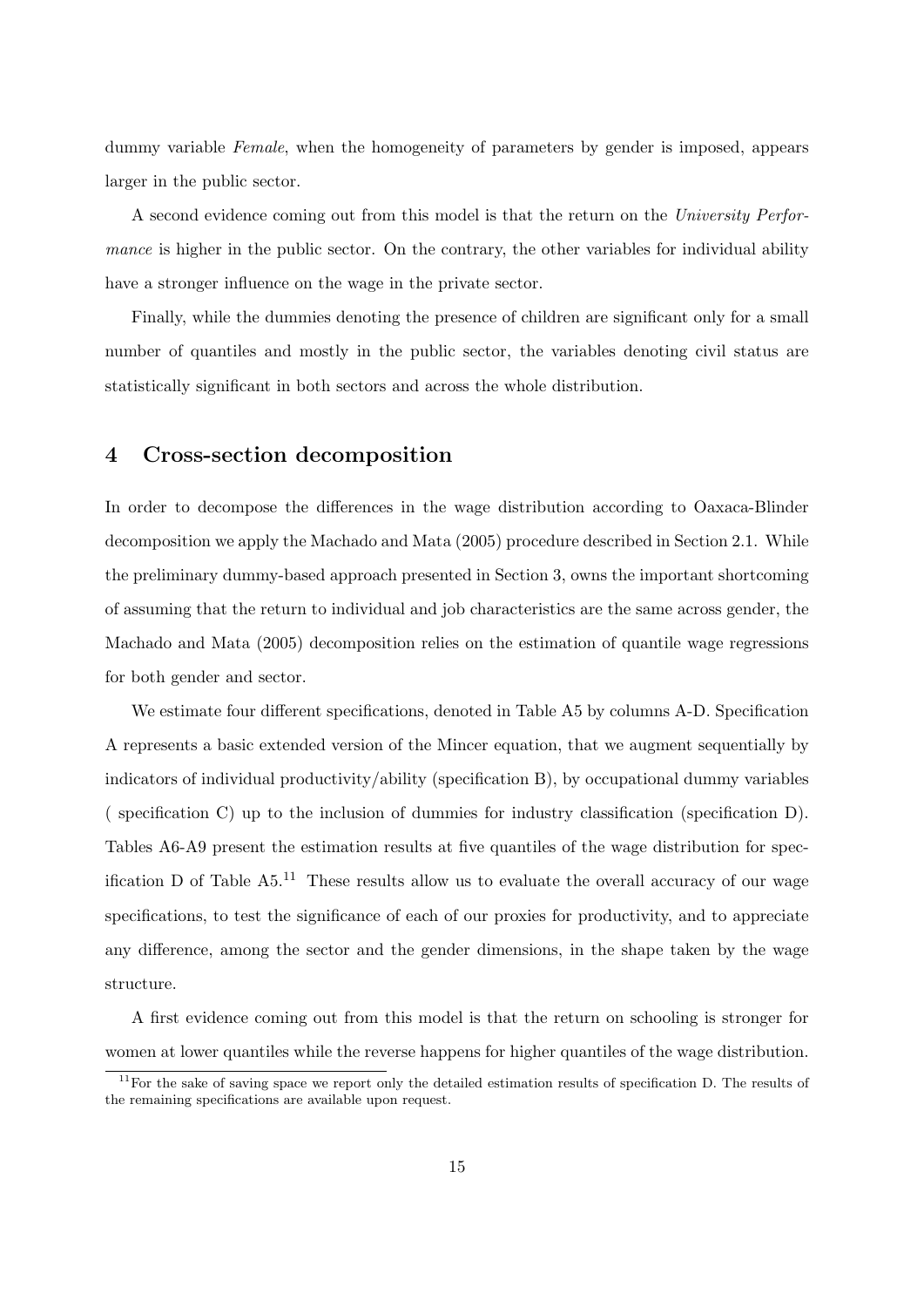More, the return on experience is always stronger for men in both sectors.

In general we observe that occupational dummies tend to be more significant than industrial dummies in both sectors and for both genders. Finally, while the dummies denoting the presence of children are statistically significant only for a small number of quantiles, the variable denoting civil status tends to be more significant, especially among men. To sum up, we can draw a couple of preliminary conclusions, and try to make connections with some of the recent findings in the empirical literature. The dynamics of the schooling coefficient, on one hand, suggest that there might be an increasing pattern, in the GWG, for graduated women. This evidence is in line with the findings of de la Rica, Dolado, and Llorens (2008), who show that, in Spain, the wage gap increases along the distribution of wage for higher educated women. On the contrary, the presence of a floor pattern, that is, of a decreasing wage gap for lower educated women, at this stage, is difficult to assess.



Figure 2: Gender wage gap decomposition, divided by sector. Specification A in Table A5. 95% confidence intervals.

The decomposition by sector of the GWG presented in Figures 2 and 5 lead to several observations. First, in both sectors, the relative wages are increasing across the distribution and the GWG in the private sector is always bigger than those in the public sector. When we look at the decomposition of the GWG, we observe that a significant part of the gender wage gap remains unexplained in both sectors, after controlling for individual characteristics, education, job attributes and regional specific effects. Moreover, the weight of the unobserved component in explaining the gender wage gap is always bigger in the public sector with respect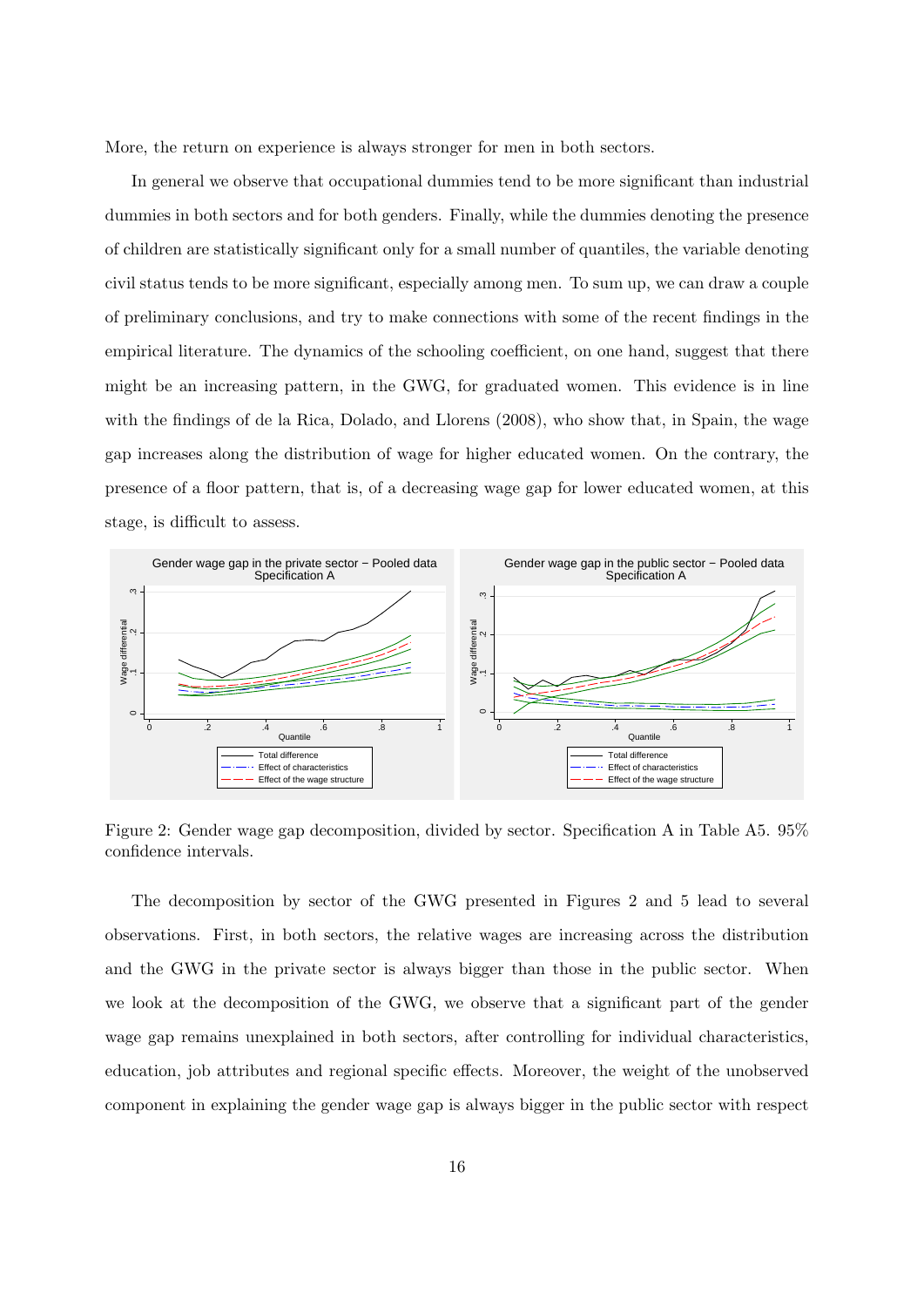

Figure 3: Gender wage gap decomposition, divided by sector. Specification B in Table A5. 95% confidence intervals.



Figure 4: Gender wage gap decomposition, divided by sector. Specification C in Table A5. 95% confidence intervals.

to the private sector. We observe also that the coefficients component decreases along the wage distribution for the private sector while it increases for the public sector. Comparing the two sectors, we observe that among high wage workers, the wage gap faced by women is completely unexplained in the public sector while is mostly unexplained in the private sector. In other words, the *discrimination component* looks much stronger for the public sector. More deeply, it appears that high-wage public-sector employees in Italy may face more employer discrimination (i.e., glass ceilings) than low wage workers (i.e., sticky floors).<sup>12</sup>

This result contrasts with the findings of Melly (2005) for the Germany but confirms the

 $12$ In particular, the part of GWG attributed to the wage structure goes from about 50% for the lower quantiles to about 90% at highest quantiles.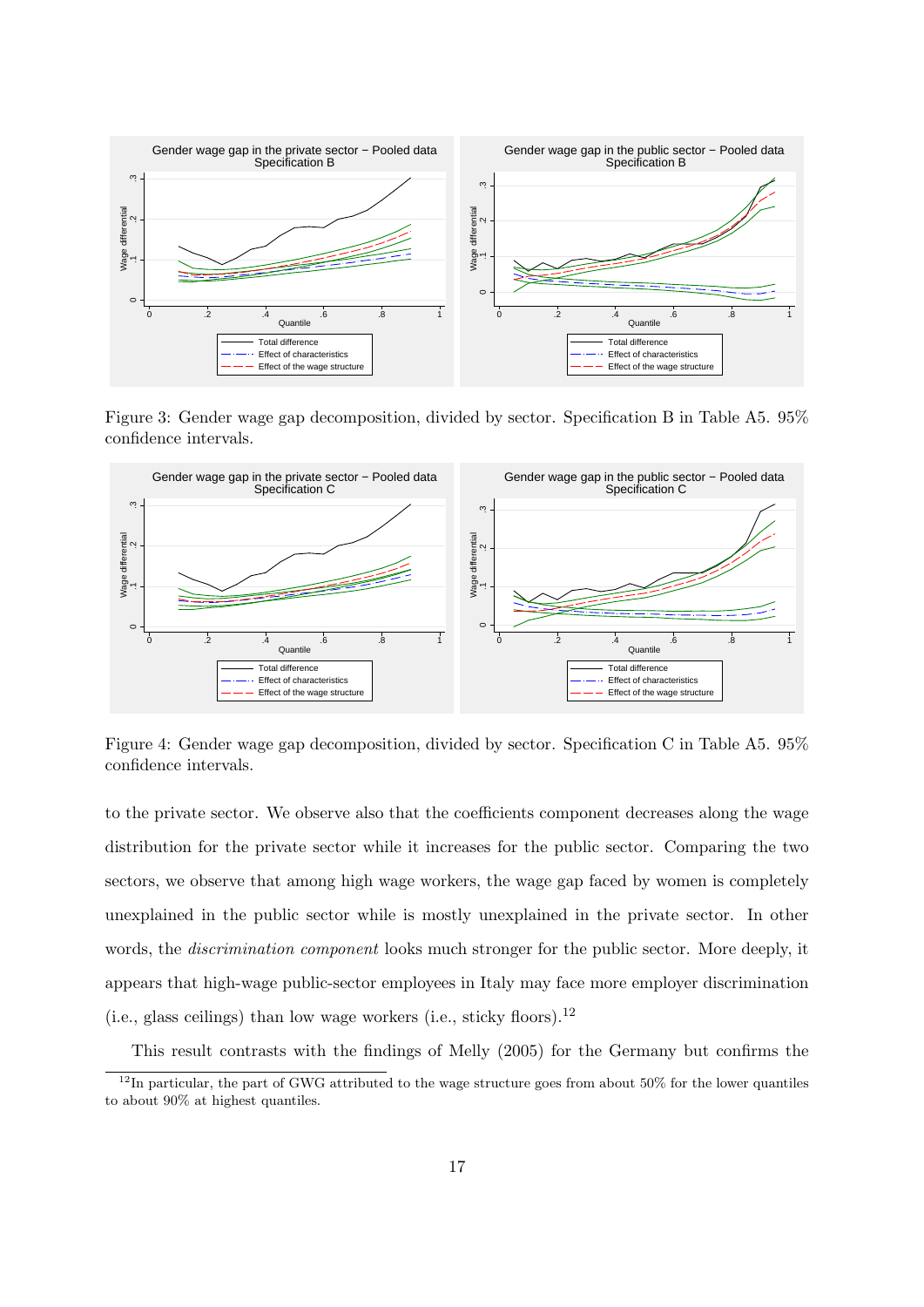

Figure 5: Gender wage gap decomposition, divided by sector. Specification D in Table A5, 95% confidence intervals.

findings of Barón and Cobb-Clark (2010). Further, Arulamplam, Booth, and Bryan (2007) and Kee (2006) find no evidence of sticky floors in public sector employment for Europe and Australia, respectively.

When we look at the private sector, instead, we observe that, unlike the public, the unexplained component of the conditional GWG decreases along the wage distribution. Therefore, it seems that employer discrimination is more prevalent among low-wage employees than among their high-wage counterparts. Thus, contrary to what found for the public-sector, the mechanism in action seems to be of sticky floors rather than glass ceilings.

However, when we control for occupation and industry the relative weight of the observed characteristics on the GWG increases only for the private sector. The change in the contribution of the wage structure to the GWG goes in the same direction; while it decreases for the private sector it looks rather stable for the public one. One implication is that apparently there is an effect of gender segregation in the private sector while no evidence is found for the public one.

## **5 Longitudinal decomposition**

The first step in the longitudinal analysis is the fixed effects estimation of the wage equation by gender and sector. The Machado and Mata (2005) decomposition is then applied on the wage net by the estimated individual heterogeneity (see Section 2). As for the cross section analysis, we first estimate a model that excludes occupation, industry and individual ability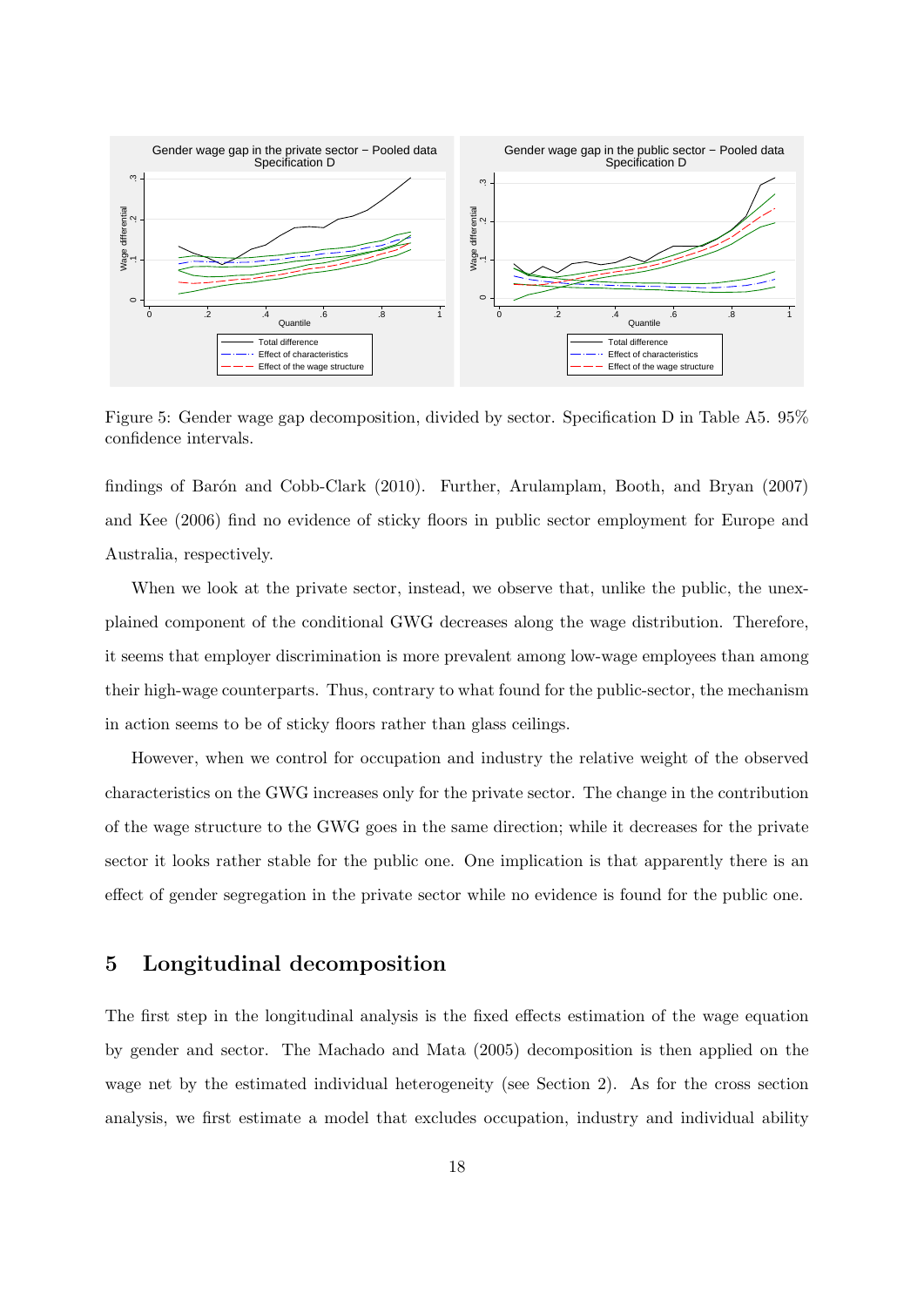controls from the vector of labour market position variables (specification A). We then repeat the estimation/decomposition exercise adding controls for measures of ability (specification B), for occupation (specification C) and for industry (specification D). In this way we want to identify the extent to which the results are driven by occupational and industrial segregation. In the spirit of the analysis of Arulamplam, Booth, and Bryan (2007), this procedure also may provide insights into the sensitivity of the unexplained component (i.e. the effect of the wage structure) to alternative assumptions about the discriminatory nature of the occupational distribution itself.<sup>13</sup>

Tables A10 - A13 show the estimation results at five quantiles of the *net wage*<sup>14</sup> distribution for Specification D of Table  $A5<sup>15</sup>$  These results allow us to evaluate the overall accuracy of our wage specification, to test the significance of each of our proxies for productivity, and to evaluate any difference, among the sector and the gender dimensions, in the shape taken by the wage structure. At this stage, the comparison with the estimation results of Section 4 does not provide evidence on important differences. The only exception is represented by the role of social variables as dummies for the parents' degree whose coefficients now become highly statistical significant.

The decomposition analysis in Figures 6-9 shows important differences with respect to the results presented in Section 4. First, in both sectors the GWG markedly reduces once the individual heterogeneity has been taken into account. Second, the evidence found of a glass ceilings in the public sector is still valid while the weight of the effect of the wage structure on the GWG is rather stable across the distribution in the private sector. Third, in the public sector the gender difference in observed characteristics is statistically significant only at lower quantile of the distribution. The private sector, unlike the public, shows a statistically significant contribution of the characteristics throughout the wage distribution.

Moreover, the rate of increase of the GWG across the distribution is much lower in the public sector while the opposite was true in the cross section analysis. In the private sector, the control for individual heterogeneity shows a weaker impact on the wage decomposition. It is true that

 $13\,\text{We would like to thank an anonymous referee for raising this question.}$ 

 $^{14}\hat{y}_{it}^{k}$  in (8) and (9).

 $15$ For the sake of saving space we report only the detailed estimation results of specification D. The results for the alternative specifications are available upon request.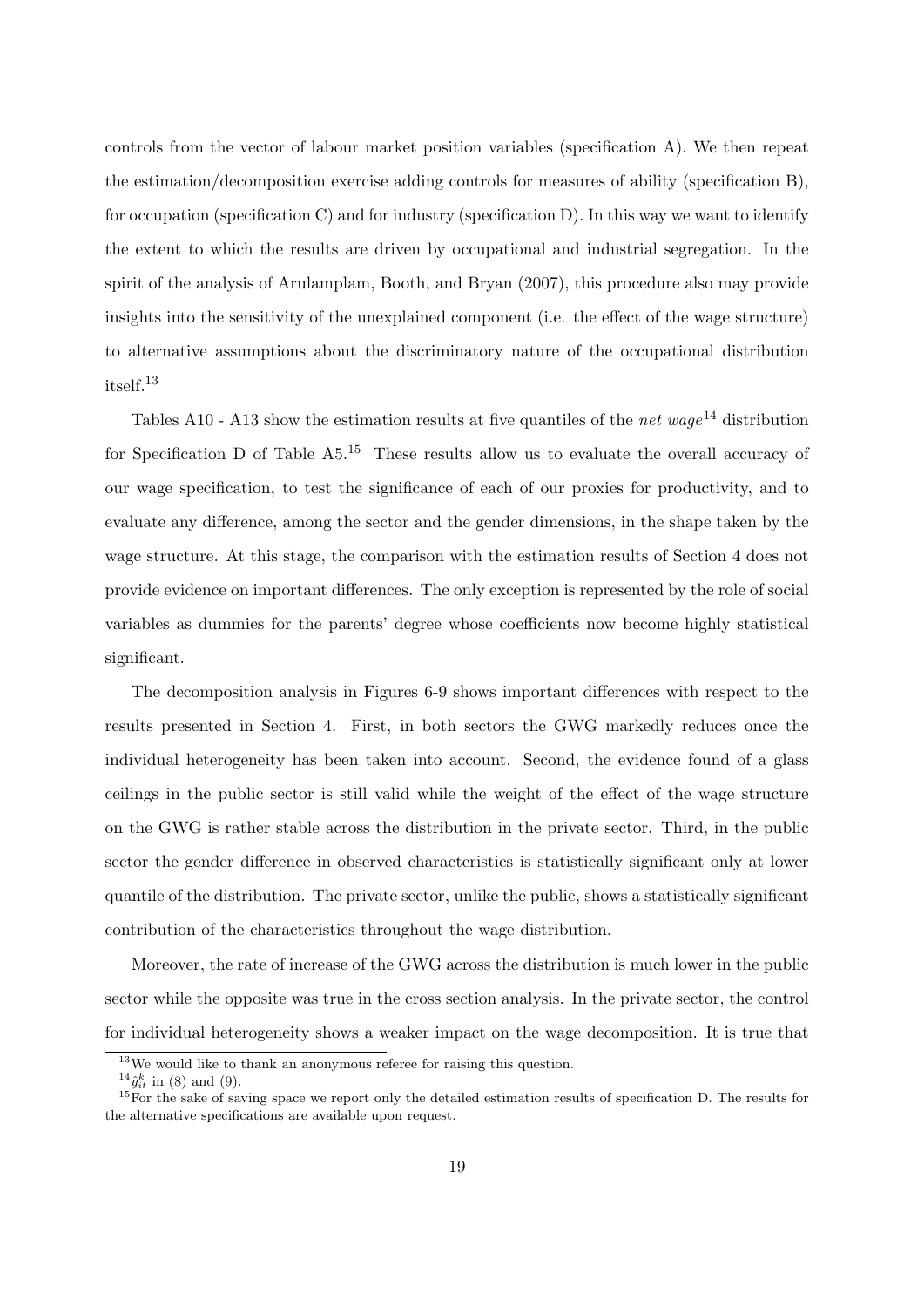the level of the GWG in the public sector is lower across the distribution with respect to the cross section analysis but the evidence of sticky floor in the private sector vanishes. Like the public sector, the decomposition results for the private sector show that the GWG rises as the wage level increases.

A further important evidence arises from the impact on the decomposition of the introduction of measures of occupation and industry into the set of controls for labour market; introducing these controls does not have a large impact on the decomposition between sectors (see Figures 6- 9). Differently from the cross section, the longitudinal analysis does not support the evidence of segregation effect. The percentage of the GWG accounted for by the observed and unobserved factors (namely the effect of characteristics and the wage structure effect) remains roughly unchanged. Hence, there is no information gain from controlling from proxies of individual ability, occupation and industry allocation. It seems that the effect of segregation highlighted in the cross section analysis was only apparent. Indeed the individual heterogeneity explains much more.

One important result that emerges is that, also when the estimation is netted from the individual heterogeneity, the evidence that the magnitude (and source) of the gender wage gap varies across labour market sectors clearly supports the view that wage-setting mechanisms differ in the two sectors.

One side that cannot be omitted to explain these differences is the hiring method used in the two sectors. In Italy public servants are still generally recruited through public contests that are a special recruitment method of open competition. Public contests increase the accuracy of assessment as they require the use of objective criteria and justification of the candidate choice thereby increasing the probability of fair assessment for both men and women compared to other recruitment methods. Dobbs and Crano (2001) argue that individuals who have to justify their decisions have a stronger incentive to bypass their stereotyped impressions than those that do not have to provide justifications. As a consequence, when decision makers are required to justify their choices and describe the criteria they use to evaluate candidates, as in open competition, they are less likely to discriminate against a specific group.

Therefore the lower GWG in the public sector can be the result of both the different hiring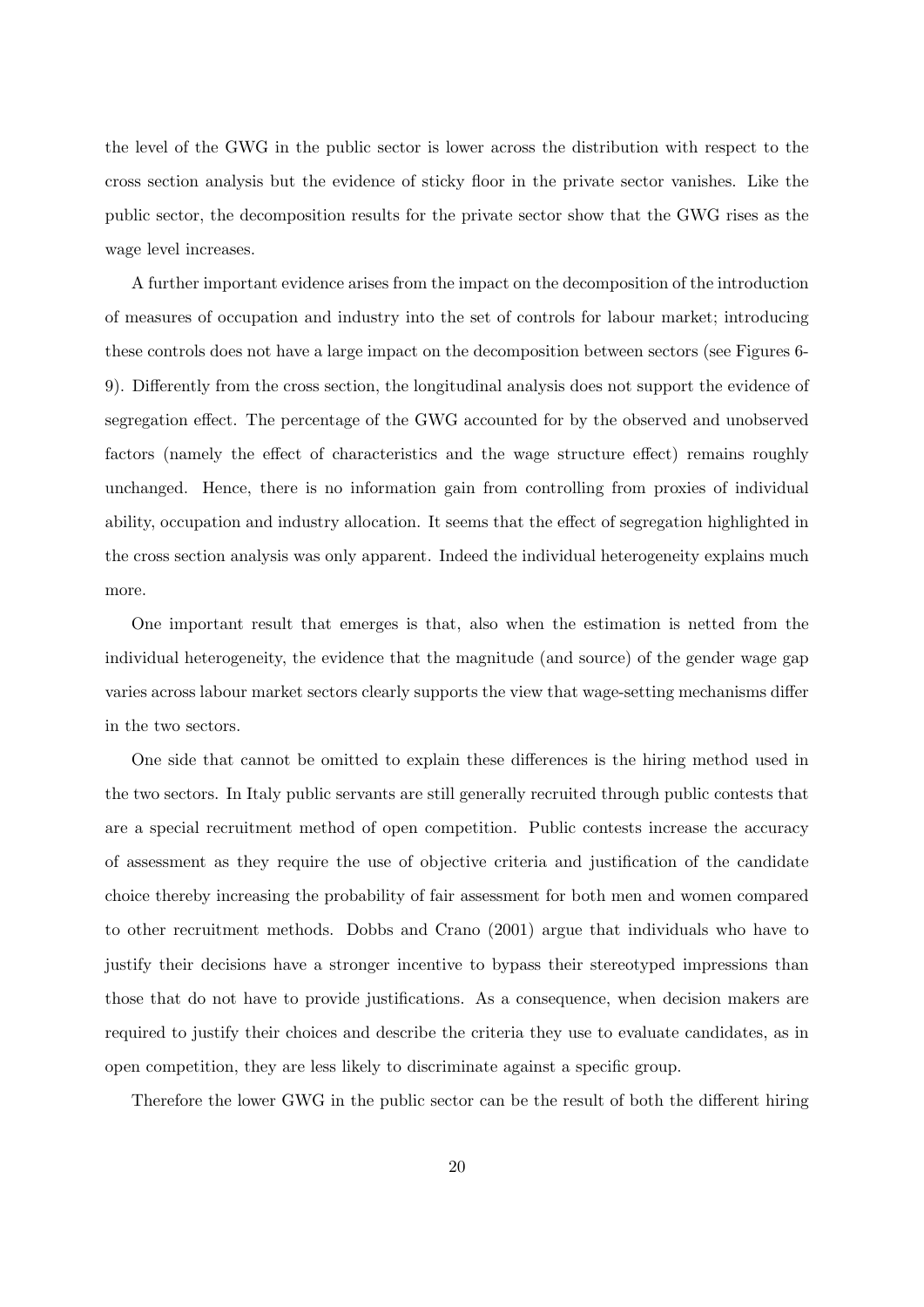selection method and of a greater effort in the application of gender equality policies.

The explanation of the higher weight of the unexplained component of the GWG in the public sector is twofold. At the bottom of the distribution, the unexplained component may cover non monetary benefits offered by the public sector. At the top of the distribution, the increasing weight of the wage effect may hide a sort of *favoritism* in the public sector for men rather than a discrimination against women. As a matter of fact, the top management job positions in the public sector, are often linked to political appointment that in prevalence support males more than females.



Figure 6: Fixed effects gender wage gap by sector. Specification A in Table A5. 95% confidence intervals.



Figure 7: Fixed effects gender wage gap by sector. Specification B in Table A5. 95% confidence intervals.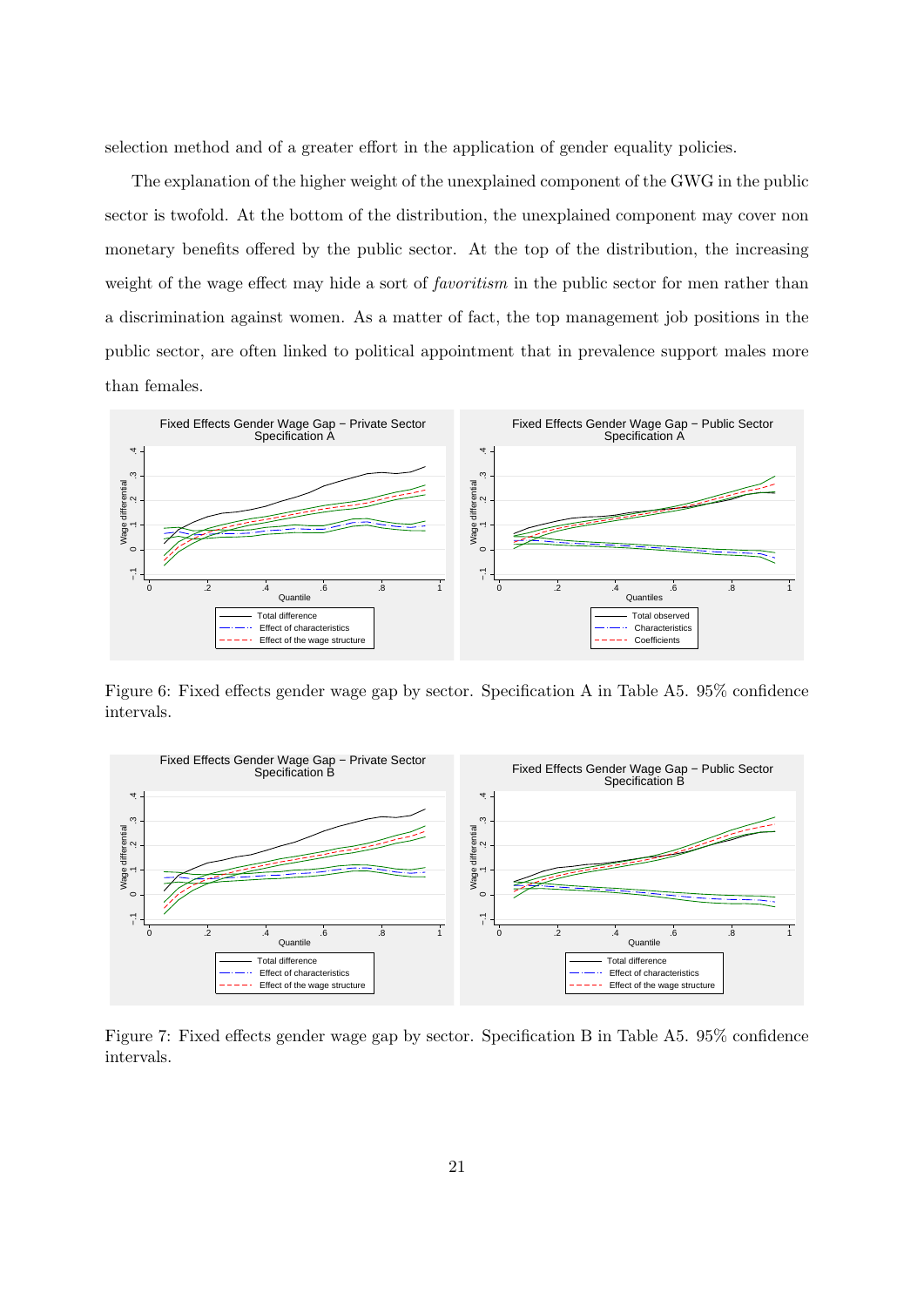

Figure 8: Fixed effects gender wage gap by sector. Specification C in Table A5. 95% confidence intervals.



Figure 9: Fixed effects gender wage gap by sector. Specification D in Table A5. 95% confidence intervals.

## **6 Conclusion**

The significant and persistent level of the GWG has obtained much attention from policy makers and researchers leading to the implementation of an equal-pay legislation and the promotion of equal opportunities in many countries. Starting from 2008, the GWG has been introduced among the indicators for monitoring occupation policies in the European Union countries. Despite the important effort devoted to combat it,<sup>16</sup> in Europe women are paid on average  $16.3\%$  less than men. To tackle the GWG it is essential to understand and decompose it in terms of explained (observed) and unexplained (unobserved) components. In this paper, we investigate

<sup>&</sup>lt;sup>16</sup>The European Commission is adopting an Action Plan to defeat the gender pay gap in the next biennium.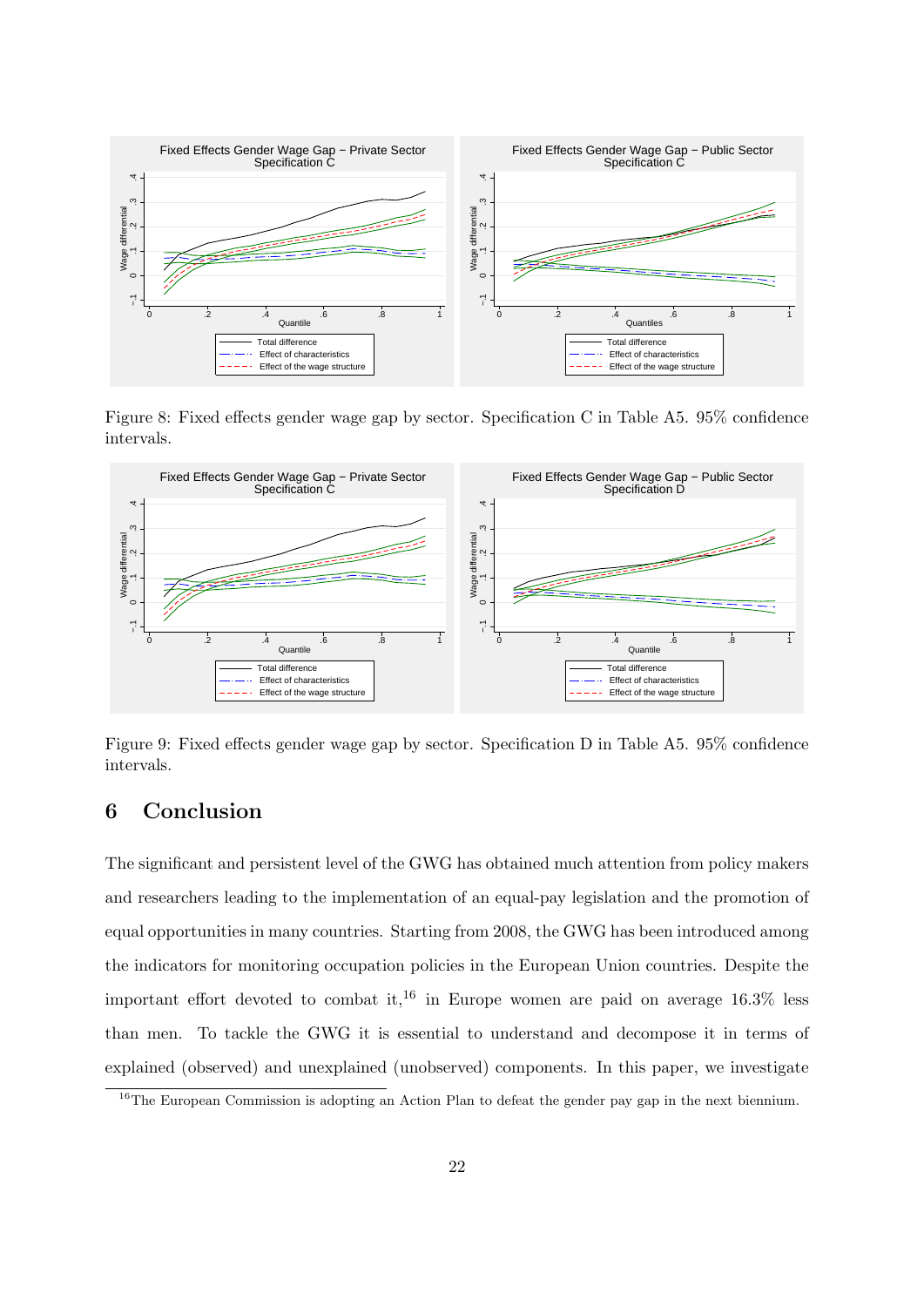the decomposition by gender of the wage in the Italian public and private sector. Using quantile regression methods we perform the analysis for both cross section and panel data. For the latter we perform the analysis by considering the quantile approach for panel data proposed by Canay (2011). In order to assess how the GWG varies across the wage distribution we propose a two step procedure for computing the Oaxaca-Blinder decomposition. First, we estimate the GWG by means of Canay (2011) approach and then we run the Machado and Mata (2005) decomposition for quantile regression.

Because of the more standardized career path in the public sector with respect to the private one and the different hiring selection method (by competition in the public sector), the unexplained component of the gender wage gap, at least at the beginning of the career, should be lower with respect to those for the private one because the so called *discrimination* components should be counteracted. Hence, we expect a larger unexplained component for the GWG in the private sector with respect to the public counterpart.

The main results are as follows. In line with the findings in the literature we confirm the substantially higher level of the GWG in the private sector with respect to the public sector. When we control for the unobserved individual heterogeneity, we find a consistent decrease of the GWG and of the slope of the wage curve in both sector. The evidence based on the cross section analysis of a sticky floor effect in the private sector vanishes, while the public sector still shows a glass ceiling effect even if resized. However, in both sectors there is a significant unexplained GWG whose weight is larger in the public sector throughout the wage distribution.

We propose the following explanation for these results. From one side, the lower GWG in the public sector can be the result of both the different hiring selection method and of putting more effort in the application of policies for gender equality. From the other side, the increasing weight of the wage effect (unexplained component of the GWG) observed in the public sector at the top of the distribution may hide a sort of *favoritism* for men rather than a discrimination for women. As a matter of fact, the top management job positions in the public sector, are often linked to political appointment that in prevalence support males more than females. At the bottom of the distribution, the higher weight of the unexplained component of the GWG in the public sector may cover non monetary benefits offered by the public sector that, particulary in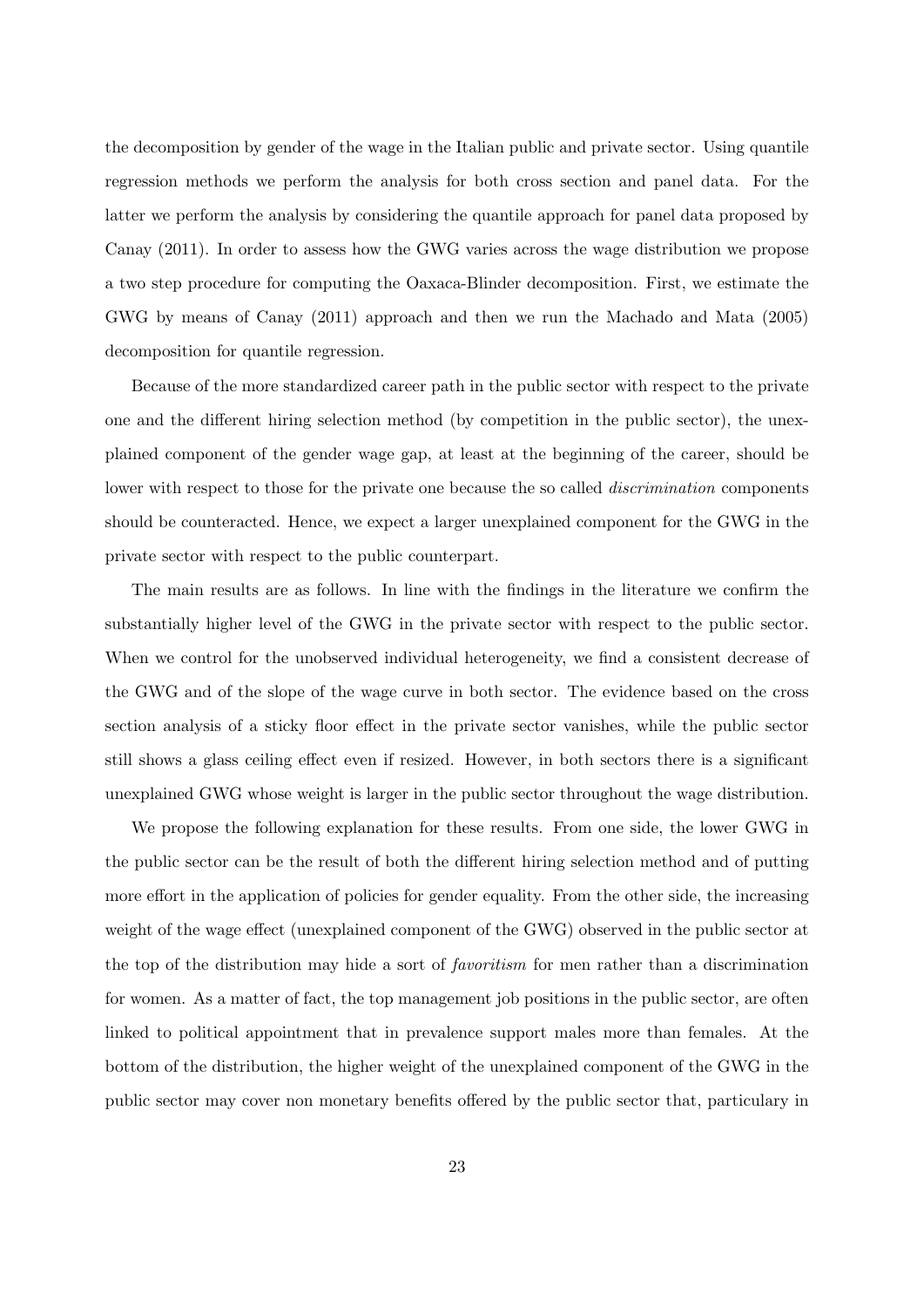Italy, have an important role in the welfare system and labor market wage setting. In contrast with poor care supports offered by the national welfare regime, public employment in Italy may represent in fact a tool to reconcile work and family activities, see Solera and Bettio (2013).

## **References**

- Albrecht, J., A. Bjorklund, and S. Vroman (2003): "Is There a Glass Ceiling in Sweden?," *Journal of Labor Economics*, 21, 145–177.
- Albrecht, J., A. van Vuurenc, and S. Vroman (2009): "Counterfactual Distributions with Sample Selection Adjustments: Econometric Theory and an Application to the Netherlands," *Labour Economics*, 16(4), 383–396.
- ARULAMPLAM, W., A. BOOTH, AND M. BRYAN (2007): "Is There a Glass Ceiling in Europe? Exploring the Gender Pay Gap Across the Wage Distribution," *Industrial and Labor Relations Review*, 62, 163–186.
- BARÓN, J. W., AND D. COBB-CLARK (2010): "Occupational Segregation and the Gender Wage Gap in Private- and Public-Sector Employment: A Distributional Analysis," *The Economic Record*, 86, 227–246.
- Blau, F., and L. Kahn (2003): "Understanding International Differences in the Gender Pay Gap," *Journal of Labor Economics*, 21(1), 106–144.
- Blau, F. D., and L. M. Kahn (2006): "The US Gender Pay Gap in the 1990s: Slowing Convergence," *Industrial Labor Relations Review*, (60), 45–66.
- BUCHINSKY, M. (1995): "Estimating the Asymptotic Covariance Matrix for Quantile Regression Models: A Monte Carlo study," *Journal of Econometrics*, 68, 303–338.
- (1998): "Recent Advances in Quantile Regression Models: A Practical Guideline for Empirical Research," *The Journal of Human Resources*, 33, 88–126.
- Canay, I. (2011): "A Simple Approach to Quantile Regression for Panel Data," *The Econometrics Journal*, 14, 368–386.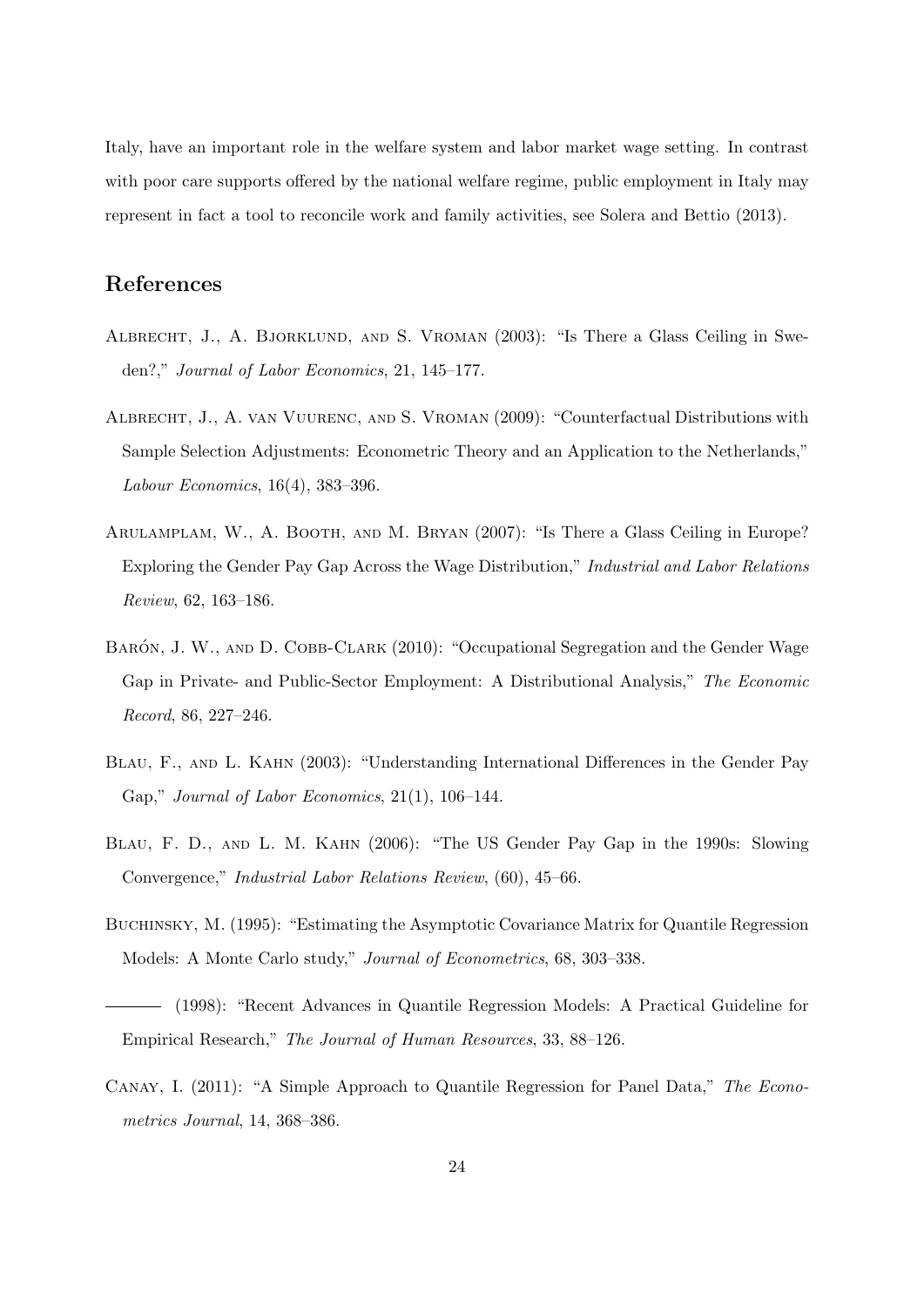- CASTAGNETTI, C., AND L. ROSTI (2009): "Effort Allocation in Tournaments: The Effect of Gender on Academic Performance in Italian Universities," *Economics of Education Review*, 28, 357–369.
- CHATTERJIA, M., K. MUMFORDB, AND P. N. SMITH (2011): "The public private sector gender wage differential in Britain: evidence from matched employee-workplace data," *Applied Economics*, (43), 38193833.
- Chernozhukov, V., I. Fernandez-Val, and A. Galichon (2010): "Quantile and probability curves without crossing," *Econometrica*, 78, 1093–1125.
- Chernozhukov, V., I. Fernez-Val, and B. Melly (2013): "Inference on Counterfactual Distributions," *Econometrica*, 81, 2205–2268.
- Chzhen, Y., and K. Mumford (2011): "Gender Gaps Across the Earnings Distribution for Full-Time Employees in Britain: Allowing for Sample Selection," *Labour Economics*, 18, 837– 844.
- de la Rica, S., J. Dolado, and V. Llorens (2008): "Ceilings or Floors? Gender Wage Gaps by Education in Spain," *Journal of Population Economics*, 21, 751–778.
- DOBBS, M., AND W. D. CRANO (2001): "Outgroup Accountability in the Minimal Group Paradigm: Implications for Aversive Discrimination and Social Identity Theory," *Personality and Social Psychology Bulletin*, 27, 355–364.
- Flores, C., A. Flores-Lagunes, and D. Kapetanakis (2014): "Lessons From Quantile Panel Estimation of the Environmental Kuznets Curve," *Econometric Reviews*, 8, 815–853.
- GANGULI, I., AND K. TERRELL (2005): "Wage Ceilings and Floors: The Gender Gap in Ukraines Transition," Discussion paper, Bonn.
- Graham, B., J. Hahn, and J. Powell (2009): "The incidental parameter problem in a non-differentiable panel data model," *Economics Letters*, 105, 181–182.
- Gregory, R., and J. Borland (1999): *Handbook of Labor Economics*chap. Recent developments in public sector labor markets, pp. 3573–3630. O. Ashenfelter and D. Card.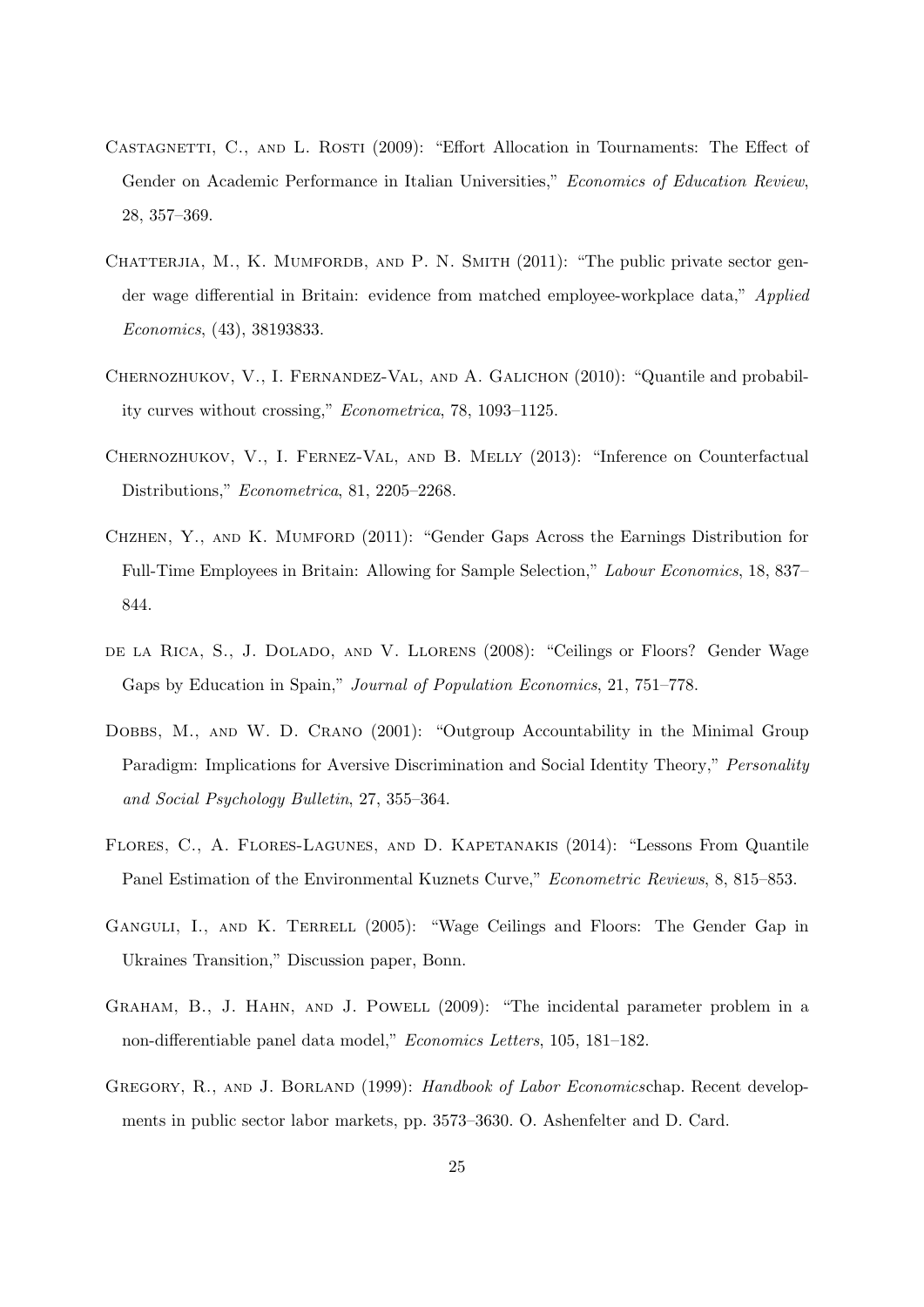- Gunderson, M. (1989): "Male-Female Wage Differentials and Policy Responses," *Journal of Economic Literature*, 27, 46–72.
- HARDING, M., AND C. LAMARCHE (2014): "Estimating and Testing a Quantile regression model with Interactive Effects," *Journal of Econometrics*, 178, 101–113.
- Kato, K., and A. Galvao (2016): "Smoothed quantile regression for panel data," *Journal of Econometrics*, 193, 92–112.
- Kee, H. (2006): "Glass Ceiling or Sticky Floor? Exploring the Australian gender Pay Gap," *Economic Record*, 82, 408–427.
- Koenker, R. (2004): "Quantile Regression for Longitudinal Data," *Journal of Multivariate Analysis*, 91, 74–89.

(2005): *Quantile Regression*. Cambridge University Press, New York.

- Koenker, R., and G. Bassett (1978): "Regression Quantiles," *Econometrica*, 46(1), 33–50.
- Lausev, J. (2014): "What has 20 Years Of Public Private Pay Gap Literature Told Us? Eastern European Transitioning Vs. Developed Economies," *Journal of Economic Surveys*, 28(3), 271–285.
- Machado, J., and J. Mata (2005): "Counterfactual Decomposition of Changes in Wage Distributions Using Quantile Regression," *Journal of Applied Econometrics*, 20(4), 445–465.
- Melly, B. (2005): "Decomposition of Differences in Distribution Using Quantile Regression," *Labour Economics*, 12(4), 577–590.
- Miller, P. W. (2009): "The Gender Pay Gap in the US: Does Sector Make a Difference?," *Journal of Labor Research*, (30), 52–74.
- NEYMAN, J., AND E. SCOTT (1948): "Consistent Estimates Based on Partially Consistent Observations," *Econometrica*, 16, 1–32.
- Pfeifer, C. (2008): "Risk Aversion and Sorting into Public Sector Employment," Discussion paper, Discussion Paper Series 3503, IZA - Institute for the Study of Labor.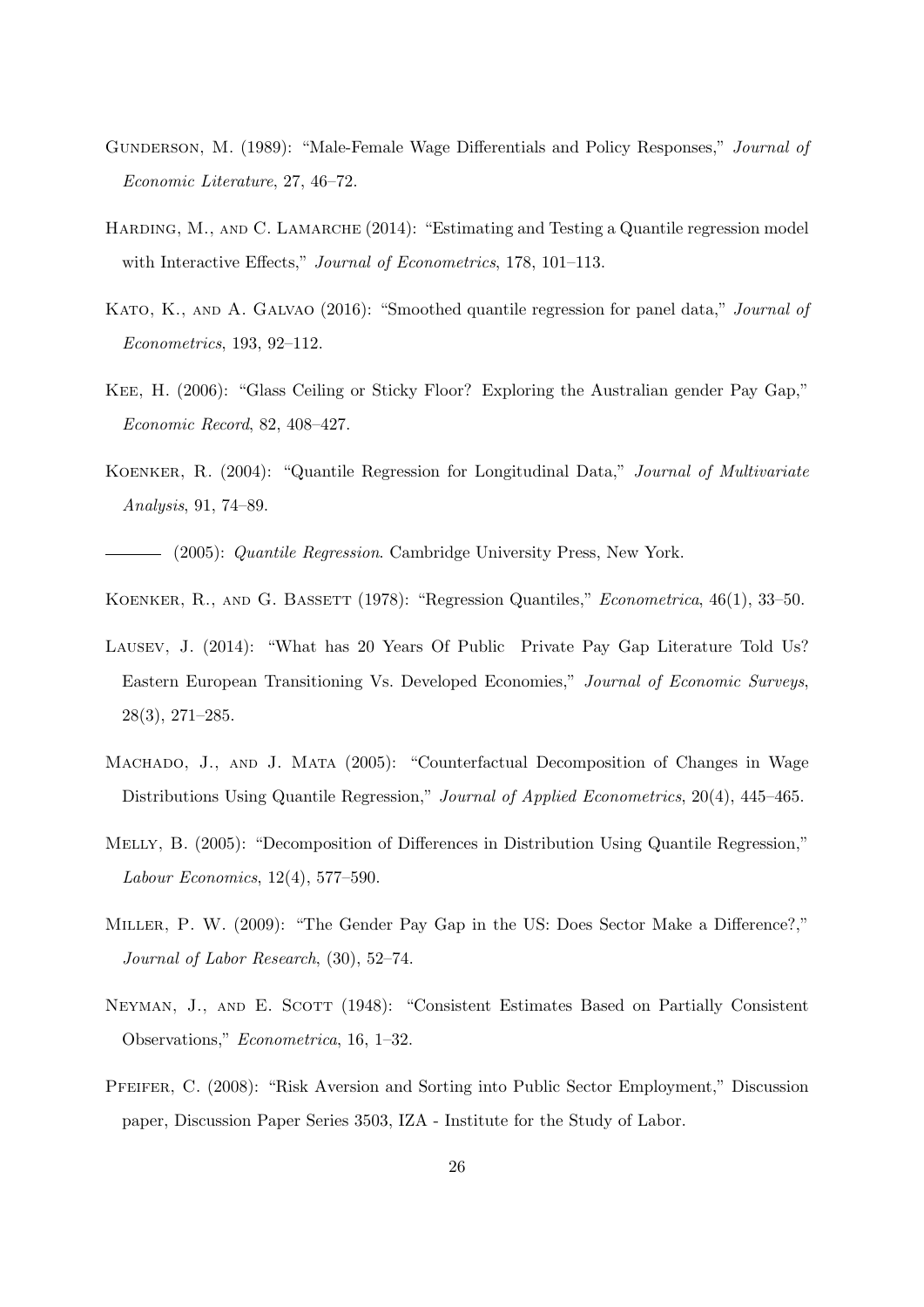- PIGNATTI, N. (2012): "Gender wage gap dynamics in a changing Ukraine," *IZA Journal of Labor & Development*, 7, 144.
- RAHONA-LÓPEZ, M., I. P. MURILLO-HUERTAS, AND M. DEL MAR SALINAS-JIMÉNEZ (2016): "Wage differentials by sector and gender: a quantile analysis for the Spanish case," *Journal of Economic Policy Reform*, 19, 2038.
- SOLERA, C., AND F. BETTIO (2013): "Women's Continuous Careers in Italy: The Education and Public Sector Divide," *Population Review*, 52, 129–148.
- WAHLBERG, R. (2010): "The gender wage gap across the wage distribution in the private and public sectors in Sweden," *Applied Economics Letters*, (17), 14651468.
- ZWEIMÜULLER, J., AND R. WINTER-EBMER (1994): "Gender wage differentials in Selfemployment and the Predicted Earnings Differential. Evidence from Finland," *Journal of Population Economics*, 7(3), 271–285.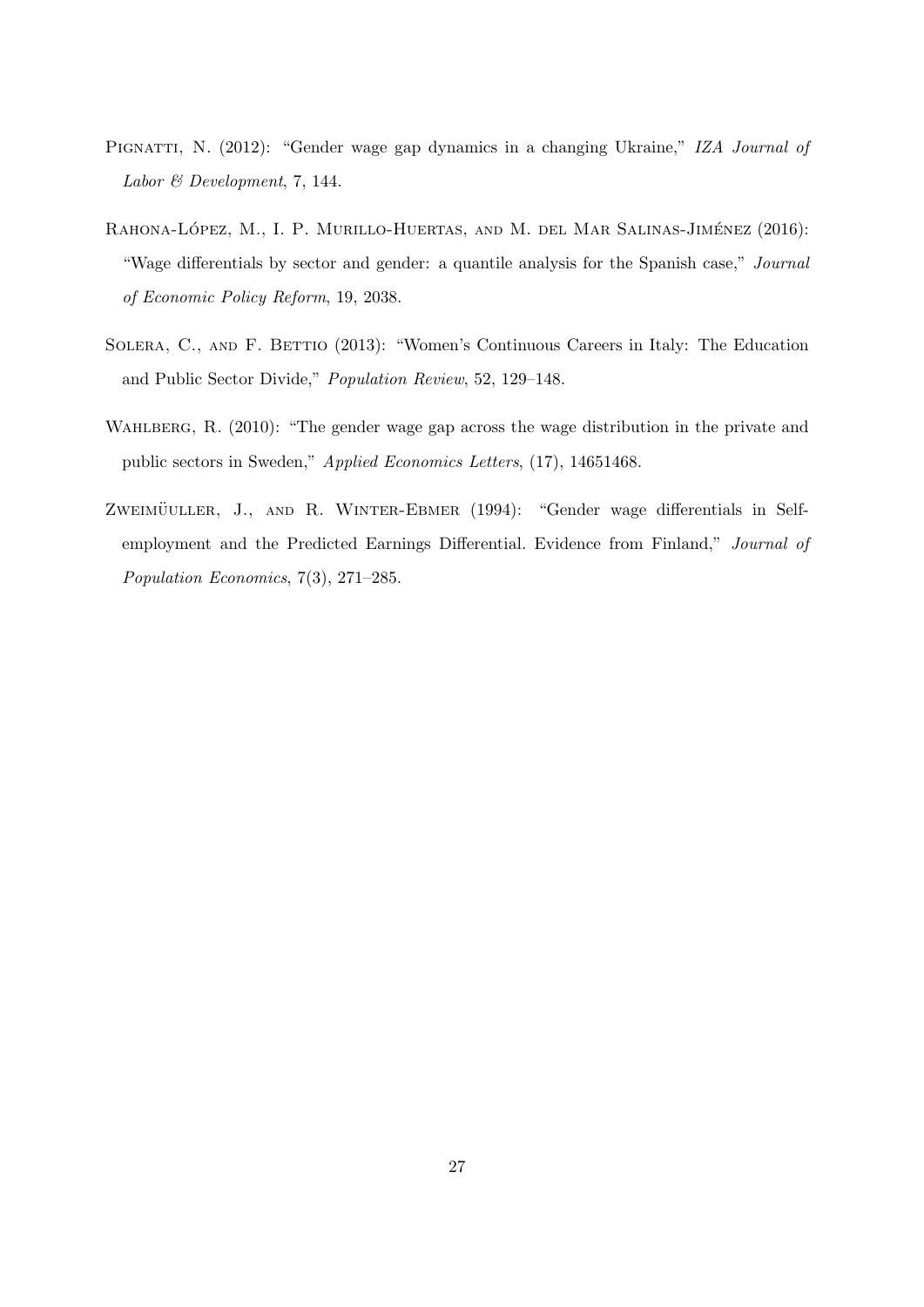## **Appendix A. Definition of Variables**

| Variable Name           | Definition                                                                                    |
|-------------------------|-----------------------------------------------------------------------------------------------|
| Log net hourly wage     | Natural logarithm of hourly wages in Euros                                                    |
|                         | net of taxes and social security contributions                                                |
| Female                  | One if the individual is woman, zero otherwise                                                |
| Experience              | Number of years of work experience                                                            |
| Experience <sup>2</sup> | <i>Experience</i> squared                                                                     |
| Tenure                  | Number of years worked for current employer                                                   |
| Schooling               | Number of years of schooling completed                                                        |
| University_Degree       | One if the individual has graduated from university, zero otherwise                           |
| University Performance  | $\frac{DegreeScore}{1+0.1*Years}$ where <i>Degree Score</i> is the degree mark plus the laude |
|                         | or highest honors when it occurs. Years is the number of years in excess used                 |
|                         | to get the degree. In the Italian education system, each faculty only sets                    |
|                         | a minimum number of years in which to obtain a degree. As a consequence                       |
|                         | there is a high dispersion in the age at which students graduate. The                         |
|                         | speed of completion of the academic career is, therefore, together                            |
|                         | with the final mark, an important component of educational performance.                       |
|                         | The degree scores have been normalized to take into account the                               |
|                         | different marking scale for each faculty. The final degree score ranges from                  |
|                         | 66 to 110 (for some universities the maximum mark awarded is 100).                            |
|                         | According to each faculty internal ruling a laude (distinction) may be                        |
|                         | assigned to candidates with a $110/110$ mark for recognition of the excellence                |
|                         | of their thesis (in the analysis the 110 cum laude is considered as 111).                     |
| <b>High School</b>      | One if highest education was high school, zero otherwise                                      |
| Secondary Education     | One if highest degree obtained was secondary education, zero otherwise                        |
| Primary Education       | One if highest education obtained was primary education, zero otherwise                       |
|                         |                                                                                               |

Table A1: Definition of Variables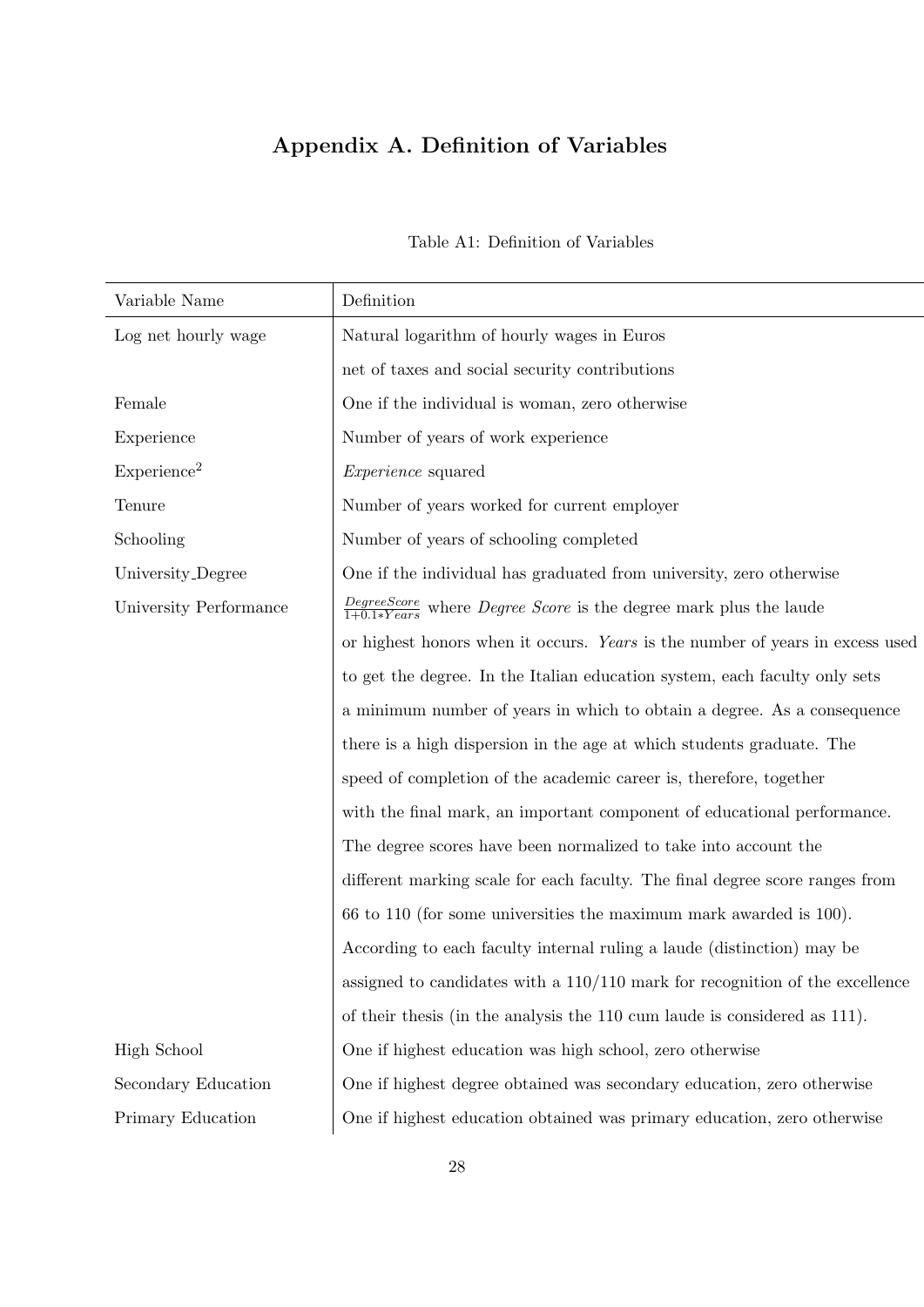| Knowledge of English       | One if the individual answer "yes" to all the questions of PLUS               |
|----------------------------|-------------------------------------------------------------------------------|
|                            | questionnaire on the ability to speak and understand English, zero otherwise  |
| Computer skill             | One if the individual answer "yes" to all the questions of PLUS               |
|                            | questionnaire on the ability to using PC, zero otherwise                      |
| North                      | One if the individual lives and works in the North of Italy, zero otherwise   |
| Centre                     | One if the individual lives and works in the Centre of Italy, zero otherwise  |
| Age                        | Age of the individual (in years)                                              |
| Married                    | One if the individual is married, zero otherwise                              |
| Kids                       | One if the individual has at least one child, zero otherwise                  |
| Kids_10                    | One if the age of the youngest child is below 10 years, zero otherwise        |
|                            | In the wave of 2005, $Kids_10$ is equal to one if there is at least one child |
|                            | below the age of three in the household, zero otherwise                       |
| Italian                    | One if the individual holds the Italian citizenship, zero otherwise           |
| Mother's university degree | One if the mother's education is equal to <i>University_Degree</i> , i.e. the |
|                            | mother holds a university degree, zero otherwise                              |
| Father's university degree | One if the father's education is equal to <i>University_Degree</i> , i.e. the |
|                            | father holds a university degree, zero otherwise                              |
| Metropolitan Area          | One if individual is located in a metropolitan area, zero otherwise           |
| Permanent Contract         | One if the individual holds an unlimited contract, zero otherwise             |
| Manager                    | One if the respective individual is occupied in an intellectual profession;   |
|                            | scientific or highly specialized occupations, zero otherwise                  |
| Intermediate_Profession    | One if the respective individual is occupied in an intermediary position      |
|                            | in the commercial, technical or administrative sector, in health services or  |
|                            | is a technician, zero otherwise                                               |
| White-collars worker       | One if the respective individual is occupied in an intermediary position      |
|                            | in the commercial, technical or administrative sector, in health services or  |
|                            | is a technician, zero otherwise                                               |
| $textBlue - collarsworker$ | One if the respective individual is                                           |
|                            |                                                                               |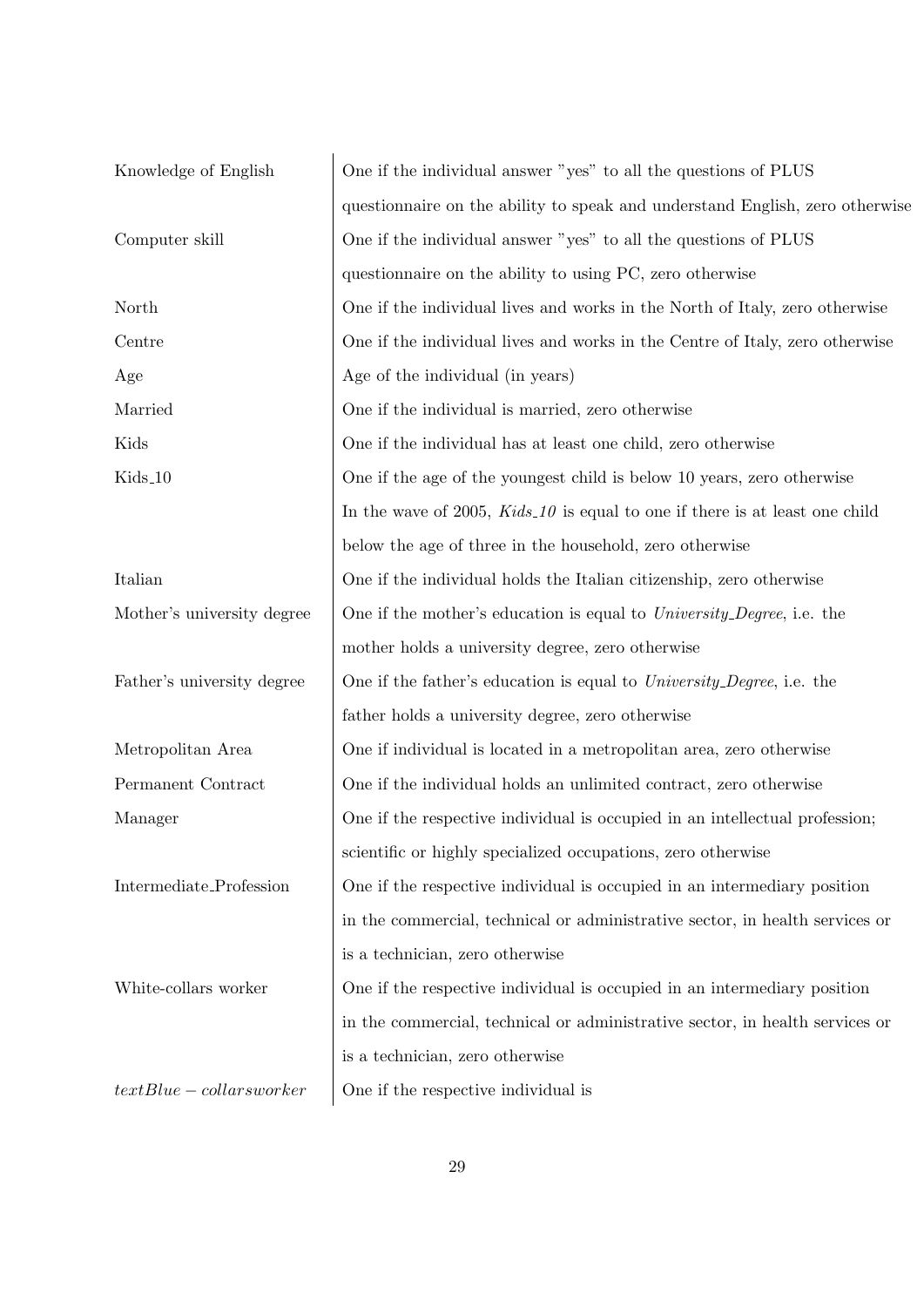|                                        | handicraftsmen, factory worker (skilled and unskilled) and worker                |
|----------------------------------------|----------------------------------------------------------------------------------|
|                                        | for unqualified jobs                                                             |
| Agriculture                            | One if the individual is engaged in agriculture, hunting and fishing, zero other |
| Manufacturing                          | One if the individual is engaged in manufacturing, zero otherwise                |
| Energy                                 | One if the individual is engaged in energy, zero otherwise                       |
| Construction                           | One if the individual is engaged in construction, zero otherwise                 |
| Retail                                 | One if the individual is engaged in retail and wholesale, zero otherwise         |
| Tourism                                | One if the individual is engaged in tourism, zero otherwise                      |
| Transport                              | One if the individual is engaged in transport, warehousing                       |
|                                        | and logistic, zero otherwise                                                     |
| Finance                                | One if the individual is engaged in finance and insurance services,              |
|                                        | zero otherwise                                                                   |
| Health                                 | One if the individual is engaged in health and care, zero otherwise              |
| Telecommunication                      | One if the individual is engaged in telecommunication, zero otherwise            |
| Government Administration              | One if the individual is engaged in government administration,                   |
|                                        | zero otherwise                                                                   |
| Education                              | One if the individual is engaged in education, zero otherwise                    |
| AdminServices                          | One if the individual is engaged in administrative services,                     |
|                                        | zero otherwise                                                                   |
| Other Services                         | One if the individual is engaged in other firms and business services,           |
|                                        | zero otherwise                                                                   |
| Public_Sector                          | One if individual is employed in the public sector, zero otherwise               |
| Big Firm                               | One if firm has at least 10,000 workers, zero otherwise                          |
| Year <sub>-1</sub> -Year <sub>-3</sub> | Year dummies, one if year $= 2005, 2006, 2008$ , respectively,                   |
|                                        | and zero otherwise                                                               |

# **Appendix B. Descriptive Statistics and Estimation Results**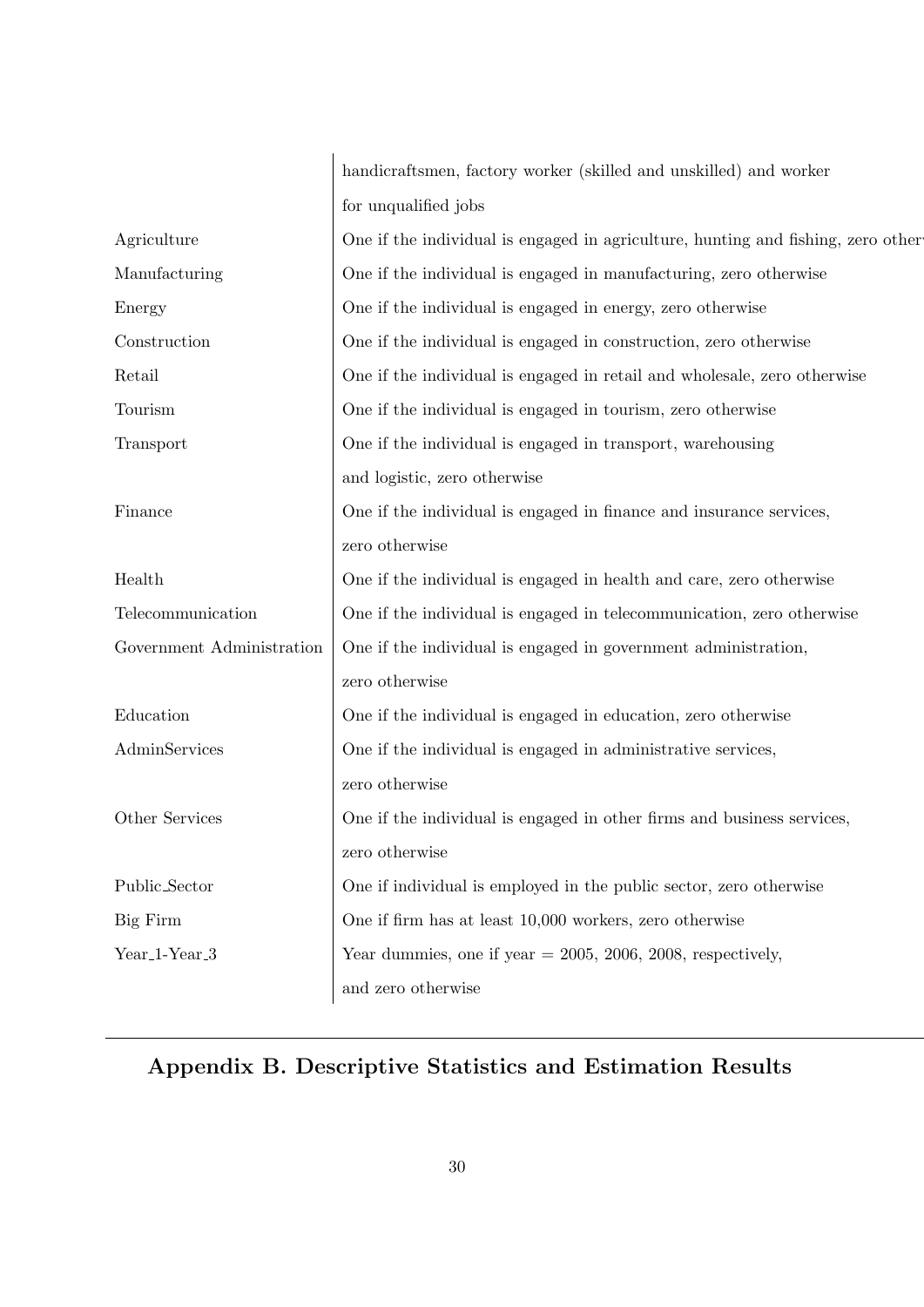|                                |         | Private   | Public  |           |  |
|--------------------------------|---------|-----------|---------|-----------|--|
| Variable                       | Mean    | Std. Dev. | Mean    | Std. Dev. |  |
| Net hourly wage                | 1.916   | 0.405     | 2.157   | 0.366     |  |
| Net hourly wage - women        | 1.826   | 0.383     | 2.087   | 0.330     |  |
| Net hourly wage - men          | 1.975   | 0.408     | 2.216   | 0.384     |  |
| Female                         | 0.391   | 0.488     | 0.456   | 0.498     |  |
| Age                            | 36.919  | 12.772    | 45.804  | 11.885    |  |
| Age - women                    | 34.735  | 11.581    | 44.151  | 11.675    |  |
| Age - men                      | 38.319  | 13.293    | 47.188  | 11.884    |  |
| Married                        | 0.464   | 0.499     | 0.685   | 0.464     |  |
| Kids                           | 0.611   | 0.487     | 0.724   | 0.447     |  |
| $Kids_10$                      | 0.099   | 0.299     | 0.085   | 0.279     |  |
| Mother's university degree     | 0.031   | 0.174     | 0.034   | 0.181     |  |
| Father's university degree     | 0.044   | 0.205     | 0.076   | 0.265     |  |
| Experience                     | 16.404  | 12.829    | 23.968  | 11.825    |  |
| Monthly hours worked           | 180.745 | 22.974    | 168.482 | 22.363    |  |
| Permanent contracts            | 0.520   | 0.500     | 0.525   | 0.499     |  |
| Tenure                         | 10.460  | 10.706    | 18.669  | 11.549    |  |
| Big Firm                       | 0.414   | 0.493     | 0.468   | 0.499     |  |
| North                          | 0.540   | 0.498     | 0.391   | 0.488     |  |
| Centre                         | 0.191   | 0.393     | 0.196   | 0.397     |  |
| Metropolitan area              | 0.267   | 0.442     | 0.337   | 0.473     |  |
| Education                      |         |           |         |           |  |
| University degree              | 0.165   | 0.371     | 0.332   | 0.471     |  |
| University degree - women      | 0.206   | 0.404     | 0.387   | 0.487     |  |
| University degree - men        | 0.139   | 0.346     | 0.285   | 0.451     |  |
| University performance - women | 95.63   | 11.05     | 97.89   | 11.25     |  |
| University performance - men   | 92.47   | 12.86     | 94.75   | 12.01     |  |
| High School                    | 0.594   | 0.491     | 0.521   | 0.500     |  |
| Secondary Education            | 0.219   | 0.413     | 0.137   | 0.343     |  |
| Primary Education              | 0.022   | 0.148     | 0.011   | 0.105     |  |
| Knowledge of English           | 0.335   | 0.472     | 0.266   | 0.442     |  |
| Computer skill                 | 0.827   | 0.378     | 0.831   | 0.375     |  |
| Occupation                     |         |           |         |           |  |
| Managers                       | 0.096   | 0.295     | 0.254   | 0.435     |  |
| Intermediate professions       | 0.140   | 0.347     | 0.201   | 0.401     |  |
| White-collars workers          | 0.435   | 0.496     | 0.432   | 0.495     |  |
| Blue-collars workers           | 0.328   | 0.470     | 0.112   | 0.316     |  |
| Sector                         |         |           |         |           |  |
| Agriculture                    | 0.022   | 0.146     | 0.011   | 0.102     |  |
| Manufacturing                  | 0.156   | 0.363     | 0.013   | 0.114     |  |
| Energy                         | 0.099   | 0.299     | 0.016   | 0.124     |  |
| Construction                   | 0.039   | 0.193     | 0.007   | 0.083     |  |
| Retail                         | 0.097   | 0.296     | 0.012   | 0.108     |  |
| Tourism                        | 0.051   | 0.219     | 0.008   | 0.092     |  |
| Transport                      | 0.103   | 0.304     | 0.029   | 0.168     |  |
| Finance                        | 0.062   | 0.242     | 0.020   | 0.138     |  |
| Health                         | 0.022   | 0.146     | 0.129   | 0.335     |  |
| Telecommunication              | 0.081   | 0.272     | 0.031   | 0.174     |  |
| Government Administration      | 0.044   | 0.205     | 0.244   | 0.430     |  |
| Education                      | 0.029   | 0.169     | 0.231   | 0.422     |  |
| AdminServices                  | 0.050   | 0.219     | 0.115   | 0.319     |  |
| Other Services                 | 0.144   | 0.351     | 0.135   | 0.341     |  |
| No of observations             | 21530   |           | 11227   |           |  |

Table A2: Descriptive Statistics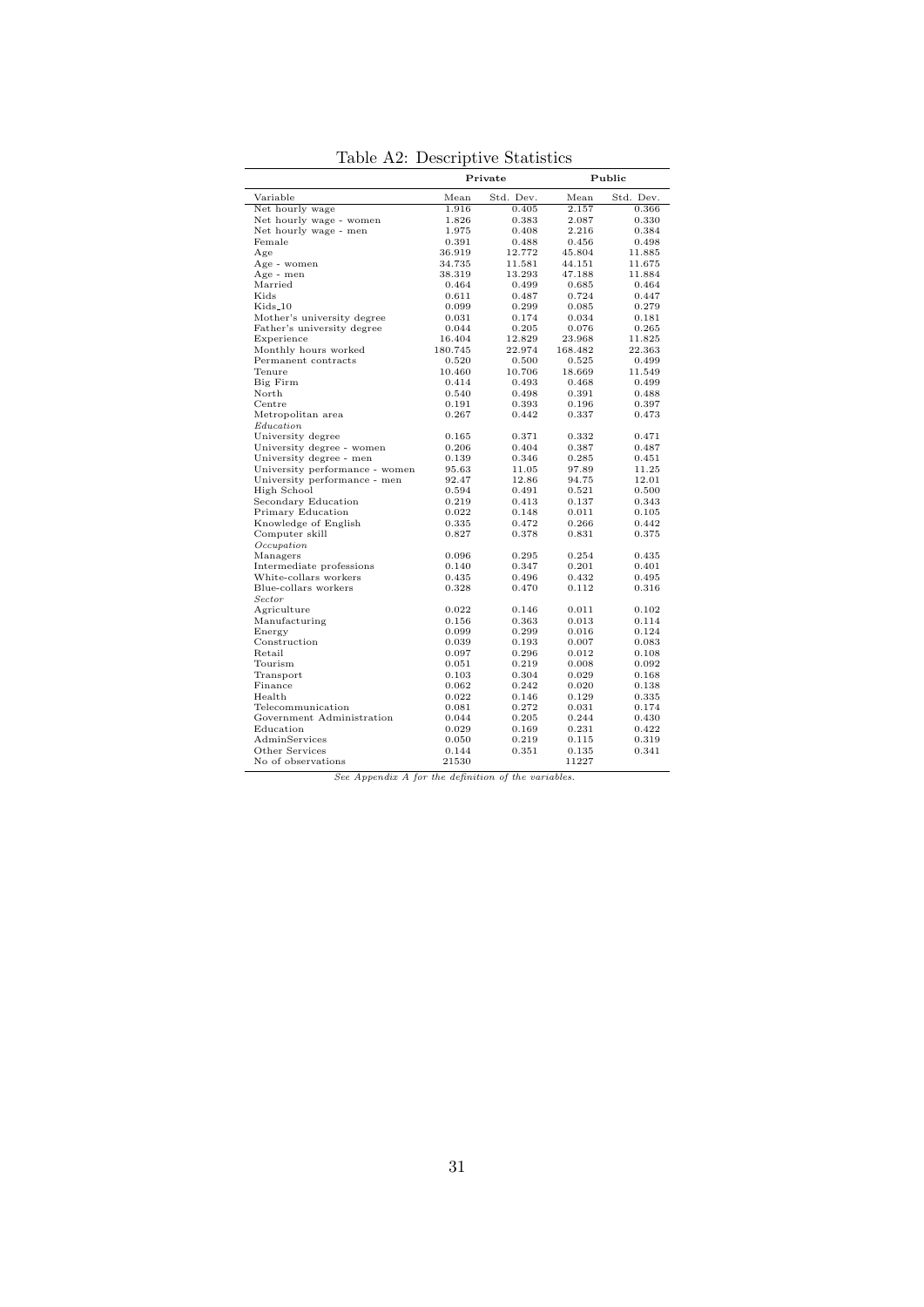|                           | q10                     | q25                     | q50                     | q75                     | q90                     |
|---------------------------|-------------------------|-------------------------|-------------------------|-------------------------|-------------------------|
| Schooling                 | $0.0193***$             | $0.0170***$             | $0.0195***$             | $0.0199***$             | $0.0212***$             |
|                           | (0.0025)                | (0.0025)                | (0.0021)                | (0.0019)<br>$0.0203***$ | (0.0025)                |
| Experience                | $0.0341***$<br>(0.0022) | $0.0234***$<br>(0.0012) | $0.0212***$<br>(0.0010) | (0.0012)                | $0.0205***$<br>(0.0020) |
| Experience2               | $-0.000***$             | $-0.000***$             | $-0.000***$             | $-0.000***$             | $-0.000***$             |
|                           | (0.0000)                | (0.0000)                | (0.0000)                | (0.0000)                | (0.0000)                |
| Female                    | $-0.075***$             | $-0.076***$             | $-0.085***$             | $-0.112***$             | $-0.131***$             |
|                           | (0.0063)                | (0.0063)                | (0.0036)                | (0.0062)                | (0.0064)                |
| Agriculture               | $-0.042$                | $-0.078$                | $-0.075***$             | $-0.094**$              | $-0.106***$             |
|                           | (0.0662)                | (0.0583)                | (0.0232)                | (0.0416)                | (0.0383)                |
| Manufacturing             | $-0.012$<br>(0.0265)    | $-0.015$<br>(0.0113)    | $-0.026**$<br>(0.0131)  | $-0.060***$<br>(0.0145) | $-0.068***$<br>(0.0226) |
| Energy                    | 0.0011                  | 0.0036                  | $-0.025**$              | $-0.060***$             | $-0.079***$             |
|                           | (0.0288)                | (0.0101)                | (0.0119)                | (0.0182)                | (0.0152)                |
| Construction              | $-0.077$                | $-0.021$                | 0.0030                  | $-0.038***$             | $-0.069**$              |
|                           | (0.0603)                | (0.0220)                | (0.0167)                | (0.0132)                | (0.0302)                |
| Retail                    | $-0.031$                | $-0.029***$             | $-0.046***$             | $-0.087***$             | $-0.106***$             |
|                           | (0.0274)                | (0.0079)                | (0.0092)                | (0.0121)                | (0.0174)                |
| Tourism                   | $-0.034$<br>(0.0341)    | $-0.067***$<br>(0.0196) | $-0.061***$<br>(0.0113) | $-0.081***$<br>(0.0149) | $-0.073***$<br>(0.0267) |
| Transport                 | $-0.026$                | $-0.048***$             | $-0.045***$             | $-0.076***$             | $-0.078***$             |
|                           | (0.0170)                | (0.0143)                | (0.0096)                | (0.0149)                | (0.0205)                |
| Finance                   | 0.0251                  | 0.0134                  | 0.0043                  | 0.0048                  | $-0.005$                |
|                           | (0.0178)                | (0.0094)                | (0.0106)                | (0.0138)                | (0.0205)                |
| Health                    | $-0.085**$              | $-0.062*$               | $-0.058***$             | $-0.051*$               | $-0.066$                |
|                           | (0.0338)                | (0.0375)                | (0.0208)                | (0.0272)                | (0.0493)                |
| Telecommunication         | 0.0027                  | 0.0146                  | $-0.000$                | $-0.006$                | $-0.008$                |
| Government Administration | (0.0344)                | (0.0138)                | (0.0093)                | (0.0119)                | (0.0188)<br>$-0.061***$ |
|                           | $-0.046$<br>(0.0473)    | $-0.011$<br>(0.0232)    | $-0.011$<br>(0.0161)    | $-0.039**$<br>(0.0167)  | (0.0141)                |
| Education                 | $0.0285***$             | $-0.020*$               | $-0.030**$              | $-0.061***$             | $-0.077**$              |
|                           | (0.0092)                | (0.0119)                | (0.0141)                | (0.0178)                | (0.0319)                |
| AdminServices             | $-0.068**$              | $-0.055***$             | $-0.048***$             | $-0.070***$             | $-0.092***$             |
|                           | (0.0322)                | (0.0141)                | (0.0180)                | (0.0125)                | (0.0200)                |
| Permanent Contract        | $0.0252*$               | 0.0069                  | $0.0126***$             | -0.006                  | -0.013                  |
|                           | (0.0137)                | (0.0061)                | (0.0043)                | (0.0091)                | (0.0136)                |
| Big firm                  | $0.1051***$<br>(0.0149) | $0.0770***$<br>(0.0088) | $0.0710***$<br>(0.0054) | $0.0595***$<br>(0.0080) | $0.0538***$<br>(0.0083) |
| Manager                   | $-0.031$                | $0.0497***$             | $0.0713***$             | $0.1036***$             | $0.1483***$             |
|                           | (0.0199)                | (0.0123)                | (0.0076)                | (0.0079)                | (0.0129)                |
| Intermediate Profession   | 0.0180                  | 0.0158                  | $0.0203**$              | $0.0248**$              | $0.0508**$              |
|                           | (0.0143)                | (0.0110)                | (0.0097)                | (0.0120)                | (0.0203)                |
| Married                   | $0.0657***$             | $0.0574***$             | $0.0758***$             | $0.0823***$             | $0.0799***$             |
| Kids                      | (0.0100)                | (0.0101)                | (0.0058)                | (0.0087)                | (0.0116)                |
|                           | 0.0041<br>(0.0123)      | 0.0073<br>(0.0074)      | $0.0133**$<br>(0.0063)  | $0.0101*$<br>(0.0061)   | 0.0133<br>(0.0120)      |
| $Kids_10$                 | 0.0206                  | 0.0115                  | 0.0089                  | 0.0161                  | 0.0170                  |
|                           | (0.0145)                | (0.0104)                | (0.0107)                | (0.0155)                | (0.0206)                |
| University Performance    | 0.0004                  | $0.0005***$             | $0.0005***$             | $0.0007***$             | $0.0008***$             |
|                           | (0.0002)                | (0.0001)                | (0.0001)                | (0.0001)                | (0.0002)                |
| Knowledge of English      | $-0.004$                | $0.0170**$              | $0.0247***$             | $0.0231***$             | $0.0345***$             |
| Computer skill            | (0.0141)<br>$0.0976***$ | (0.0085)<br>$0.0903***$ | (0.0060)<br>$0.0892***$ | (0.0085)<br>$0.0864***$ | (0.0094)<br>$0.0777***$ |
|                           | (0.0186)                | (0.0100)                | (0.0100)                | (0.0152)                | (0.0143)                |
| University degree father  | $-0.034$                | $-0.007$                | $0.0234***$             | $0.0408**$              | $0.0853***$             |
|                           | (0.0395)                | (0.0144)                | (0.0082)                | (0.0168)                | (0.0218)                |
| University degree mother  | 0.0749                  | $0.0229**$              | $-0.001$                | $-0.004$                | $-0.011$                |
|                           | (0.0555)                | (0.0099)                | (0.0124)                | (0.0168)                | (0.0207)                |
| Metropolitan area         | $-0.023***$             | $-0.002$                | 0.0066                  | $-0.002$                | $-0.009$                |
|                           | (0.0062)                | (0.0072)                | (0.0062)                | (0.0063)                | (0.0106)                |
| North                     | $0.1727***$<br>(0.0165) | $0.0930***$<br>(0.0064) | $0.0547***$<br>(0.0063) | $0.0560***$             | $0.0476***$             |
| Centre                    | $0.1409***$             | $0.0749***$             | $0.0350***$             | (0.0099)<br>$0.0304**$  | (0.0107)<br>$0.0476***$ |
|                           | (0.0224)                | (0.0073)                | (0.0078)                | (0.0121)                | (0.0143)                |
| Time effects              | Х                       | Х                       | Х                       | Х                       | Х                       |
| Constant                  | $0.6759***$             | $1.0980***$             | 1.2632***               | $1.4512***$             | $1.5884***$             |
|                           | (0.0435)                | (0.0316)                | (0.0297)                | (0.0324)                | (0.0311)                |

Table A3: Quantile Regression of Wage in the Private sector.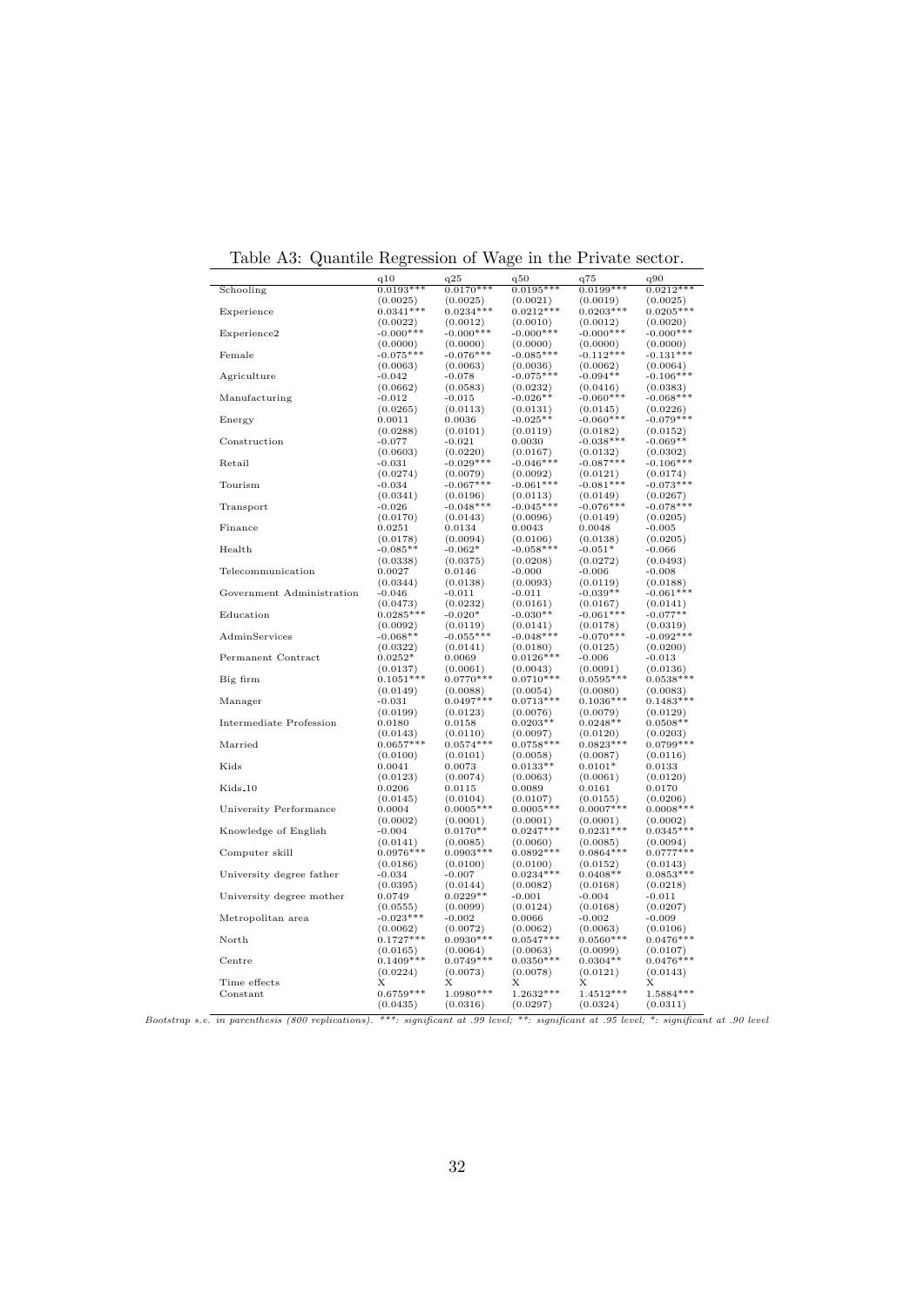|                           | q10                     | q25                     | q50                     | q75                     | q90                     |
|---------------------------|-------------------------|-------------------------|-------------------------|-------------------------|-------------------------|
| Schooling                 | $0.0139***$<br>(0.0021) | $0.0138***$<br>(0.0006) | $0.0154***$<br>(0.0014) | $0.0172***$<br>(0.0012) | $0.0203***$<br>(0.0021) |
| Experience                | $0.0329***$             | $0.0247***$             | $0.0202***$             | $0.0213***$             | $0.0232***$             |
|                           | (0.0020)                | (0.0015)                | (0.0012)                | (0.0011)                | (0.0019)                |
| Experience2               | $-0.000***$             | $-0.000***$             | $-0.000***$             | $-0.000***$             | $-0.000***$             |
|                           | (0.0000)                | (0.0000)                | (0.0000)                | (0.0000)                | (0.0000)                |
| Female                    | $-0.059***$             | $-0.071***$             | $-0.095***$             | $-0.138***$             | $-0.158***$             |
|                           | (0.0069)                | (0.0048)                | (0.0062)                | (0.0063)                | (0.0120)                |
| Agriculture               | $-0.023$                | $-0.078**$              | $-0.102***$             | $-0.126**$              | $-0.045$                |
|                           | (0.0257)                | (0.0388)                | (0.0272)                | (0.0583)                | (0.0421)                |
| Manufacturing             | $-0.049$                | 0.0253                  | 0.0009                  | $-0.058*$               | $-0.107$                |
|                           | (0.0705)                | (0.0396)                | (0.0507)                | (0.0300)                | (0.0716)                |
| Energy                    | 0.0075                  | 0.0142                  | -0.015                  | $-0.027$                | $-0.125*$               |
|                           | (0.0740)                | (0.0282)                | (0.0135)                | (0.0214)                | (0.0698)                |
| Construction              | $-0.064$                | $-0.008$                | $-0.015$                | $-0.018$                | $-0.015$                |
|                           | (0.0764)                | (0.0344)                | (0.0279)                | (0.0596)                | (0.0445)                |
| Retail                    | $-0.196**$              | $-0.089***$             | $-0.089***$             | $-0.122***$             | $-0.094**$              |
|                           | (0.0982)                | (0.0266)                | (0.0194)                | (0.0227)                | (0.0421)                |
| Tourism                   | -0.025                  | $-0.007$                | $-0.052*$               | $-0.067*$               | $-0.083**$              |
|                           | (0.0593)                | (0.0339)                | (0.0284)                | (0.0373)                | (0.0336)                |
| Transport                 | $-0.022$                | 0.0145                  | 0.0007                  | $0.0438*$               | 0.0194                  |
|                           | (0.0348)                | (0.0203)                | (0.0163)                | (0.0252)                | (0.0312)                |
| Finance                   | $-0.024$                | 0.0034                  | $-0.035$                | $-0.041$                | $-0.056$                |
| Health                    | (0.0596)                | (0.0265)                | (0.0255)                | (0.0297)                | (0.0366)                |
|                           | $-0.041*$               | $-0.036**$              | $-0.054***$             | $-0.057***$             | $-0.092***$             |
| Telecommunication         | (0.0217)<br>0.0032      | (0.0145)<br>$-0.009$    | (0.0126)<br>0.0135      | (0.0171)<br>0.0109      | (0.0160)<br>$-0.022$    |
|                           |                         |                         |                         |                         |                         |
| Government Administration | (0.0476)<br>$-0.019*$   | (0.0214)<br>$-0.014$    | (0.0277)<br>$-0.027***$ | (0.0281)<br>$-0.042***$ | (0.0378)<br>$-0.062***$ |
|                           | (0.0098)                | (0.0105)                | (0.0102)                | (0.0140)                | (0.0088)                |
| Education                 | $-0.016$                | $-0.014**$              | $-0.024***$             | $-0.022*$               | $-0.030***$             |
|                           | (0.0125)                | (0.0060)                | (0.0090)                | (0.0116)                | (0.0115)                |
| AdminServices             | 0.0087                  | $0.0248**$              | $0.0314**$              | $0.0517***$             | 0.0064                  |
|                           | (0.0162)                | (0.0102)                | (0.0144)                | (0.0191)                | (0.0210)                |
| Permanent Contract        | $0.0221**$              | 0.0025                  | 0.0164                  | 0.0107                  | 0.0080                  |
|                           | (0.0097)                | (0.0106)                | (0.0133)                | (0.0095)                | (0.0196)                |
| Big firm                  | 0.0168                  | 0.0090                  | 0.0261                  | $0.0425**$              | 0.0486                  |
|                           | (0.0166)                | (0.0172)                | (0.0182)                | (0.0183)                | (0.0336)                |
| Manager                   | 0.0101                  | $0.0670***$             | $0.1143***$             | $0.2001***$             | $0.2746***$             |
|                           | (0.0148)                | (0.0121)                | (0.0089)                | (0.0157)                | (0.0219)                |
| Intermediate Profession   | 0.0139                  | $0.0455***$             | $0.0597***$             | $0.0520***$             | $0.0509***$             |
|                           | (0.0095)                | (0.0078)                | (0.0085)                | (0.0093)                | (0.0105)                |
| Married                   | $0.0400**$              | $0.0259***$             | $0.0289***$             | $0.0325***$             | $0.0302*$               |
|                           | (0.0180)                | (0.0092)                | (0.0097)                | (0.0076)                | (0.0156)                |
| Kids                      | $0.0205**$              | $0.0155**$              | $0.0123**$              | $0.0179**$              | 0.0132                  |
|                           | (0.0095)                | (0.0066)                | (0.0060)                | (0.0088)                | (0.0123)                |
| $Kids_10$                 | $0.0351**$              | $0.0300***$             | $0.0328***$             | 0.0229                  | 0.0138                  |
|                           | (0.0143)                | (0.0100)                | (0.0083)                | (0.0146)                | (0.0115)                |
| University Performance    | $0.0006***$             | $0.0007***$             | $0.0010***$             | $0.0016***$             | $0.0019***$             |
|                           | (0.0001)                | (0.0001)                | (0.0000)                | (0.0001)                | (0.0001)                |
| Knowledge of English      | 0.0059                  | 0.0001                  | 0.0077                  | $0.0205***$             | $0.0264***$             |
|                           | (0.0124)                | (0.0080)                | (0.0051)                | (0.0066)                | (0.0092)                |
| Computer skill            | $0.0333***$             | $0.0543***$             | $0.0564***$             | $0.0541***$             | $0.0489***$             |
|                           | (0.0105)                | (0.0065)                | (0.0074)                | (0.0063)                | (0.0140)                |
| University degree father  | $-0.001$                | $-0.002$                | $0.0305***$             | $0.0400**$              | 0.0334                  |
|                           | (0.0386)                | (0.0147)                | (0.0102)                | (0.0192)                | (0.0267)                |
| University degree mother  | $-0.000$                | $-0.024$                | $-0.028$                | $-0.007$                | 0.0151                  |
|                           | (0.0287)                | (0.0185)                | (0.0222)                | (0.0234)                | (0.0350)                |
| Metropolitan area         | $-0.003$                | $-0.009$                | $-0.011**$              | $-0.012$                | $-0.007$                |
|                           | (0.0137)                | (0.0085)                | (0.0055)                | (0.0109)                | (0.0129)                |
|                           | 0.0067                  | $-0.000$                | $-0.001$                | 0.0054                  | $_{0.0130}$             |
| North                     |                         | (0.0055)                | (0.0059)                | (0.0064)                | (0.0156)                |
|                           | (0.0126)                |                         |                         |                         |                         |
| Centre                    | 0.0010                  | $-0.004$                | $-0.000$                | 0.0148                  | $0.0528***$             |
| Constant                  | (0.0100)<br>$1.1657***$ | (0.0097)<br>1.3861 ***  | (0.0083)<br>$1.5238***$ | (0.0097)<br>$1.6053***$ | (0.0156)<br>1.7006 ***  |

Table A4: Quantile Regression of Wage in the Public sector.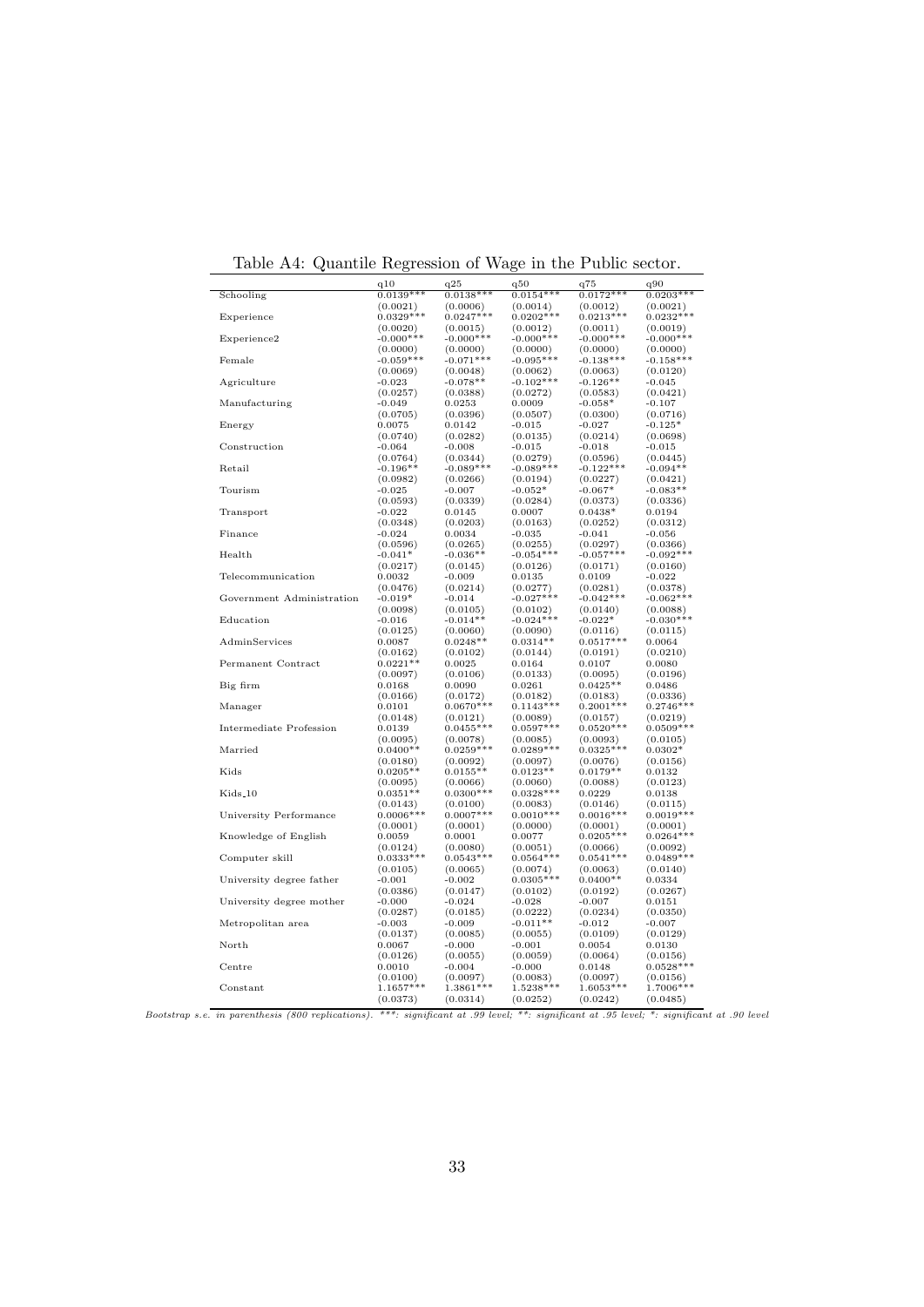| д,                                                 |   |   |   |   |
|----------------------------------------------------|---|---|---|---|
|                                                    | А | B | C | D |
| Schooling                                          | Х | Х | Х | X |
| Experience                                         | Х | Х | X | Х |
| Experience <sup>2</sup>                            | X | X | X | X |
| Permanent Contract                                 | Х | Х | Х | X |
| Big firm                                           | Х | Х | Х | X |
| Married                                            | Х | Х | Х | X |
| Kids                                               | Х | Х | Х | X |
| $Kids_10$                                          | X | X | X | X |
| University degree father                           | X | X | X | X |
| University degree mother                           | Х | X | X | X |
| Metropolitan area                                  | Х | Х | X | X |
| North                                              | Х | X | X | X |
| Centre                                             | X | X | X | X |
| Year dummies                                       | Х | X | X | X |
| Measures of individual ability <sup><i>a</i></sup> |   | X | X | X |
| Occupational dummies <sup>b</sup>                  |   |   | Х | X |
| Sectors <sup>c</sup>                               |   |   |   | X |

Table A5: Specification

*<sup>a</sup>* University Performance, Knowledge of English, Computer skill.

*b* Manager and Intermediate Profession, White collar is the reference category.<br><sup>*c*</sup> 13 Sectors, Other Services is the reference category.<br>See Appendix A for the definition of the variables.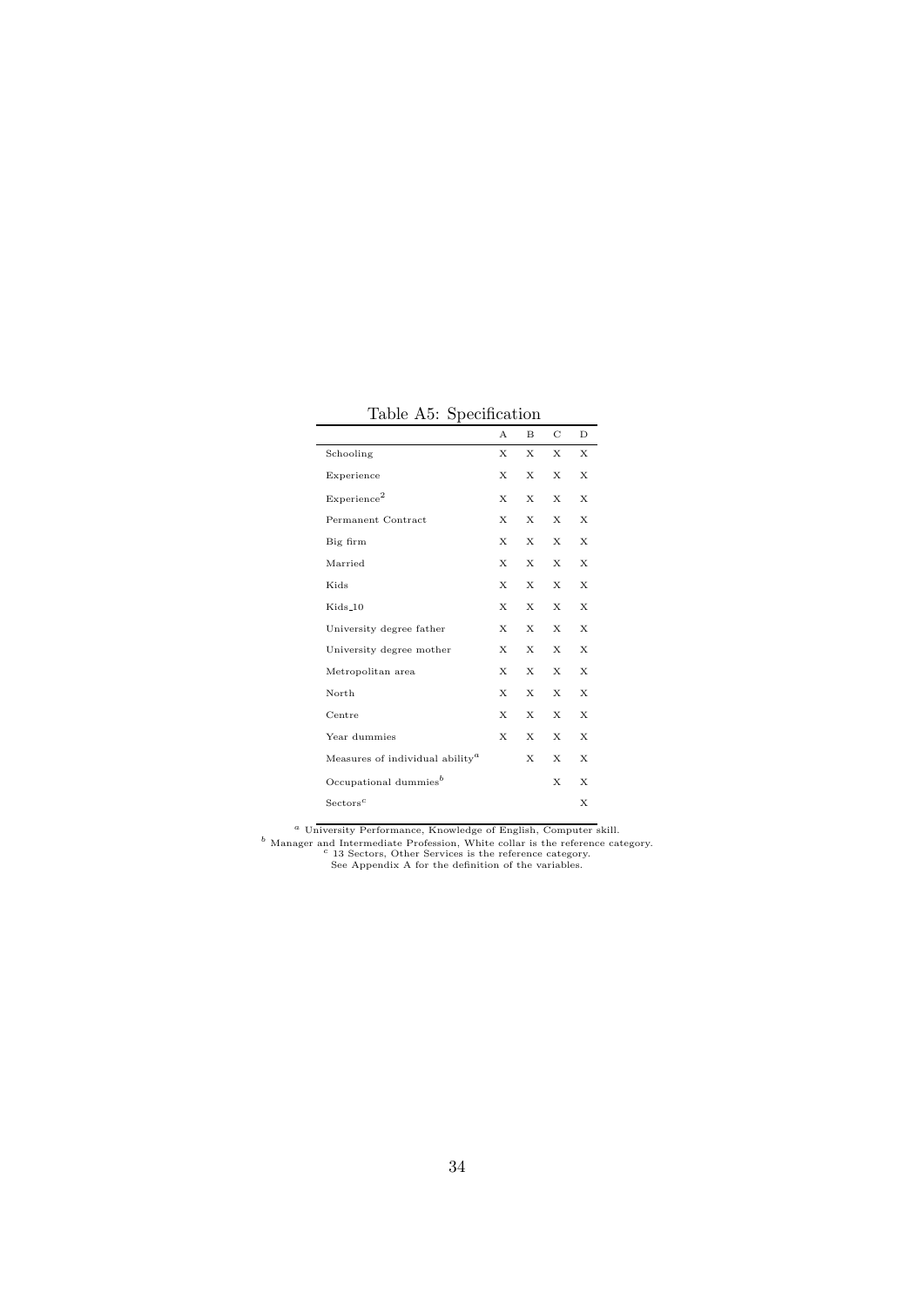|                           | q10          | q25           | q50          | q75          | q90          |
|---------------------------|--------------|---------------|--------------|--------------|--------------|
| Schooling                 | $0.0184***$  | $0.0168***$   | $0.0210***$  | $0.0210***$  | $0.0223***$  |
|                           | (0.0037)     | (0.0026)      | (0.0019)     | (0.0017)     | (0.0031)     |
| Experience                | $0.0351***$  | $0.0250***$   | $0.0237***$  | $0.0256***$  | $0.0237***$  |
|                           | (0.0044)     | (0.0023)      | (0.0016)     | (0.0021)     | (0.0022)     |
| Experience <sup>2</sup>   | $-0.0005***$ | $-0.0003***$  | $-0.0002***$ | $-0.0002***$ | $-0.0002***$ |
|                           | (0.0000)     | (0.0000)      | (0.0000)     | (0.0000)     | (0.0000)     |
| Agriculture               | $-0.0775$    | $-0.1324$     | $-0.1078***$ | $-0.1025$    | $-0.1757***$ |
|                           | (0.1034)     | (0.0927)      | (0.0394)     | (0.0719)     | (0.0532)     |
| Manufacturing             | $-0.0298$    | $-0.0204$     | $-0.0305$    | $-0.0638***$ | $-0.0842***$ |
|                           | (0.0283)     | (0.0284)      | (0.0185)     | (0.0220)     | (0.0229)     |
| Energy                    | 0.0150       | 0.0221        | $-0.0166$    | $-0.0441**$  | $-0.0873***$ |
|                           | (0.0453)     | (0.0195)      | (0.0116)     | (0.0213)     | (0.0297)     |
| Construction              | $-0.0838$    | $-0.0145$     | $-0.0136$    | $-0.0706**$  | $-0.1331***$ |
|                           | (0.0722)     | (0.0346)      |              |              | (0.0284)     |
| Retail                    |              |               | (0.0190)     | (0.0299)     |              |
|                           | 0.0123       | $-0.0195$     | $-0.0453**$  | $-0.0692***$ | $-0.0963**$  |
|                           | (0.0331)     | (0.0258)      | (0.0178)     | (0.0266)     | (0.0391)     |
| Tourism                   | $-0.0183$    | $-0.0578**$   | $-0.0499**$  | $-0.0627*$   | $-0.0223$    |
|                           | (0.0279)     | (0.0268)      | (0.0248)     | (0.0324)     | (0.0489)     |
| Transport                 | $-0.0201$    | $-0.0448*$    | $-0.0544***$ | $-0.0724***$ | $-0.0664**$  |
|                           | (0.0199)     | (0.0240)      | (0.0178)     | (0.0158)     | (0.0269)     |
| Finance                   | 0.0378       | 0.0212        | $-0.0067$    | $-0.0169$    | $-0.0691***$ |
|                           | (0.0262)     | (0.0173)      | (0.0145)     | (0.0178)     | (0.0161)     |
| Health                    | $-0.1126$    | $-0.0323$     | $-0.0541*$   | $-0.0252$    | $-0.0500$    |
|                           | (0.1085)     | (0.0655)      | (0.0282)     | (0.0377)     | (0.0431)     |
| Telecommunication         | $-0.0165$    | 0.0220        | 0.0013       | $-0.0211$    | $-0.0213$    |
|                           | (0.0380)     | (0.0295)      | (0.0273)     | (0.0261)     | (0.0363)     |
| Government Administration | 0.0185       | $-0.0039$     | $-0.0112$    | $-0.0430$    | $-0.0575$    |
|                           | (0.0570)     | (0.0396)      | (0.0242)     | (0.0338)     | (0.0413)     |
| Education                 | 0.0359       | $-0.0225$     | $-0.0620*$   | $-0.0624$    | $-0.0534$    |
|                           | (0.0291)     | (0.0247)      | (0.0345)     | (0.0401)     | (0.0482)     |
| AdminServices             | $-0.0485$    | $-0.0578*$    | $-0.0768**$  | $-0.0858***$ | $-0.0932**$  |
|                           |              |               |              |              |              |
|                           | (0.0527)     | (0.0343)      | (0.0326)     | (0.0313)     | (0.0460)     |
| Permanent Contract        | 0.0268       | 0.0084        | 0.0090       | 0.0033       | $-0.0324**$  |
|                           | (0.0193)     | (0.0123)      | (0.0097)     | (0.0128)     | (0.0155)     |
| Big firm                  | $0.0833***$  | $0.0698***$   | $0.0537***$  | $0.0420***$  | $0.0366**$   |
|                           | (0.0172)     | (0.0111)      | (0.0062)     | (0.0068)     | (0.0146)     |
| Manager                   | 0.0110       | $0.0651***$   | $0.0766***$  | $0.1026***$  | $0.1736***$  |
|                           | (0.0448)     | (0.0165)      | (0.0148)     | (0.0180)     | (0.0320)     |
| Intermediate Profession   | $-0.0046$    | 0.0038        | $0.0095*$    | $0.0224**$   | $0.0517***$  |
|                           | (0.0225)     | (0.0089)      | (0.0048)     | (0.0109)     | (0.0191)     |
| Married                   | $0.0572**$   | $0.0612***$   | $0.1006***$  | $0.1109***$  | $0.1317***$  |
|                           | (0.0258)     | (0.0128)      | (0.0081)     | (0.0205)     | (0.0202)     |
| Kids                      | $0.0389**$   | 0.0161        | $0.0138**$   | $-0.0110$    | $-0.0114$    |
|                           | (0.0153)     | (0.0113)      | (0.0056)     | (0.0087)     | (0.0138)     |
| Kids_10                   | 0.0134       | 0.0122        | 0.0221       | 0.0106       | 0.0153       |
|                           | (0.0174)     | (0.0198)      | (0.0158)     | (0.0171)     | (0.0292)     |
| University Performance    | $0.0004**$   | $0.0006***$   | $0.0006***$  | $0.0008***$  | $0.0007***$  |
|                           | (0.0002)     | (0.0001)      | (0.0001)     | (0.0001)     | (0.0001)     |
| Knowledge of English      | $-0.0235$    | $0.0154**$    | $0.0224***$  | $0.0249***$  | $0.0360***$  |
|                           | (0.0153)     | (0.0069)      | (0.0079)     | (0.0093)     | (0.0127)     |
|                           |              | $0.0628***$   | $0.0835***$  | $0.1013***$  |              |
| Computer skill            | 0.0668       |               |              |              | $0.0816***$  |
|                           | (0.0423)     | (0.0167)      | (0.0120)     | (0.0215)     | (0.0201)     |
| University degree father  | 0.0112       | 0.0258        | $0.0408**$   | $0.0653***$  | $0.1069***$  |
|                           | (0.0439)     | (0.0200)      | (0.0191)     | (0.0228)     | (0.0349)     |
| University degree mother  | $-0.0119$    | 0.0062        | $-0.0225$    | $-0.0242*$   | $-0.0460$    |
|                           | (0.0657)     | (0.0198)      | (0.0159)     | (0.0134)     | (0.0293)     |
| Metropolitan area         | 0.0085       | 0.0077        | 0.0016       | $-0.0099$    | $-0.0233$    |
|                           | (0.0213)     | (0.0090)      | (0.0046)     | (0.0085)     | (0.0171)     |
| North                     | $0.1443***$  | $0.0746***$   | $0.0544***$  | $0.0582***$  | $0.0623***$  |
|                           | (0.0273)     | (0.0127)      | (0.0096)     | (0.0088)     | (0.0168)     |
| Centre                    | $0.1104***$  | $0.0462**$    | 0.0164       | 0.0190       | $0.0520*$    |
|                           | (0.0384)     | (0.0209)      | (0.0173)     | (0.0193)     | (0.0298)     |
| Constant                  | $0.7310***$  | $1.1074***$   | $1.2423***$  | $1.3734***$  | $1.5490***$  |
|                           | (0.0664)     |               |              | (0.0366)     | (0.0768)     |
|                           |              | (0.0214)<br>Х | (0.0367)     |              |              |
| Time effects              | Х            |               | Х            | Х            | Х            |

#### Table A6: Quantile Regression of Wage for Males in Private Sector. Specification D.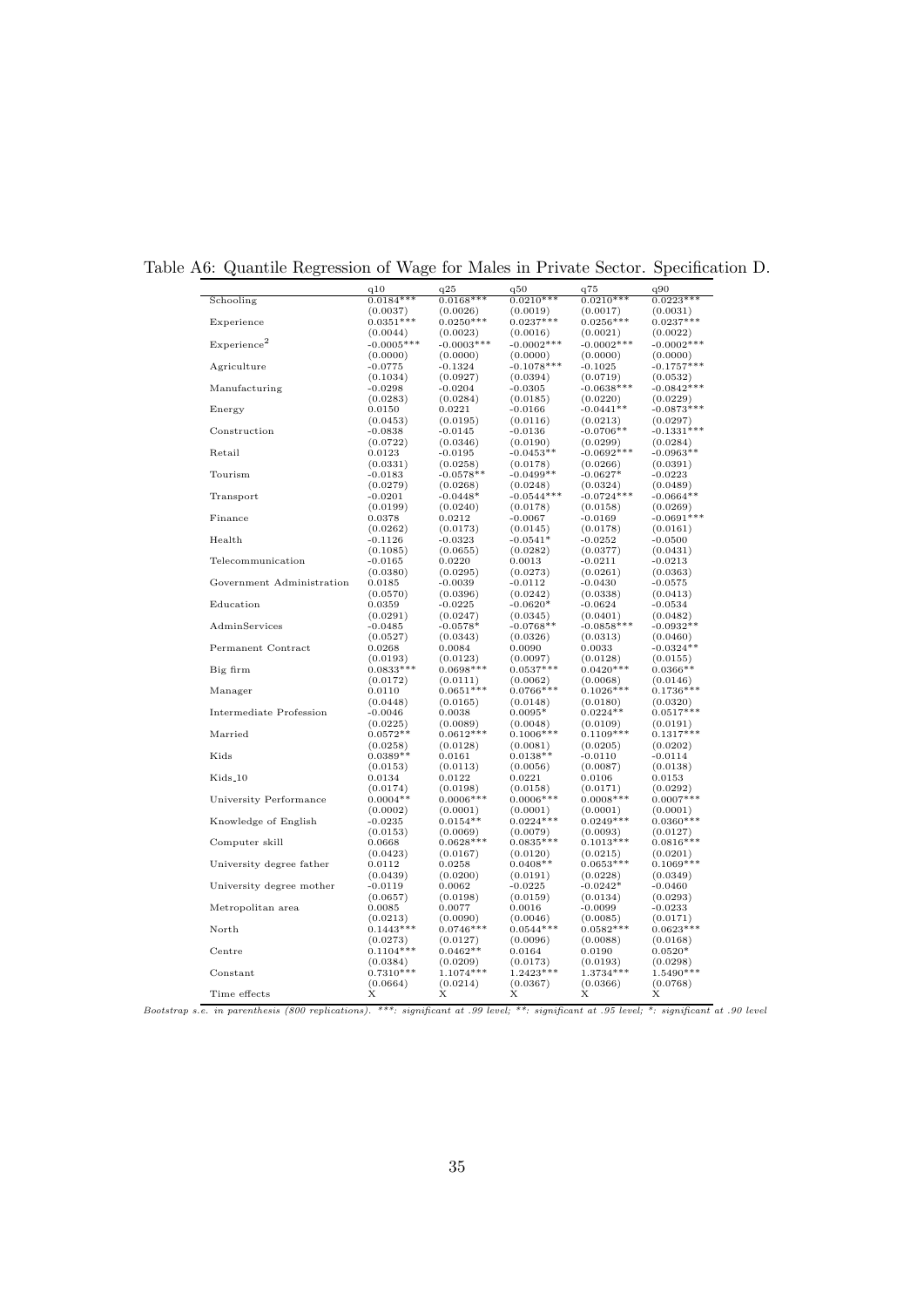|                           | q10                      | q25          | q50          | q75          | q90          |
|---------------------------|--------------------------|--------------|--------------|--------------|--------------|
| Schooling                 | $0.0251***$              | $0.0178***$  | $0.0151***$  | $0.0158***$  | $0.0216***$  |
|                           | (0.0058)                 | (0.0027)     | (0.0018)     | (0.0028)     | (0.0033)     |
| Experience                | $0.0310***$              | $0.0220***$  | $0.0186***$  | $0.0166***$  | $0.0177***$  |
|                           | (0.0035)                 | (0.0014)     | (0.0017)     | (0.0013)     | (0.0012)     |
| Experience <sup>2</sup>   | $-0.0004***$             | $-0.0003***$ | $-0.0002***$ | $-0.0001***$ | $-0.0001***$ |
|                           | (0.0000)                 | (0.0000)     | (0.0000)     | (0.0000)     | (0.0000)     |
| Agriculture               | $-0.0796$                | $-0.0284$    | $-0.0589$    | $-0.0563$    | $-0.1027***$ |
|                           | (0.1319)                 | (0.0963)     | (0.0585)     | (0.0573)     | (0.0260)     |
| Manufacturing             |                          |              |              |              | $-0.0639*$   |
|                           | $-0.0034$                | $-0.0155$    | $-0.0328$    | $-0.0617***$ |              |
|                           | (0.0334)                 | (0.0203)     | (0.0245)     | (0.0099)     | (0.0333)     |
| Energy                    | $-0.0614**$              | $-0.0377*$   | $-0.0554***$ | $-0.0735***$ | $-0.1041**$  |
|                           | (0.0265)                 | (0.0226)     | (0.0179)     | (0.0194)     | (0.0463)     |
| Construction              | $-0.0720$                | $-0.0393$    | 0.0326       | 0.0117       | $-0.0051$    |
|                           | (0.1075)                 | (0.0410)     | (0.0364)     | (0.0394)     | (0.0334)     |
| Retail                    | $-0.0866***$             | $-0.0503**$  | $-0.0511***$ | $-0.0908***$ | $-0.1131***$ |
|                           | (0.0283)                 | (0.0199)     | (0.0189)     | (0.0168)     | (0.0401)     |
| Tourism                   | $-0.1262***$             | $-0.0948**$  | $-0.0970***$ | $-0.1203***$ | $-0.0906$    |
|                           | (0.0433)                 | (0.0376)     | (0.0165)     | (0.0148)     | (0.0571)     |
| Transport                 | $-0.0554*$               | $-0.0413**$  | $-0.0399***$ | $-0.0855***$ | $-0.0883***$ |
|                           | (0.0318)                 | (0.0169)     | (0.0145)     | (0.0091)     | (0.0176)     |
| Finance                   | $-0.0047$                | $-0.0068$    | 0.0146       | 0.0073       | 0.0435       |
|                           | (0.0363)                 | (0.0187)     | (0.0184)     | (0.0189)     | (0.0377)     |
| Health                    | $-0.1203*$               | $-0.0766*$   | $-0.0571**$  | $-0.0546**$  | $-0.0453$    |
|                           | (0.0622)                 | (0.0411)     | (0.0225)     | (0.0221)     | (0.0344)     |
| Telecommunication         | $-0.0144$                | $-0.0024$    | 0.0064       | $-0.0087$    | 0.0168       |
|                           | (0.0271)                 | (0.0158)     | (0.0180)     | (0.0186)     | (0.0450)     |
| Government Administration | $-0.1179***$             | $-0.0390*$   | $-0.0102$    | $-0.0462**$  | $-0.0464$    |
|                           | (0.0438)                 | (0.0210)     | (0.0128)     | (0.0190)     | (0.0344)     |
| Education                 | $-0.0020$                | $-0.0214$    | $-0.0092$    | $-0.0481***$ | $-0.0810**$  |
|                           |                          |              |              |              |              |
| AdminServices             | (0.0262)<br>$-0.0803***$ | (0.0205)     | (0.0193)     | (0.0159)     | (0.0401)     |
|                           |                          | $-0.0547*$   | $-0.0292**$  | $-0.0705***$ | $-0.0813***$ |
|                           | (0.0271)                 | (0.0297)     | (0.0135)     | (0.0174)     | (0.0290)     |
| Permanent Contract        | 0.0123                   | 0.0122       | 0.0068       | $-0.0143**$  | $-0.0107$    |
|                           | (0.0179)                 | (0.0154)     | (0.0092)     | (0.0066)     | (0.0119)     |
| Big firm                  | $0.1262***$              | $0.0757***$  | $0.0791***$  | $0.0714***$  | $0.0708**$   |
|                           | (0.0255)                 | (0.0137)     | (0.0116)     | (0.0078)     | (0.0148)     |
| Manager                   | $-0.1020***$             | 0.0251       | $0.0593***$  | $0.1035***$  | $0.1010***$  |
|                           | (0.0235)                 | (0.0232)     | (0.0157)     | (0.0158)     | (0.0291)     |
| Intermediate Profession   | 0.0462                   | $0.0321***$  | $0.0280**$   | $0.0443***$  | $0.0369*$    |
|                           | (0.0287)                 | (0.0123)     | (0.0118)     | (0.0110)     | (0.0190)     |
| Married                   | $0.0392*$                | $0.0366***$  | $0.0465***$  | $0.0547***$  | $0.0460***$  |
|                           | (0.0203)                 | (0.0117)     | (0.0080)     | (0.0068)     | (0.0122)     |
| Kids                      | $-0.0361*$               | $-0.0108$    | $0.0155*$    | $0.0170***$  | $0.0340***$  |
|                           | (0.0189)                 | (0.0112)     | (0.0091)     | (0.0060)     | (0.0114)     |
| Kids_10                   | 0.0272                   | 0.0246       | 0.0146       | $0.0276*$    | 0.0131       |
|                           | (0.0226)                 | (0.0154)     | (0.0101)     | (0.0150)     | (0.0171)     |
| University Performance    | $-0.0000$                | $0.0004***$  | $0.0006***$  | $0.0008***$  | $0.0006***$  |
|                           | (0.0005)                 | (0.0001)     | (0.0001)     | (0.0001)     | (0.0002)     |
| Knowledge of English      | 0.0165                   | 0.0138       | $0.0254**$   | $0.0239***$  | 0.0192       |
|                           | (0.0163)                 | (0.0114)     | (0.0099)     | (0.0064)     | (0.0161)     |
| Computer skill            | $0.1345***$              | $0.1105***$  | $0.0934***$  | $0.0907***$  | $0.0631***$  |
|                           | (0.0359)                 | (0.0209)     | (0.0090)     | (0.0098)     | (0.0162)     |
| University degree father  | $-0.0861$                | $-0.0296$    | $-0.0016$    | 0.0293       | $0.0856**$   |
|                           | (0.0648)                 | (0.0238)     | (0.0130)     | (0.0332)     | (0.0345)     |
| University degree mother  | $0.0997***$              | $0.0341**$   | 0.0238       | 0.0101       | $-0.0250$    |
|                           |                          |              |              |              |              |
|                           | (0.0206)                 | (0.0154)     | (0.0148)     | (0.0247)     | (0.0321)     |
| Metropolitan area         | $-0.0542**$              | $-0.0078$    | 0.0086       | 0.0066       | 0.0115       |
|                           | (0.0178)                 | (0.0123)     | (0.0098)     | (0.0091)     | (0.0199)     |
| North                     | $0.2520***$              | $0.1337***$  | $0.0693***$  | $0.0549***$  | $0.0376***$  |
|                           | (0.0299)                 | (0.0148)     | (0.0061)     | (0.0101)     | (0.0132)     |
| Centre                    | $0.2236***$              | $0.1225***$  | $0.0593***$  | $0.0451***$  | $0.0406***$  |
|                           | (0.0354)                 | (0.0201)     | (0.0090)     | (0.0055)     | (0.0128)     |
| Constant                  | $0.5096***$              | $1.0081***$  | $1.2461***$  | $1.4264***$  | 1.5096***    |
|                           | (0.0891)                 | (0.0612)     | (0.0312)     | (0.0433)     | (0.0420)     |
| Time effects              | Х                        | X            | Х            | Х            | Х            |
|                           |                          |              |              |              |              |

#### Table A7: Quantile Regression of Wage for Females in Private Sector. Specification D.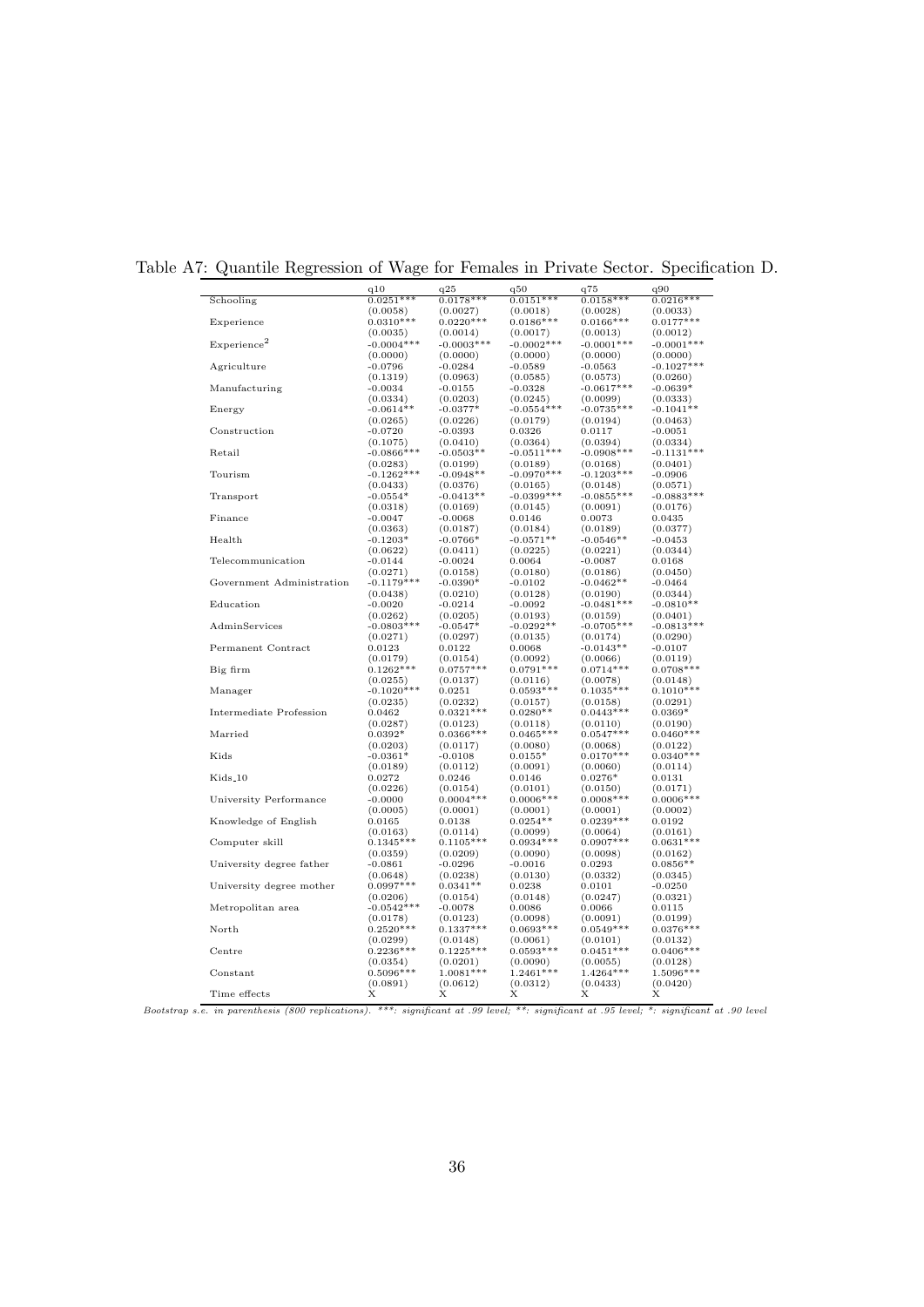|                           | q10          | q25                     | q50          | q75          | q90          |
|---------------------------|--------------|-------------------------|--------------|--------------|--------------|
| Schooling                 | $0.0118***$  | $0.0126***$             | $0.0122***$  | $0.0180***$  | $0.0251***$  |
|                           | (0.0039)     | (0.0014)                | (0.0021)     | (0.0026)     | (0.0031)     |
| Experience                | $0.0356***$  | $0.0274***$             | $0.0259***$  | $0.0270***$  | $0.0267***$  |
|                           | (0.0046)     | (0.0018)                | (0.0011)     | (0.0013)     | (0.0021)     |
| Experience <sup>2</sup>   | $-0.0005***$ | $-0.0003***$            | $-0.0003***$ | $-0.0003***$ | $-0.0003***$ |
|                           | (0.0000)     | (0.0000)                | (0.0000)     | (0.0000)     | (0.0000)     |
|                           |              |                         |              |              |              |
| Agriculture               | $-0.0372$    | $-0.0510$               | $-0.1082$    | $-0.0548$    | $-0.0602$    |
|                           | (0.0583)     | (0.0713)                | (0.0704)     | (0.1229)     | (0.0604)     |
| Manufacturing             | 0.0463       | 0.0482                  | 0.0111       | $-0.0771**$  | $-0.0833$    |
|                           | (0.0799)     | (0.0413)                | (0.0249)     | (0.0386)     | (0.1464)     |
| Energy                    | 0.0408       | 0.0349                  | $-0.0284$    | $-0.0347$    | $-0.1340***$ |
|                           | (0.0747)     | (0.0288)                | (0.0273)     | (0.0334)     | (0.0339)     |
| Construction              | $-0.0611$    | 0.0730                  | 0.0287       | 0.0131       | $-0.0203$    |
|                           | (0.0975)     | (0.0523)                | (0.0431)     | (0.0876)     | (0.0512)     |
| Retail                    | $-0.0726$    | $-0.0506$               | $-0.0895***$ | $-0.1487***$ | $-0.2026***$ |
|                           | (0.1131)     | (0.0581)                | (0.0339)     | (0.0395)     | (0.0319)     |
| Tourism                   | $-0.0387$    | 0.0052                  | $-0.0492$    | $-0.0198$    | $-0.1178$    |
|                           |              |                         |              |              |              |
| Transport                 | (0.0882)     | (0.0596)<br>$0.0551***$ | (0.0431)     | (0.0730)     | (0.1389)     |
|                           | $-0.0254$    |                         | 0.0113       | $0.0533*$    | $-0.0003$    |
|                           | (0.0518)     | (0.0164)                | (0.0217)     | (0.0312)     | (0.0256)     |
| Finance                   | $-0.0683*$   | $-0.0024$               | $-0.0447**$  | $-0.0148$    | $-0.0295$    |
|                           | (0.0399)     | (0.0252)                | (0.0184)     | (0.0397)     | (0.1303)     |
| Health                    | $-0.0364$    | $-0.0365**$             | $-0.0747***$ | $-0.1033***$ | $-0.1391***$ |
|                           | (0.0351)     | (0.0148)                | (0.0216)     | (0.0234)     | (0.0301)     |
| Telecommunication         | $-0.0515$    | $-0.0212$               | 0.0092       | 0.0350       | $-0.0139$    |
|                           | (0.0467)     | (0.0295)                | (0.0205)     | (0.0230)     | (0.0328)     |
| Government Administration | $-0.0213$    | $-0.0108$               | $-0.0400***$ | $-0.0591***$ | $-0.0719***$ |
|                           | (0.0166)     | (0.0070)                | (0.0140)     | (0.0192)     | (0.0272)     |
| Education                 | $-0.0236$    | $-0.0112$               | $-0.0357**$  | $-0.0263$    | $-0.0587***$ |
|                           |              |                         |              |              |              |
|                           | (0.0220)     | (0.0143)                | (0.0158)     | (0.0170)     | (0.0158)     |
| AdminServices             | $-0.0190$    | 0.0205                  | 0.0369       | $0.0528*$    | $-0.0160$    |
|                           | (0.0349)     | (0.0161)                | (0.0306)     | (0.0272)     | (0.0310)     |
| Permanent Contract        | $0.0550*$    | 0.0066                  | 0.0400       | 0.0274       | 0.0156       |
|                           | (0.0323)     | (0.0203)                | (0.0283)     | (0.0249)     | (0.0276)     |
| Big firm                  | 0.0092       | $-0.0033$               | 0.0211       | 0.0094       | $-0.0014$    |
|                           | (0.0362)     | (0.0247)                | (0.0296)     | (0.0323)     | (0.0389)     |
| Manager                   | $0.0250***$  | $0.0783***$             | $0.1396***$  | $0.2126***$  | $0.2584***$  |
|                           | (0.0085)     | (0.0118)                | (0.0156)     | (0.0251)     | (0.0296)     |
| Intermediate Profession   | 0.0110       | $0.0529***$             | $0.0594***$  | $0.0552***$  | $0.0485***$  |
|                           | (0.0185)     | (0.0134)                | (0.0087)     | (0.0109)     | (0.0080)     |
|                           |              |                         |              |              |              |
| Married                   | $_{0.0387}$  | $0.0267*$               | $0.0278**$   | $0.0272*$    | 0.0202       |
|                           | (0.0267)     | (0.0158)                | (0.0135)     | (0.0143)     | (0.0254)     |
| Kids                      | 0.0333       | 0.0208                  | 0.0140       | $0.0323**$   | 0.0111       |
|                           | (0.0254)     | (0.0144)                | (0.0157)     | (0.0133)     | (0.0224)     |
| Kids_10                   | $0.0504*$    | $0.0514***$             | $0.0789***$  | $0.0539***$  | $0.0340**$   |
|                           | (0.0264)     | (0.0184)                | (0.0141)     | (0.0155)     | (0.0153)     |
| University Performance    | 0.0004       | $0.0006***$             | $0.0014***$  | $0.0023***$  | $0.0023***$  |
|                           | (0.0003)     | (0.0001)                | (0.0002)     | (0.0002)     | (0.0002)     |
| Knowledge of English      | $0.0256*$    | $0.0187**$              | 0.0233       | $0.0360***$  | $0.0523***$  |
|                           | (0.0136)     | (0.0083)                | (0.0146)     | (0.0137)     | (0.0149)     |
|                           |              |                         |              |              |              |
| Computer skill            | $0.0318*$    | $0.0730***$             | $0.0903***$  | $0.0673***$  | $0.0724***$  |
|                           | (0.0162)     | (0.0083)                | (0.0112)     | (0.0119)     | (0.0198)     |
| University degree father  | 0.0595       | $0.0268*$               | $0.0348***$  | $-0.0308$    | $-0.0397$    |
|                           | (0.0428)     | (0.0156)                | (0.0115)     | (0.0193)     | (0.0426)     |
| University degree mother  | $-0.0339$    | $-0.0407$               | $-0.0485$    | 0.0128       | 0.0369       |
|                           | (0.0441)     | (0.0388)                | (0.0397)     | (0.0367)     | (0.0451)     |
| Metropolitan area         | $-0.0116$    | $-0.0084$               | $-0.0196*$   | $-0.0286***$ | $-0.0062$    |
|                           | (0.0174)     | (0.0076)                | (0.0101)     | (0.0092)     | (0.0139)     |
| North                     |              |                         |              |              |              |
|                           | $-0.0093$    | $-0.0063$               | $-0.0043$    | 0.0046       | 0.0294       |
|                           | (0.0119)     | (0.0106)                | (0.0077)     | (0.0080)     | (0.0214)     |
| Centre                    | $0.0187***$  | $-0.0051$               | 0.0036       | $0.0387**$   | $0.0842***$  |
|                           | (0.0068)     | (0.0094)                | (0.0117)     | (0.0159)     | (0.0218)     |
| Constant                  | $1.1322***$  | $1.3228***$             | $1.4399***$  | $1.4944***$  | $1.5631***$  |
|                           | (0.0898)     | (0.0504)                | (0.0558)     | (0.0533)     | (0.0425)     |
| Time effects              | Х            | Х                       | Х            | Х            | Х            |
|                           |              |                         |              |              |              |

#### Table A8: Quantile Regression of Wage for Males in Public Sector. Specification D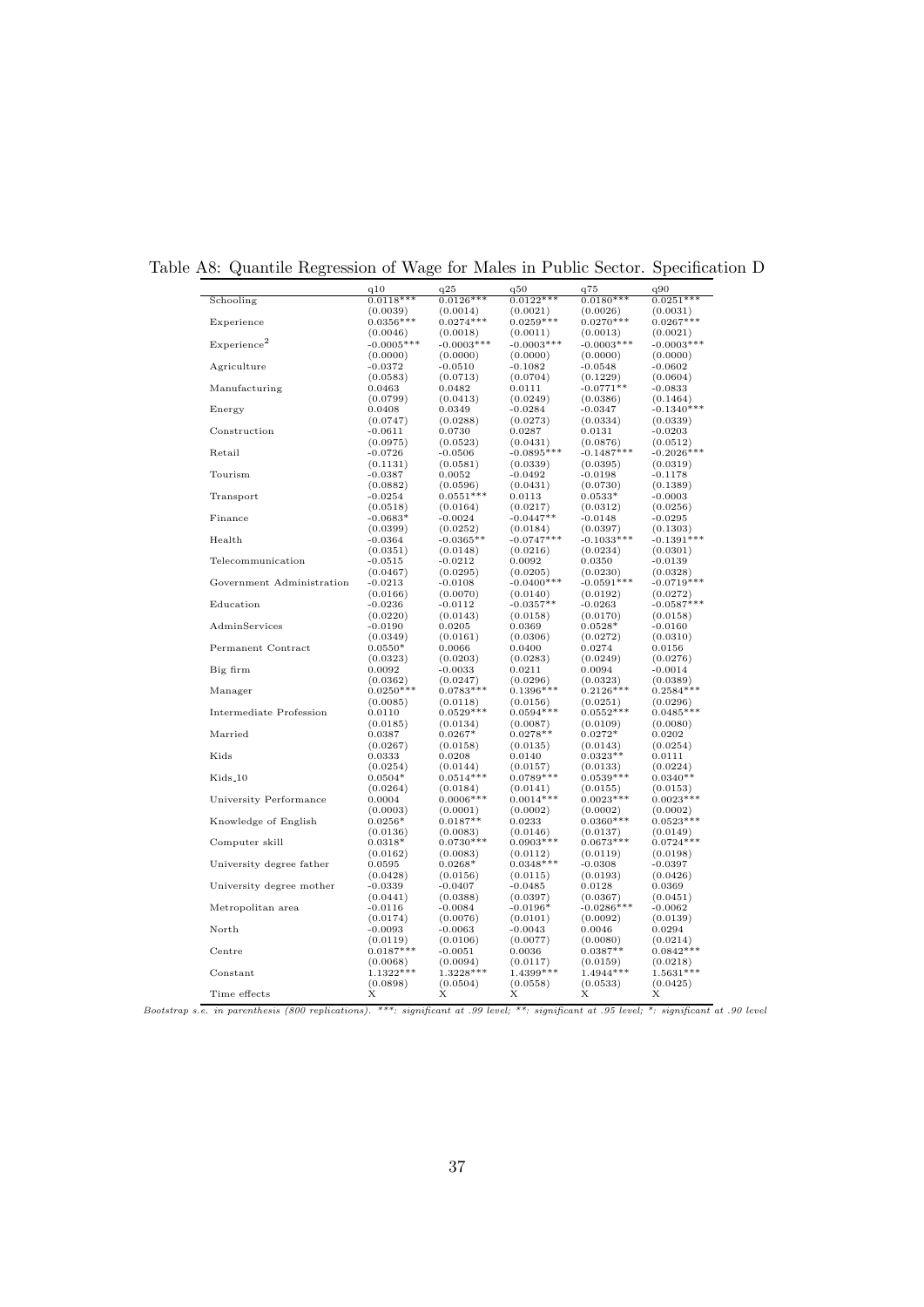|                           | q10          | q25          | q50          | q75                     | q90          |
|---------------------------|--------------|--------------|--------------|-------------------------|--------------|
| Schooling                 | $0.0193***$  | $0.0158***$  | $0.0168***$  | $0.0149***$             | $0.0177***$  |
|                           | (0.0038)     | (0.0027)     | (0.0032)     | (0.0020)                | (0.0047)     |
| Experience                | $0.0296***$  | $0.0214***$  | $0.0138***$  | $0.0148***$             | $0.0211***$  |
|                           | (0.0025)     | (0.0020)     | (0.0015)     | (0.0017)                | (0.0022)     |
| Experience <sup>2</sup>   | $-0.0004***$ | $-0.0003***$ | $-0.0001***$ | $-0.0001***$            | $-0.0002***$ |
|                           | (0.0000)     | (0.0000)     | (0.0000)     | (0.0000)                | (0.0000)     |
| Agriculture               | $-0.1228$    | $-0.0815**$  | $-0.1043**$  | $-0.1671$               | 0.0635       |
|                           | (0.1233)     | (0.0383)     | (0.0413)     | (0.1645)                | (0.1801)     |
| Manufacturing             | $-0.1091$    | $-0.1793*$   | $-0.1187*$   | $-0.0521$               | $-0.1520$    |
|                           | (0.2684)     | (0.1008)     | (0.0635)     | (0.0804)                | (0.1126)     |
| Energy                    | $-0.0484$    | 0.0065       | $-0.0296$    | $-0.0408$               | 0.0858       |
|                           | (0.1197)     | (0.0981)     | (0.0304)     | (0.0460)                | (0.1386)     |
| Construction              | 0.0748       | $-0.0211$    | $-0.1162**$  | $-0.1325*$              | $-0.1923***$ |
|                           | (0.0981)     | (0.0322)     | (0.0531)     | (0.0784)                | (0.0472)     |
| Retail                    | $-0.3275**$  | $-0.1433$    | $-0.1111***$ | $-0.1005*$              | $-0.0600$    |
|                           | (0.1414)     | (0.0892)     | (0.0355)     | (0.0595)                | (0.0692)     |
| Tourism                   | 0.0454       | $-0.0224$    | $-0.0572$    | $-0.0525$               | $-0.0037$    |
|                           |              |              |              |                         |              |
|                           | (0.1061)     | (0.0544)     | (0.0834)     | (0.0470)                | (0.0756)     |
| Transport                 | $-0.0261$    | $-0.0565**$  | $-0.0277$    | 0.0221                  | 0.0340       |
|                           | (0.0975)     | (0.0249)     | (0.0636)     | (0.0430)                | (0.0669)     |
| Finance                   | $-0.0176$    | $-0.0241$    | $-0.0290*$   | $-0.0610***$            | $-0.0234$    |
|                           | (0.0235)     | (0.0182)     | (0.0154)     | (0.0185)                | (0.0386)     |
| Health                    | $-0.0551*$   | $-0.0371**$  | $-0.0246$    | $-0.0411***$            | $-0.0349$    |
|                           | (0.0319)     | (0.0184)     | (0.0191)     | (0.0153)                | (0.0215)     |
| Telecommunication         | $-0.0015$    | $-0.0184$    | 0.0236       | 0.0254                  | $-0.0201$    |
|                           | (0.0400)     | (0.0414)     | (0.0253)     | (0.0207)                | (0.0206)     |
| Government Administration | $-0.0188$    | $-0.0118$    | $-0.0060$    | $-0.0290$               | $-0.0461$    |
|                           | (0.0222)     | (0.0140)     | (0.0127)     | (0.0180)                | (0.0314)     |
| Education                 | $-0.0153$    | $-0.0193*$   | 0.0060       | $-0.0095$               | 0.0109       |
|                           | (0.0285)     | (0.0110)     | (0.0173)     | (0.0126)                | (0.0233)     |
| AdminServices             | 0.0127       | 0.0206       | $0.0403***$  | 0.0204                  | 0.0369       |
|                           | (0.0253)     | (0.0128)     | (0.0149)     | (0.0189)                | (0.0230)     |
| Permanent Contract        | $-0.0026$    | $-0.0095$    | $-0.0019$    | $-0.0107$               | $-0.0042$    |
|                           | (0.0356)     | (0.0189)     | (0.0167)     | (0.0078)                | (0.0221)     |
| Big firm                  | 0.0395       | 0.0119       | 0.0244       | $0.0405***$             | $0.0862***$  |
|                           | (0.0440)     | (0.0278)     | (0.0204)     |                         | (0.0210)     |
| Manager                   | 0.0124       | $0.0521***$  | $0.0835***$  | (0.0129)<br>$0.1552***$ | $0.2542***$  |
|                           |              |              |              |                         |              |
|                           | (0.0210)     | (0.0157)     | (0.0161)     | (0.0151)                | (0.0386)     |
| Intermediate Profession   | $0.0238**$   | $0.0442***$  | $0.0530***$  | $0.0535***$             | $0.0420**$   |
|                           | (0.0119)     | (0.0076)     | (0.0117)     | (0.0123)                | (0.0184)     |
| Married                   | $0.0231**$   | $0.0256**$   | $0.0181**$   | $0.0297***$             | 0.0212       |
|                           | (0.0113)     | (0.0124)     | (0.0092)     | (0.0097)                | (0.0143)     |
| Kids                      | $-0.0014$    | 0.0014       | 0.0071       | 0.0013                  | 0.0196       |
|                           | (0.0128)     | (0.0078)     | (0.0115)     | (0.0084)                | (0.0168)     |
| Kids_10                   | 0.0334       | 0.0202       | 0.0080       | 0.0062                  | $-0.0054$    |
|                           | (0.0237)     | (0.0172)     | (0.0104)     | (0.0098)                | (0.0176)     |
| University Performance    | $0.0004***$  | $0.0007***$  | $0.0008***$  | $0.0011***$             | $0.0015***$  |
|                           | (0.0001)     | (0.0001)     | (0.0001)     | (0.0001)                | (0.0002)     |
| Knowledge of English      | $-0.0287$    | $-0.0123$    | $-0.0079$    | 0.0038                  | $-0.0091$    |
|                           | (0.0268)     | (0.0087)     | (0.0084)     | (0.0123)                | (0.0109)     |
| Computer skill            | $0.0345***$  | $0.0305*$    | 0.0210       | $0.0382***$             | 0.0273       |
|                           | (0.0131)     | (0.0174)     | (0.0129)     | (0.0098)                | (0.0271)     |
| University degree father  | $-0.0273$    | $-0.0030$    | 0.0244       | $0.0925***$             | $0.1164**$   |
|                           |              |              |              |                         |              |
|                           | (0.0177)     | (0.0217)     | (0.0154)     | (0.0188)                | (0.0451)     |
| University degree mother  | $-0.0237$    | $-0.0189$    | $-0.0065$    | $-0.0162$               | 0.0064       |
|                           | (0.0564)     | (0.0264)     | (0.0154)     | (0.0300)                | (0.0355)     |
| Metropolitan area         | $-0.0098$    | $-0.0056$    | $-0.0109**$  | $-0.0195**$             | $-0.0134$    |
|                           | (0.0187)     | (0.0089)     | (0.0050)     | (0.0076)                | (0.0116)     |
| North                     | 0.0167       | $-0.0056$    | $-0.0016$    | $-0.0001$               | $-0.0079$    |
|                           | (0.0264)     | (0.0101)     | (0.0099)     | (0.0068)                | (0.0158)     |
| Centre                    | 0.0030       | $-0.0083$    | $-0.0062$    | 0.0055                  | 0.0228       |
|                           | (0.0187)     | (0.0115)     | (0.0072)     | (0.0094)                | (0.0154)     |
| Constant                  | $1.1157***$  | $1.3961***$  | 1.5493***    | $1.6540***$             | $1.6431***$  |
|                           | (0.0999)     | (0.0481)     | (0.0474)     | (0.0352)                | (0.0614)     |
| Time effects              | Х            | Х            | Х            | Х                       | Х            |
|                           |              |              |              |                         |              |

#### Table A9: Quantile Regression of Wage for Females in Public Sector. Specification D.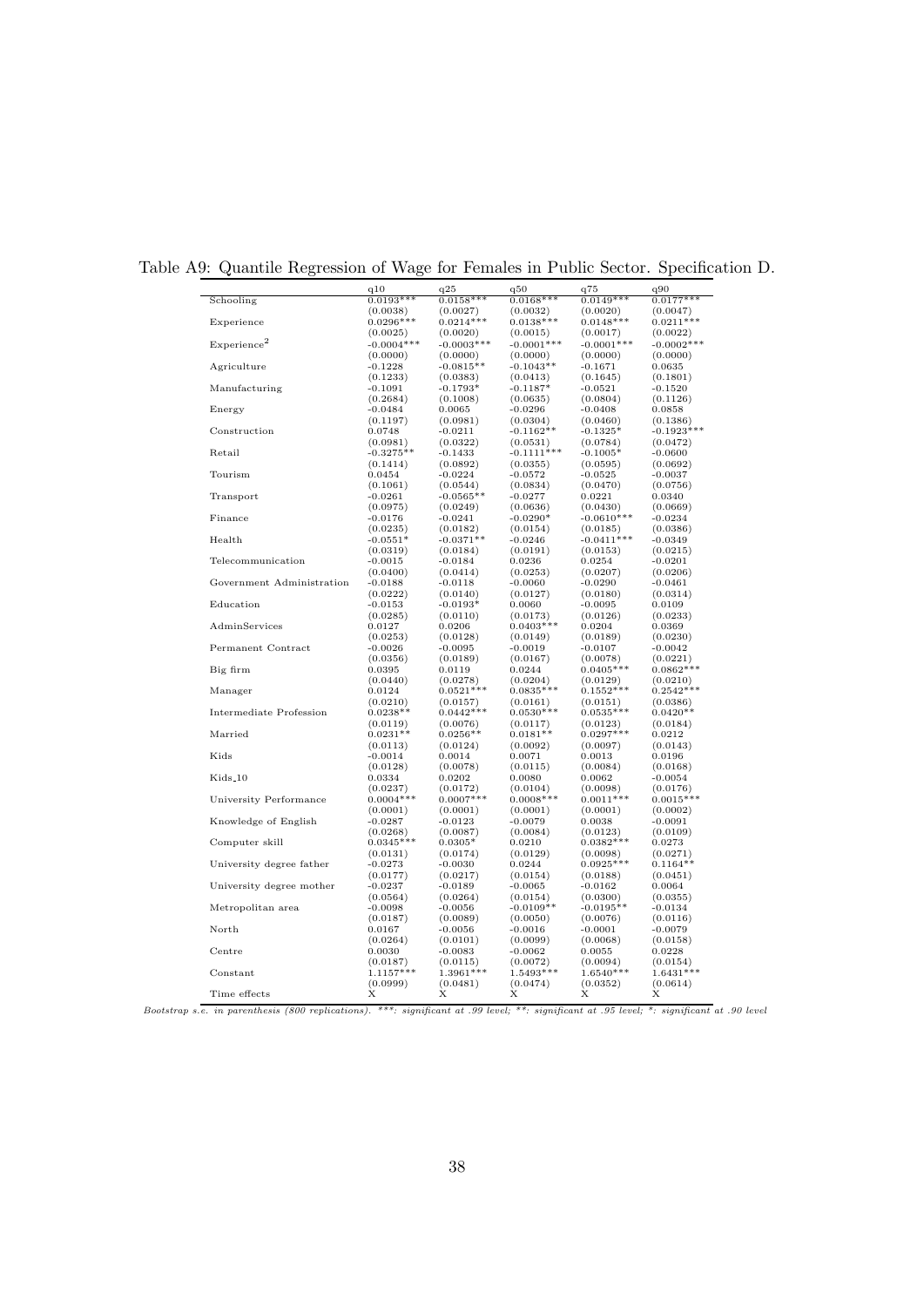|                           | q10          | q25                   | q50          | q75           | q90          |
|---------------------------|--------------|-----------------------|--------------|---------------|--------------|
| Schooling                 | $0.0049**$   | $0.006\overline{1**}$ | $0.0056***$  | $0.0053***$   | 0.0029       |
|                           | (0.0024)     | (0.0024)              | (0.0011)     | (0.0020)      | (0.0038)     |
| Experience                | $0.0311***$  | $0.0247***$           | $0.0224***$  | $0.0204***$   | $0.0172***$  |
|                           | (0.0023)     | (0.0009)              | (0.0008)     | (0.0016)      | (0.0032)     |
| Experience <sup>2</sup>   | $-0.0004***$ | $-0.0003***$          | $-0.0002***$ | $-0.0001***$  | $-0.0001$    |
|                           | (0.0000)     | (0.0000)              | (0.0000)     | (0.0000)      | (0.0000)     |
| Agriculture               | $-0.0765$    | -0.0854               | $-0.0644***$ | $-0.0846$ *** | $-0.1066$    |
|                           | (0.0577)     | (0.0607)              | (0.0215)     | (0.0319)      | (0.0727)     |
| Manufacturing             | $-0.0174$    | $-0.0282$             | $-0.0008$    | $-0.0032$     | 0.0381       |
|                           | (0.0393)     | (0.0204)              | (0.0083)     | (0.0133)      | (0.0332)     |
| Energy                    | $0.0807***$  | $0.0367***$           | $0.0474***$  | $0.0551***$   | $0.0752**$   |
|                           | (0.0234)     | (0.0088)              | (0.0119)     | (0.0183)      | (0.0349)     |
| Construction              | 0.0034       | $-0.0331*$            | 0.0042       | $-0.0049$     | 0.0450       |
|                           | (0.0462)     | (0.0196)              | (0.0060)     | (0.0194)      | (0.0531)     |
| Retail                    | $-0.0141$    | $-0.0135$             | 0.0103       | 0.0130        | 0.0262       |
|                           | (0.0355)     | (0.0151)              | (0.0107)     | (0.0124)      | (0.0194)     |
| Tourism                   | $-0.0338$    | $-0.0074$             | 0.0003       | 0.0085        | 0.0395       |
|                           | (0.0386)     | (0.0216)              | (0.0124)     | (0.0212)      | (0.0316)     |
| Transport                 | $-0.0317$    | $-0.0105$             | 0.0097       | 0.0016        | 0.0137       |
|                           | (0.0363)     | (0.0139)              | (0.0090)     | (0.0123)      | (0.0311)     |
| Finance                   | $-0.0040$    | $-0.0036$             | 0.0201       | $0.0218*$     | 0.0246       |
|                           | (0.0393)     | (0.0142)              | (0.0133)     | (0.0118)      | (0.0272)     |
| Health                    | 0.0082       | 0.0010                | 0.0109       | 0.0118        | 0.0095       |
|                           | (0.0448)     | (0.0195)              | (0.0173)     | (0.0220)      | (0.0566)     |
| Telecommunication         | 0.0060       | 0.0160                | $0.0359***$  | $0.0220**$    | $0.0407*$    |
|                           | (0.0388)     | (0.0163)              | (0.0083)     | (0.0108)      | (0.0225)     |
| Government Administration | $-0.0047$    | $-0.0032$             | 0.0050       | $-0.0153$     | $-0.0003$    |
|                           | (0.0443)     | (0.0160)              | (0.0104)     | (0.0242)      | (0.0243)     |
| Education                 | 0.0532       | $0.0661***$           | $0.0694***$  | $0.0631**$    | $0.0778*$    |
|                           |              |                       |              |               |              |
| AdminServices             | (0.0404)     | (0.0168)              | (0.0166)     | (0.0273)      | (0.0420)     |
|                           | $-0.0205$    | $-0.0110$             | 0.0050       | $-0.0174$     | 0.0341       |
|                           | (0.0348)     | (0.0238)              | (0.0118)     | (0.0185)      | (0.0595)     |
| Permanent Contract        | $-0.0416$    | $-0.0027$             | 0.0086       | $-0.0011$     | $-0.0313$    |
|                           | (0.0296)     | (0.0127)              | (0.0071)     | (0.0140)      | (0.0261)     |
| Big firm                  | $0.0239**$   | $0.0242***$           | $0.0278***$  | $0.0336***$   | 0.0291       |
|                           | (0.0100)     | (0.0059)              | (0.0052)     | (0.0094)      | (0.0244)     |
| Manager                   | $-0.0698**$  | $-0.0053$             | 0.0066       | $0.0241**$    | $0.0709**$   |
|                           | (0.0306)     | (0.0119)              | (0.0078)     | (0.0105)      | (0.0283)     |
| Intermediate Profession   | 0.0125       | $0.0292***$           | $0.0329***$  | $0.0428***$   | $0.0558***$  |
|                           | (0.0130)     | (0.0088)              | (0.0053)     | (0.0074)      | (0.0092)     |
| Married                   | $0.0298*$    | $0.0458***$           | $0.0526***$  | $0.0591***$   | $0.0740***$  |
|                           | (0.0159)     | (0.0111)              | (0.0068)     | (0.0119)      | (0.0112)     |
| Kids                      | $-0.0307$    | $-0.0251***$          | $-0.0236***$ | $-0.0315***$  | $-0.0351***$ |
|                           | (0.0211)     | (0.0093)              | (0.0049)     | (0.0099)      | (0.0106)     |
| $Kids_10$                 | $-0.0534***$ | $-0.0582***$          | $-0.0491***$ | $-0.0595***$  | $-0.0981***$ |
|                           | (0.0192)     | (0.0072)              | (0.0069)     | (0.0119)      | (0.0229)     |
| University Performance    | $0.0009***$  | $0.0007***$           | $0.0009***$  | $0.0011***$   | $0.0014***$  |
|                           | (0.0003)     | (0.0001)              | (0.0001)     | (0.0001)      | (0.0002)     |
| Knowledge of English      | $0.0521***$  | $0.0483***$           | $0.0472***$  | $0.0472***$   | $0.0488***$  |
|                           | (0.0136)     | (0.0051)              | (0.0046)     | (0.0078)      | (0.0148)     |
| Computer skill            | $-0.0195$    | 0.0082                | $-0.0068$    | $-0.0161*$    | $-0.0311$    |
|                           | (0.0216)     | (0.0098)              | (0.0086)     | (0.0092)      | (0.0416)     |
| University degree father  | $-0.0004$    | $-0.0488***$          | $-0.0525***$ | $-0.0565***$  | $-0.0649***$ |
|                           | (0.0433)     | (0.0156)              | (0.0103)     | (0.0094)      | (0.0183)     |
| University degree mother  | $0.2217***$  | $0.3180***$           | $0.3109***$  | $0.3059***$   | $0.3781***$  |
|                           | (0.0507)     | (0.0170)              | (0.0130)     | (0.0321)      | (0.0664)     |
| Metropolitan area         | $-0.0154*$   | 0.0025                | $-0.0083**$  | $-0.0166**$   | $-0.0002$    |
|                           | (0.0086)     | (0.0077)              | (0.0035)     | (0.0075)      | (0.0159)     |
| North                     | $0.3527***$  | $0.3497***$           | $0.3461***$  | $0.3432***$   | $0.3493***$  |
|                           |              |                       |              |               |              |
|                           | (0.0144)     | (0.0103)              | (0.0068)     | (0.0064)      | (0.0236)     |
| Centre                    | $0.2772***$  | $0.2890***$           | $0.2808***$  | $0.2796***$   | $0.2775***$  |
|                           | (0.0268)     | (0.0120)              | (0.0049)     | (0.0069)      | (0.0286)     |
| Constant                  | 1.2965***    | $1.3236***$           | 1.4078***    | $1.5219***$   | $1.6944***$  |
|                           | (0.0382)     | (0.0335)              | (0.0199)     | (0.0385)      | (0.0793)     |
| Time effects              | Х            | Х                     | Х            | Х             | Х            |

Table A10: Fixed Effects Quantile Regression of Wage for Males in Private Sector. Specification D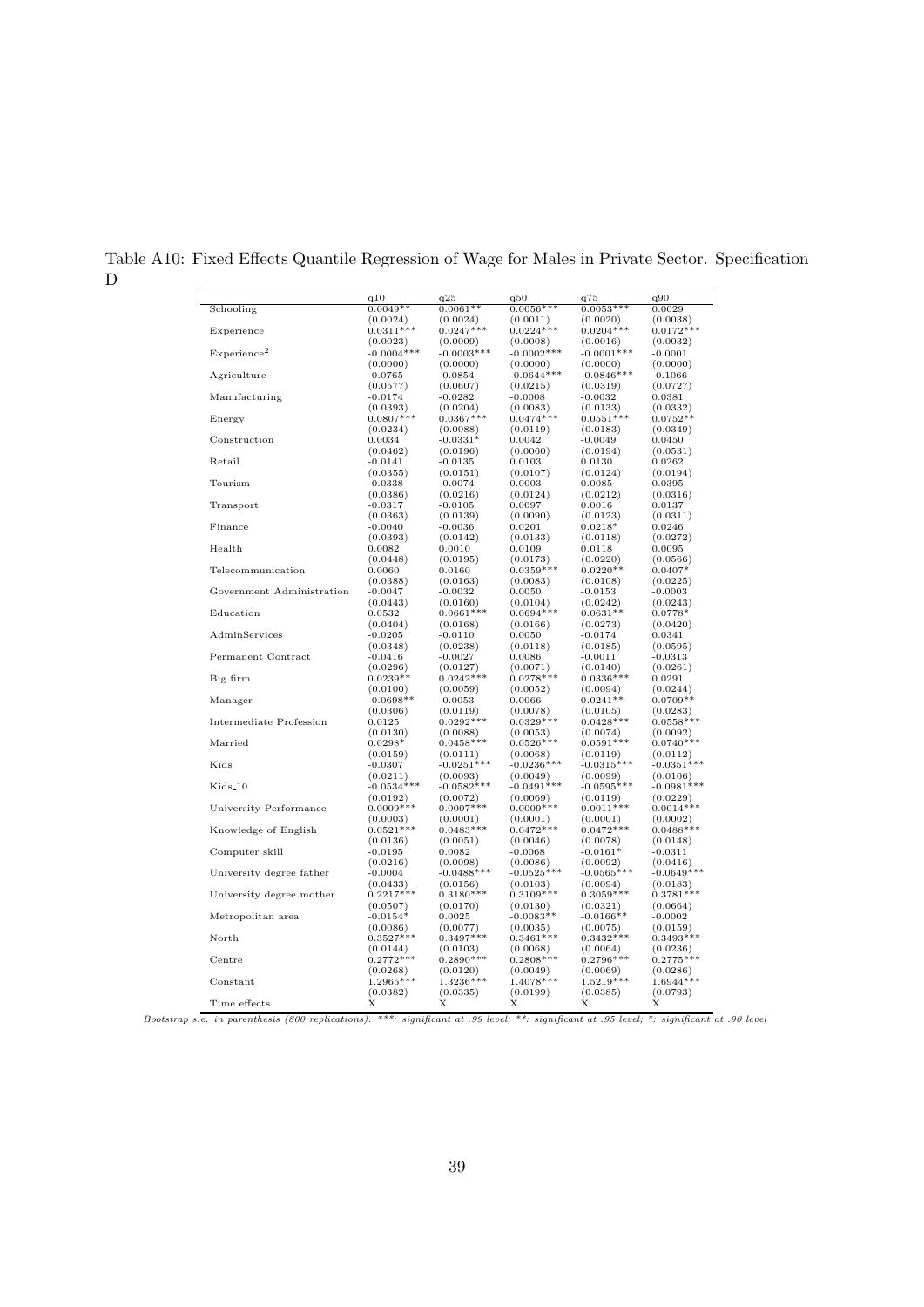|                                                | q10          | q25          | q50           | q75          | q90          |
|------------------------------------------------|--------------|--------------|---------------|--------------|--------------|
| Schooling                                      | 0.0022       | $0.0063**$   | $0.0052***$   | $0.0062***$  | $0.0082***$  |
|                                                | (0.0023)     | (0.0027)     | (0.0017)      | (0.0022)     | (0.0021)     |
| Experience                                     | $0.0144***$  | $0.0187***$  | $0.0170***$   | $0.0159***$  | $0.0162***$  |
|                                                | (0.0025)     | (0.0008)     | (0.0006)      | (0.0011)     | (0.0034)     |
| Experience <sup>2</sup>                        | $-0.0002***$ | $-0.0003***$ | $-0.0003***$  | $-0.0003***$ | $-0.0003***$ |
|                                                | (0.0000)     | (0.0000)     | (0.0000)      | (0.0000)     | (0.0000)     |
| Agriculture                                    | $0.0890**$   | 0.0143       | 0.0219        | 0.0079       | $-0.0811***$ |
|                                                | (0.0435)     | (0.0212)     | (0.0370)      | (0.0224)     | (0.0267)     |
| Manufacturing                                  | $-0.0406$    | $-0.0445***$ | $-0.0374***$  | $-0.0465***$ | $-0.0729***$ |
|                                                | (0.0306)     | (0.0168)     | (0.0123)      | (0.0152)     | (0.0168)     |
| Energy                                         | $-0.0414$    | $-0.0510***$ | $-0.0541***$  | $-0.0536***$ | $-0.0316$    |
|                                                | (0.0409)     | (0.0140)     | (0.0151)      | (0.0137)     | (0.0286)     |
| Construction                                   | $-0.0289$    | $-0.0223$    | -0.0012       | $-0.0013$    | $-0.0209$    |
|                                                | (0.0468)     | (0.0293)     | (0.0325)      | (0.0397)     | (0.0300)     |
| Retail                                         | $-0.0564*$   | $-0.0515**$  | $-0.0466$ *** | $-0.0472***$ | $-0.0658***$ |
|                                                | (0.0308)     | (0.0156)     | (0.0106)      | (0.0169)     | (0.0195)     |
| Tourism                                        | $-0.0680**$  | $-0.0318*$   | $-0.0260**$   | $-0.0124$    | $-0.0065$    |
|                                                | (0.0296)     | (0.0188)     | (0.0117)      | (0.0219)     | (0.0416)     |
| Transport                                      | $-0.0356$    | $-0.0477***$ | $-0.0505***$  | $-0.0666***$ | $-0.0831***$ |
|                                                | (0.0383)     | (0.0082)     | (0.0072)      | (0.0101)     | (0.0261)     |
| Finance                                        | 0.0201       | 0.0112       | 0.0116        | 0.0138       | 0.0347       |
|                                                | (0.0226)     | (0.0142)     | (0.0087)      | (0.0204)     | (0.0266)     |
| Health                                         | 0.0226       | 0.0218       | $0.0238*$     | $0.0219**$   | 0.0188       |
|                                                | (0.0402)     | (0.0187)     | (0.0129)      | (0.0103)     | (0.0257)     |
| Telecommunication<br>Government Administration | 0.0322       | 0.0246       | 0.0138        | $-0.0062$    | $-0.0060$    |
|                                                | (0.0417)     | (0.0188)     | (0.0113)      | (0.0186)     | (0.0131)     |
|                                                | $-0.0047$    | $-0.0218$    | $-0.0243**$   | $-0.0254$    | $-0.0113$    |
|                                                | (0.0380)     | (0.0189)     | (0.0116)      | (0.0220)     | (0.0271)     |
| Education                                      | 0.0276       | $0.0346*$    | 0.0161        | 0.0105       | $-0.0176$    |
|                                                | (0.0275)     | (0.0185)     | (0.0112)      | (0.0121)     | (0.0195)     |
| AdminServices                                  | 0.0196       | 0.0138       | 0.0080        | $-0.0024$    | $-0.0136$    |
|                                                | (0.0307)     | (0.0167)     | (0.0067)      | (0.0156)     | (0.0202)     |
| Permanent Contract                             | $-0.0190*$   | $-0.0117$    | $-0.0101$     | $-0.0178**$  | $-0.0285*$   |
|                                                | (0.0101)     |              |               |              |              |
| Big firm                                       | $0.0335***$  | (0.0072)     | (0.0078)      | (0.0080)     | (0.0152)     |
|                                                |              | $0.0262***$  | $0.0236***$   | $0.0215***$  | 0.0115       |
|                                                | (0.0111)     | (0.0071)     | (0.0050)      | (0.0060)     | (0.0091)     |
| Manager                                        | 0.0317       | $0.0254***$  | $0.0460***$   | $0.0662***$  | $0.0584**$   |
|                                                | (0.0294)     | (0.0082)     | (0.0138)      | (0.0150)     | (0.0264)     |
| Intermediate Profession                        | $0.0385*$    | $0.0341***$  | $0.0335***$   | $0.0325***$  | $0.0477**$   |
|                                                | (0.0212)     | (0.0094)     | (0.0069)      | (0.0097)     | (0.0186)     |
| Married                                        | $0.0421***$  | $0.0308***$  | $0.0337***$   | $0.0334***$  | $0.0300***$  |
| Kids                                           | (0.0158)     | (0.0063)     | (0.0040)      | (0.0080)     | (0.0111)     |
|                                                | $-0.0173$    | $-0.0192***$ | $-0.0036$     | $0.0145**$   | 0.0075       |
| $Kids_10$                                      | (0.0154)     | (0.0044)     | (0.0042)      | (0.0070)     | (0.0082)     |
|                                                | $0.0589***$  | $0.0678***$  | $0.0498***$   | $0.0418***$  | $0.0669***$  |
|                                                | (0.0198)     | (0.0055)     | (0.0056)      | (0.0109)     | (0.0207)     |
| University Performance<br>Knowledge of English | 0.0002       | 0.0001       | $0.0001**$    | 0.0000       | $-0.0000$    |
|                                                | (0.0001)     | (0.0001)     | (0.0000)      | (0.0001)     | (0.0001)     |
|                                                | 0.0120       | $0.0148**$   | $0.0185***$   | $0.0250***$  | $0.0337***$  |
|                                                | (0.0138)     | (0.0061)     | (0.0040)      | (0.0068)     | (0.0102)     |
| Computer skill                                 | $0.0513***$  | $0.0314**$   | $0.0311***$   | $0.0198*$    | $0.0349*$    |
| University degree father                       | (0.0189)     | (0.0126)     | (0.0076)      | (0.0109)     | (0.0182)     |
|                                                | 0.0278       | $0.0754***$  | $0.0789***$   | $0.0991**$   | $0.1361***$  |
|                                                | (0.0477)     | (0.0104)     | (0.0104)      | (0.0412)     | (0.0313)     |
| University degree mother                       | 0.0247       | 0.0121       | $-0.0021$     | $-0.0310*$   | $-0.0056$    |
|                                                | (0.0387)     | (0.0107)     | (0.0097)      | (0.0167)     | (0.0360)     |
| Metropolitan area                              | $-0.0009$    | 0.0058       | $0.0146***$   | $0.0148**$   | 0.0178       |
|                                                | (0.0095)     | (0.0065)     | (0.0029)      | (0.0065)     | (0.0138)     |
| North                                          |              |              | $-0.0625***$  | $-0.0687***$ | $-0.0956***$ |
|                                                | $-0.0235$    | $-0.0591***$ |               |              |              |
|                                                | (0.0146)     | (0.0083)     | (0.0086)      | (0.0103)     | (0.0205)     |
| Centre                                         | $0.1835***$  | $0.1600***$  | $0.1562***$   | $0.1545***$  | $0.1419***$  |
|                                                | (0.0195)     | (0.0120)     | (0.0095)      | (0.0099)     | (0.0208)     |
| Constant                                       | $1.6102***$  | $1.6234***$  | $1.7123***$   | 1.7640***    | $1.8584***$  |
|                                                | (0.0647)     | (0.0309)     | (0.0181)      | (0.0283)     | (0.0315)     |
| Time effects                                   | Х            | Х            | Х             | Х            | Χ            |

Table A11: Fixed Effects Quantile Regression of Wage for Females in Private Sector. Specification D.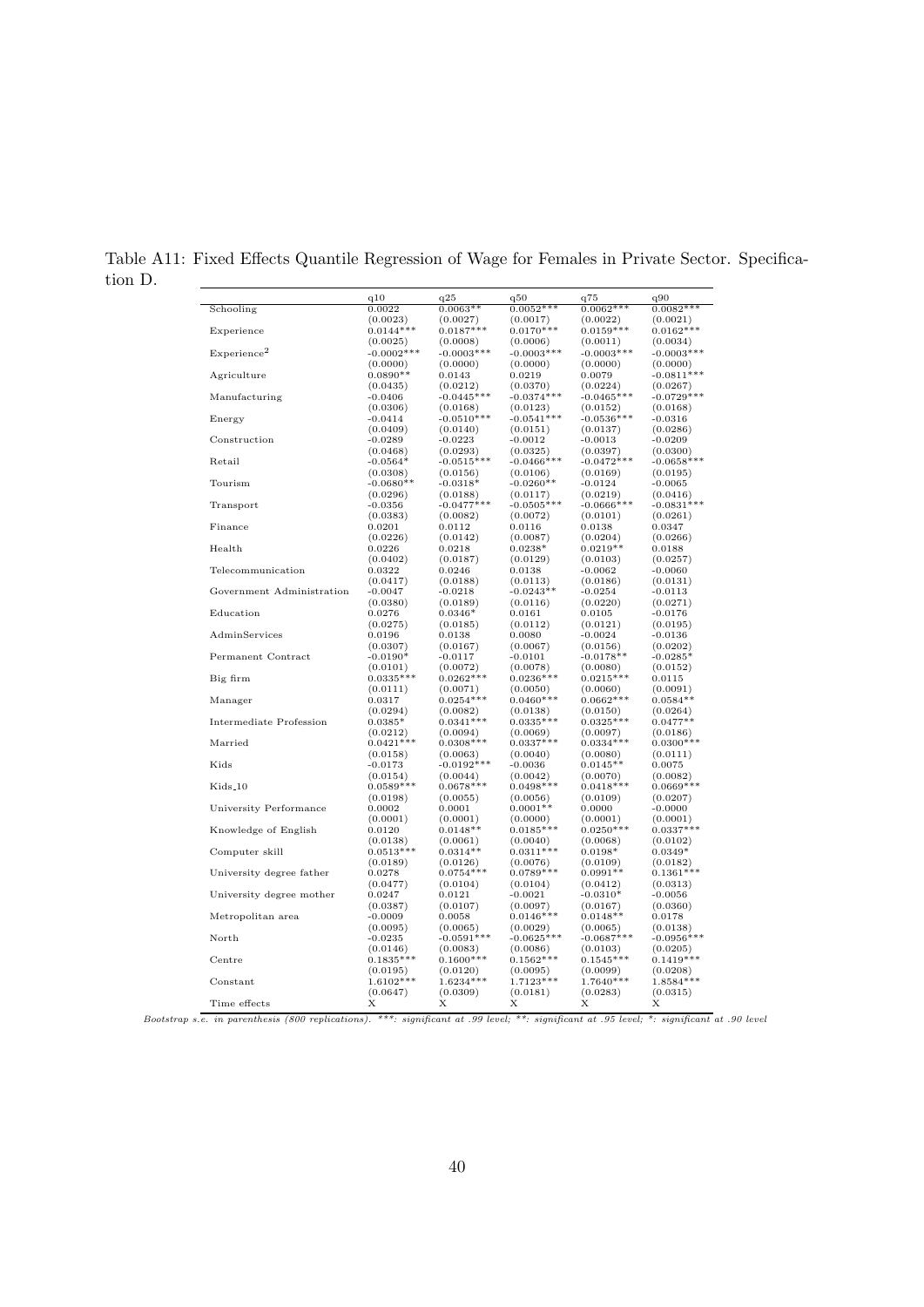|                                                             | q10<br>$0.0123***$ | $\rm q25$<br>$0.0046***$ | q50<br>$0.0025***$      | q75<br>0.0018 | q90          |
|-------------------------------------------------------------|--------------------|--------------------------|-------------------------|---------------|--------------|
| Schooling                                                   |                    |                          |                         |               | 0.0010       |
|                                                             | (0.0027)           | (0.0013)                 | (0.0009)                | (0.0021)      | (0.0044)     |
| Experience                                                  | $0.0303***$        | $0.0289***$              | $0.0273***$             | $0.0271***$   | $0.0292***$  |
|                                                             | (0.0028)           | (0.0018)                 | (0.0006)                | (0.0012)      | (0.0030)     |
| Experience <sup>2</sup>                                     | $-0.0005***$       | $-0.0005***$             | $-0.0004***$            | $-0.0004***$  | $-0.0004***$ |
|                                                             | (0.0000)           | (0.0000)                 | (0.0000)                | (0.0000)      | (0.0000)     |
| Agriculture                                                 | $0.0964**$         | $0.0764*$                | $0.0244*$               | $-0.0185$     | $-0.0555$    |
|                                                             | (0.0488)           | (0.0458)                 | (0.0142)                | (0.0118)      | (0.0521)     |
| Manufacturing                                               | $0.2143***$        | $0.2038***$              | $0.1812***$             | 0.1117        | $0.2435**$   |
|                                                             | (0.0440)           | (0.0356)                 | (0.0129)                | (0.0828)      | (0.1151)     |
| Energy                                                      | 0.0323             | 0.0222                   | $-0.0014$               | $-0.0253$     | $-0.0066$    |
|                                                             | (0.0299)           | (0.0200)                 | (0.0139)                | (0.0170)      | (0.0445)     |
| Construction                                                | 0.0092             | $-0.0540$                | $-0.0334$               | 0.0206        | $-0.0261$    |
|                                                             | (0.0685)           | (0.0775)                 | (0.0966)                | (0.1491)      | (0.1559)     |
| Retail                                                      | 0.1099             | 0.0071                   | 0.0513                  | 0.0161        | $-0.0318$    |
|                                                             | (0.1387)           | (0.0411)                 | (0.0477)                | (0.0190)      | (0.0431)     |
| Tourism                                                     | $-0.3593**$        | $-0.1433***$             | $-0.1561***$            | $-0.2078***$  | $-0.2285***$ |
|                                                             | (0.1739)           | (0.0360)                 | (0.0123)                | (0.0129)      | (0.0453)     |
| Transport                                                   | 0.0167             | 0.0107                   | 0.0057                  | $-0.0042$     | 0.0257       |
|                                                             | (0.0172)           | (0.0108)                 | (0.0117)                | (0.0175)      | (0.0230)     |
| Finance                                                     | $-0.0437$          | $-0.0502**$              | $-0.0645**$             | $-0.0630***$  | $-0.0701***$ |
|                                                             | (0.0958)           | (0.0216)                 | (0.0260)                | (0.0212)      | (0.0256)     |
| Health                                                      | $-0.0161$          | $-0.0268$                | $-0.0179**$             | $-0.0355***$  | $-0.0427$    |
|                                                             | (0.0323)           | (0.0184)                 | (0.0072)                | (0.0123)      | (0.0314)     |
| Telecommunication<br>Government Administration<br>Education | 0.0319             | $-0.0189$                | 0.0134                  | $-0.0018$     | $-0.0011$    |
|                                                             | (0.0319)           | (0.0252)                 | (0.0142)                | (0.0158)      | (0.0381)     |
|                                                             | 0.0184             | 0.0004                   | $-0.0033$               | $-0.0101$     | 0.0051       |
|                                                             | (0.0291)           | (0.0066)                 | (0.0065)                | (0.0097)      | (0.0223)     |
|                                                             | $-0.0106$          | $-0.0162*$               | $-0.0157**$             | $-0.0210*$    | $-0.0192$    |
|                                                             | (0.0338)           |                          |                         |               | (0.0139)     |
| AdminServices                                               | $0.0815***$        | (0.0085)                 | (0.0068)                | (0.0119)      |              |
|                                                             |                    | $0.0523***$              | $0.0549***$             | $0.0648***$   | $0.0695*$    |
|                                                             | (0.0290)           | (0.0143)                 | (0.0149)                | (0.0242)      | (0.0381)     |
| Permanent Contract                                          | $-0.0140$          | $-0.0443***$             | $-0.0255**$             | $-0.0570***$  | $-0.0473*$   |
| Big firm                                                    | (0.0408)           | (0.0118)                 | (0.0109)                | (0.0166)      | (0.0246)     |
|                                                             | $-0.0705*$         | $-0.0841***$             | $-0.0741***$            | $-0.0909***$  | $-0.0922***$ |
|                                                             | (0.0401)           | (0.0199)                 | (0.0183)                | (0.0188)      | (0.0250)     |
| Manager                                                     | $-0.0298**$        | 0.0035                   | 0.0058                  | $0.0434***$   | $0.0400**$   |
|                                                             | (0.0146)           | (0.0071)                 | (0.0056)                | (0.0095)      | (0.0183)     |
| Intermediate Profession                                     | $-0.0187$          | $-0.0174**$              | $-0.0128***$            | $-0.0062$     | $-0.0086$    |
|                                                             | (0.0174)           | (0.0084)                 | (0.0046)                | (0.0065)      | (0.0111)     |
| Married<br>Kids                                             | $-0.0305$          | $-0.0205**$              | $-0.0189***$            | $-0.0107$     | $-0.0309$    |
|                                                             | (0.0256)           | (0.0088)                 | (0.0055)                | (0.0118)      | (0.0203)     |
|                                                             | $0.0674***$        | $0.0669***$              | $0.0759***$             | $0.0841***$   | $0.1047***$  |
|                                                             | (0.0253)           | (0.0058)                 | (0.0062)                | (0.0066)      | (0.0172)     |
| $Kids_10$                                                   | $-0.0297$          | $-0.0050$                | 0.0008                  | $_{0.0076}$   | 0.0188       |
|                                                             | (0.0314)           | (0.0090)                 | (0.0062)                | (0.0108)      | (0.0286)     |
| University Performance                                      | $0.0015***$        | $0.0014***$              | $0.0015***$             | $0.0016***$   | $0.0022***$  |
|                                                             | (0.0003)           | (0.0001)                 | (0.0000)                | (0.0001)      | (0.0003)     |
| Knowledge of English                                        | 0.0069             | $-0.0065$                | $0.0091*$               | $-0.0080$     | $-0.0036$    |
|                                                             | (0.0142)           | (0.0086)                 | (0.0048)                | (0.0112)      | (0.0123)     |
| Computer skill                                              | $0.0653***$        | $0.0698***$              | $0.0673***$             | $0.0740***$   | $0.0868***$  |
|                                                             | (0.0133)           | (0.0080)                 | (0.0072)                | (0.0113)      | (0.0238)     |
| University degree father                                    | $-0.1305***$       | $-0.1053***$             | $-0.0860***$            | $-0.0456*$    | $-0.0515$    |
|                                                             | (0.0257)           | (0.0189)                 |                         | (0.0236)      | (0.0317)     |
| University degree mother                                    | $0.2658***$        | $0.2866***$              | (0.0219)<br>$0.2975***$ | $0.3053***$   | $0.3011***$  |
|                                                             |                    |                          |                         |               |              |
| Metropolitan area                                           | (0.0899)           | (0.0295)                 | (0.0346)                | (0.0383)      | (0.0359)     |
|                                                             | $0.0750***$        | $0.0686***$              | $0.0675***$             | $0.0616***$   | $0.0452***$  |
| North                                                       | (0.0130)           | (0.0031)                 | (0.0052)                | (0.0084)      | (0.0142)     |
|                                                             | $-0.0581***$       | $-0.0457***$             | $-0.0522***$            | $-0.0514***$  | $-0.0505***$ |
| Centre                                                      | (0.0168)           | (0.0090)                 | (0.0061)                | (0.0053)      | (0.0121)     |
|                                                             | $0.1924***$        | $0.2065***$              | $0.2055***$             | $0.2038***$   | $0.2003***$  |
|                                                             |                    | (0.0069)                 | (0.0075)                | (0.0067)      | (0.0203)     |
|                                                             | (0.0134)           |                          |                         |               |              |
| Constant                                                    | 1.7985 ***         | 1.8076***                | $1.8383***$             | 1.8979 ***    | 1.8989***    |
|                                                             | (0.0749)           | (0.0358)                 | (0.0215)                | (0.0299)      | (0.0476)     |

Table A12: Fixed Effects Quantile Regression of Wage for Males in Public Sector. Specification D